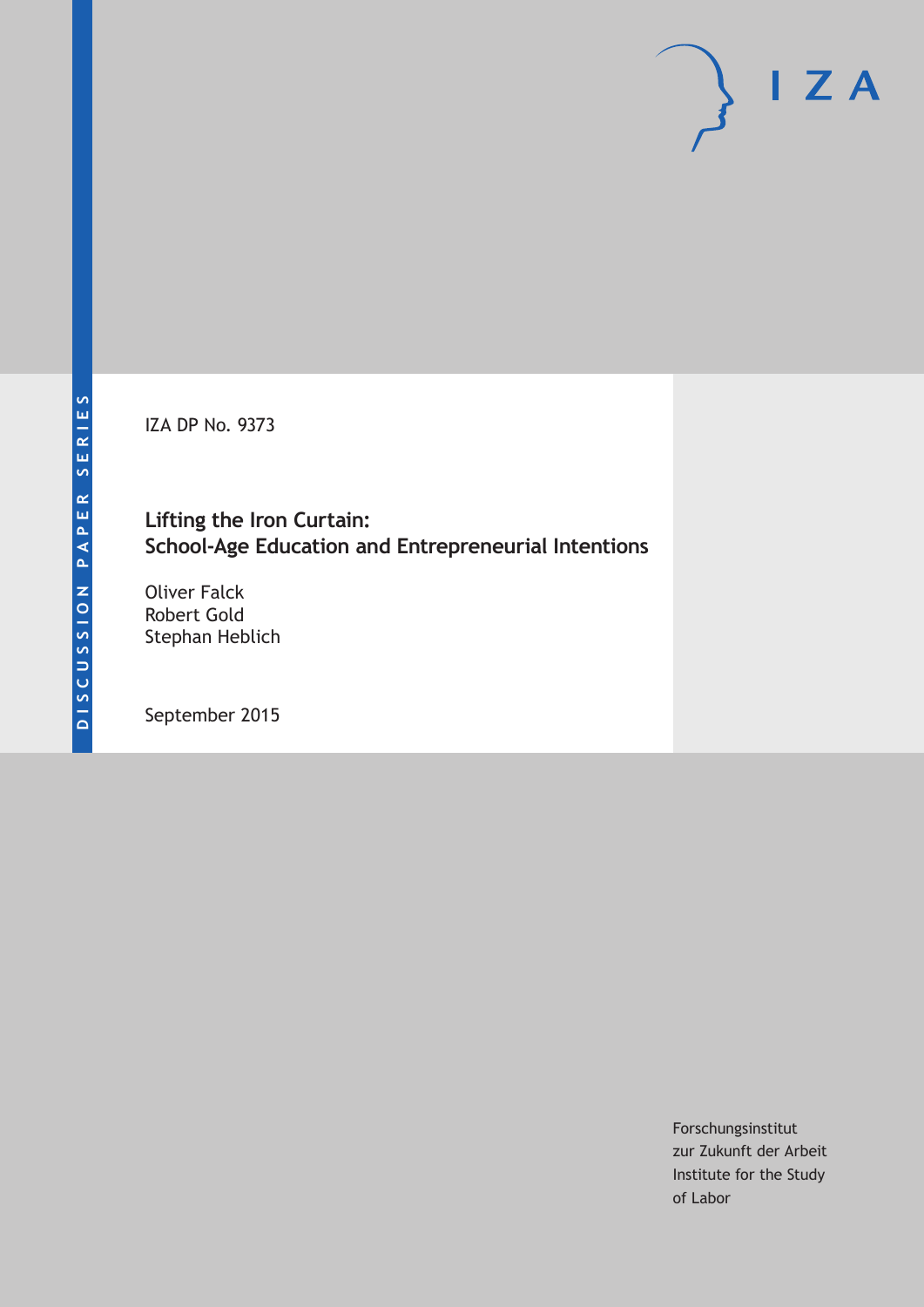# **Lifting the Iron Curtain: School-Age Education and Entrepreneurial Intentions**

# **Oliver Falck**

*University of Munich, Ifo Institute and CESifo* 

# **Robert Gold**

*Kiel Institute for the World Economy* 

# **Stephan Heblich**

*University of Bristol, CESifo, IZA and SERC*

Discussion Paper No. 9373 September 2015

IZA

P.O. Box 7240 53072 Bonn Germany

Phone: +49-228-3894-0 Fax: +49-228-3894-180 E-mail: iza@iza.org

Any opinions expressed here are those of the author(s) and not those of IZA. Research published in this series may include views on policy, but the institute itself takes no institutional policy positions. The IZA research network is committed to the IZA Guiding Principles of Research Integrity.

The Institute for the Study of Labor (IZA) in Bonn is a local and virtual international research center and a place of communication between science, politics and business. IZA is an independent nonprofit organization supported by Deutsche Post Foundation. The center is associated with the University of Bonn and offers a stimulating research environment through its international network, workshops and conferences, data service, project support, research visits and doctoral program. IZA engages in (i) original and internationally competitive research in all fields of labor economics, (ii) development of policy concepts, and (iii) dissemination of research results and concepts to the interested public.

IZA Discussion Papers often represent preliminary work and are circulated to encourage discussion. Citation of such a paper should account for its provisional character. A revised version may be available directly from the author.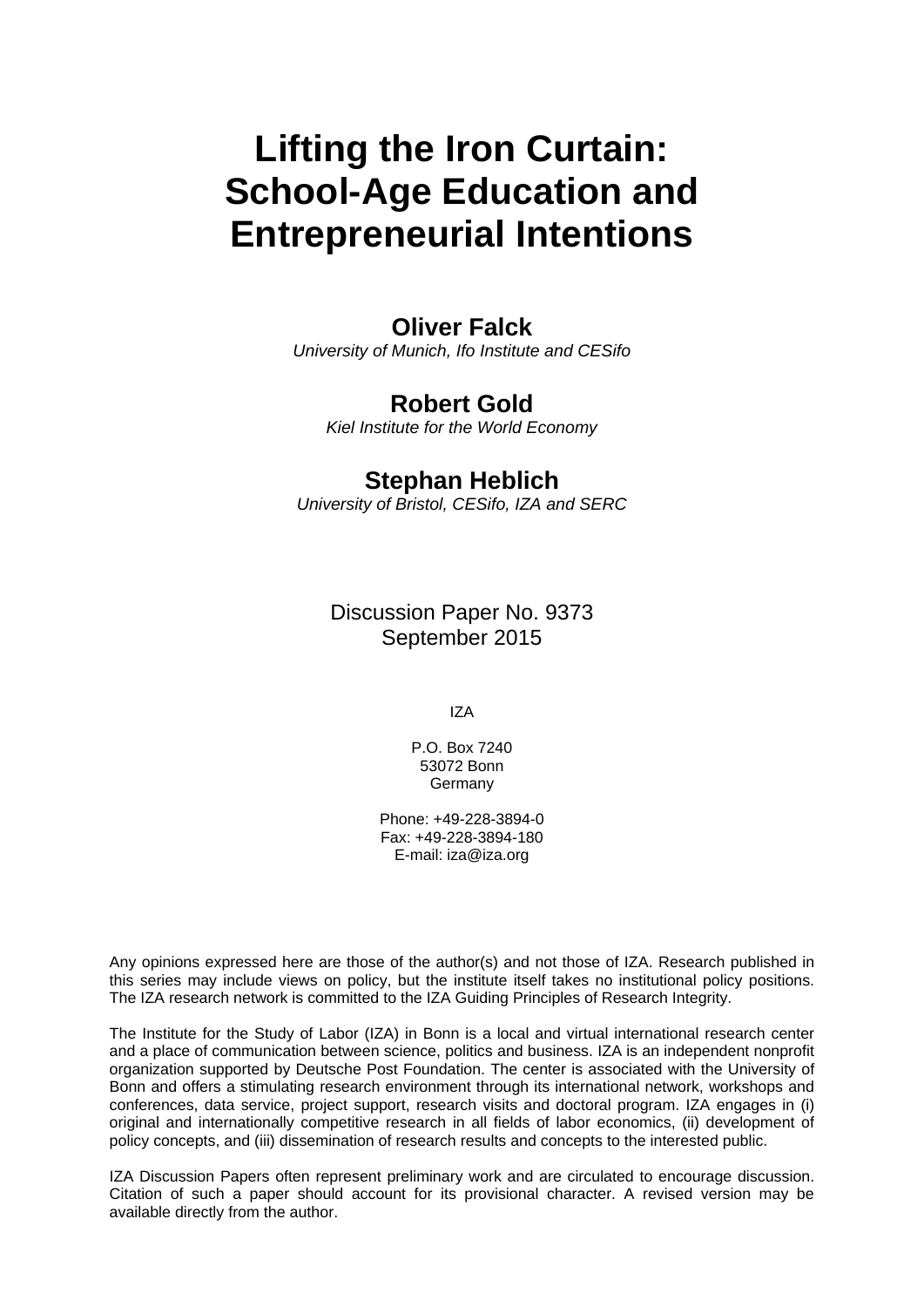IZA Discussion Paper No. 9373 September 2015

# **ABSTRACT**

# **Lifting the Iron Curtain: School-Age Education and Entrepreneurial Intentions\***

We exploit Germany's reunification to identify how school-age education affects entrepreneurial intentions. We look at university students in reunified Germany who were born before the Iron Curtain fell. During school age, all students in the West German control group received formal and informal education in a free-market economy, while East German students did or did not receive free-market education. Difference-in-differences estimations show that school-age education in a free-market economy increases entrepreneurial intentions. An event study supports the common-trends assumption. Results remain robust in matched samples and when we exploit within-student variation in occupational intentions to control for unobserved individual characteristics.

JEL Classification: L26, I21, J24, P30

Keywords: entrepreneurship, socialism, formal education, informal education

Corresponding author:

 $\overline{a}$ 

Stephan Heblich Department of Economics University of Bristol 8 Woodland Road Bristol, BS8 1TN UK E-mail: stephan.heblich@bristol.ac.uk

<sup>\*</sup> We thank participants at the IZA Workshop on Entrepreneurship Research 2013 (San Francisco), the Frontiers in Empirical Entrepreneurship Research Workshop 2013 (Stirling), the Uddevalla Symposium 2014 (Uddevalla), the Conference of the International Schumpeter Society 2014 (Jena), the Christmas Meeting 2014 of the German Speaking Economists Abroad (Kiel), and the CESifo Summer Institute 2015 (Venice) for valuable comments and discussions.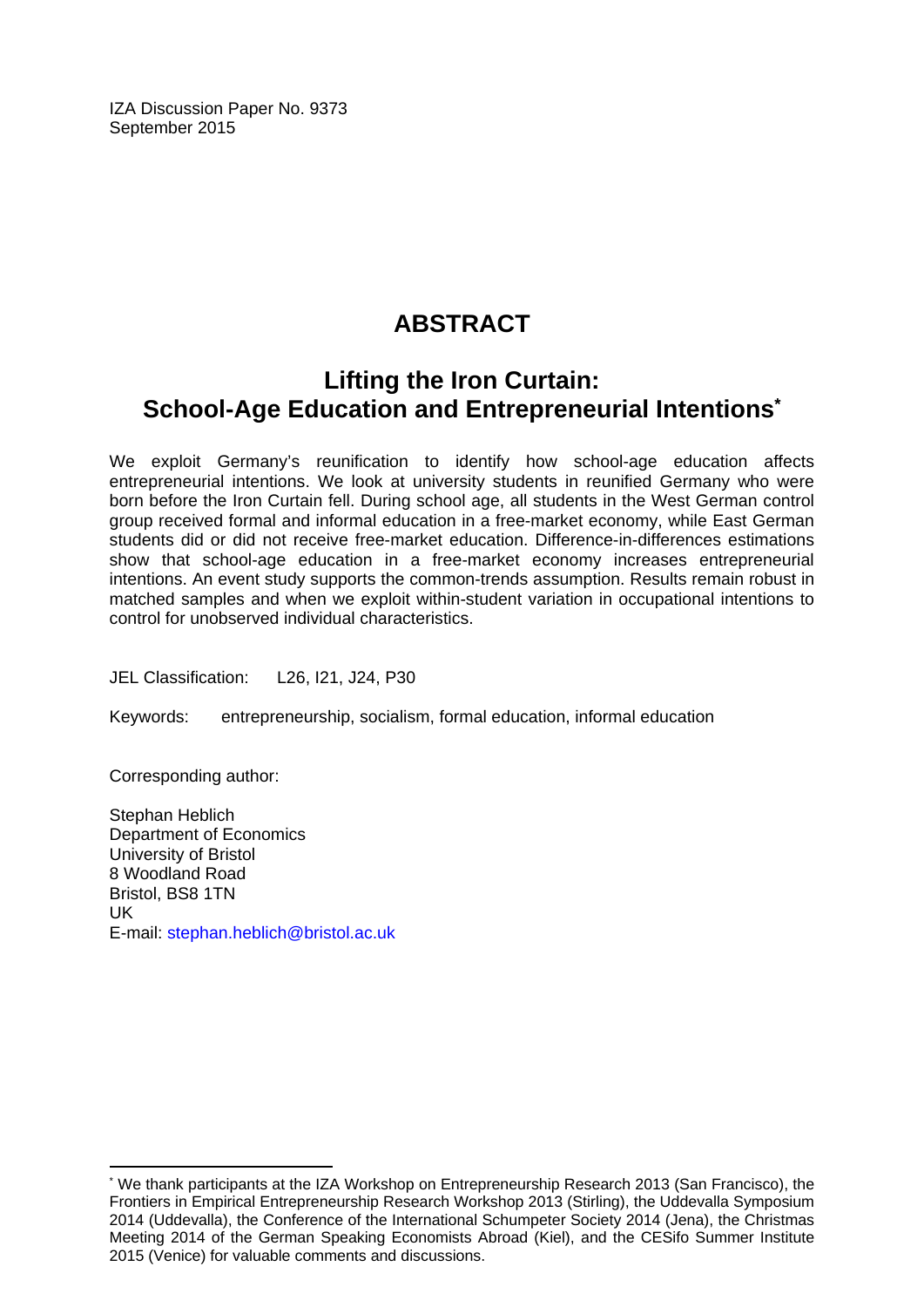### 1. Introduction

How does school-age education affect occupational choices? We address this question by investigating how German reunification affected the formation of entrepreneurial intentions. The reunification was a great systemic shock that generated a complete, swift and unexpected change in the institutional and economic framework. We exploit this shock as natural experiment on university students in reunified Germany who were born before the reunification. Students born in the socialist German Democratic Republic (GDR) experienced varying degrees of school-age education in two distinct economic systems, while students born in the Federal Republic of Germany (FRG) were only educated in a free-market economy. This setup gives us the unique opportunity to analyze how formal and informal education in a free-market economy affects the formation of entrepreneurial intentions.

We choose to look at entrepreneurial intentions because the perception of entrepreneurship and private firm ownership as part of economic freedom is one of the most distinct differences between the two former regimes. In free-market economies, entrepreneurship is considered an important driver of economic growth, which puts it high on the political agenda. By contrast, the GDR not only promoted dependent employment in state-owned companies over selfemployment,<sup>1</sup> but also propagated through the state-controlled media the Marxist notion that entrepreneurs are expropriators who must be overthrown by the working class, taught it at school and exercised it in state-run youth organizations. With the reunification, East Germany instantaneously adopted the West German free-market system. Among other changes, this sudden turn came with significant changes in school-age education: socialist ideology was immediately dropped from school curricula, while the relevant extra-curricular activities in the socialist organizations for children (*Jungpioniere*) and youths (*Freie Deutsche Jugend*) came to an end. We consider this shock as an extreme case of a policy intervention useful to assess how policy can affect entrepreneurial intentions. Consequently, we interpret our estimations as upper-bound on the effect that any policy interventions during school-age could possibly have on the formation of entrepreneurial intentions.

Our difference-in-differences estimations show that university students who were born in the GDR report significantly lower entrepreneurial intentions than university students who grew up in the FRG.<sup>2</sup> This finding applies to the average East German student in our sample, irrespective

<u>.</u>

 $1$  The resulting lack of entrepreneurial activities is considered important in understanding the eventual failure of the socialist regime (c.f. Audretsch, 2007).

 $2$  Falck et al. (2011) find similar results in multivariate regressions.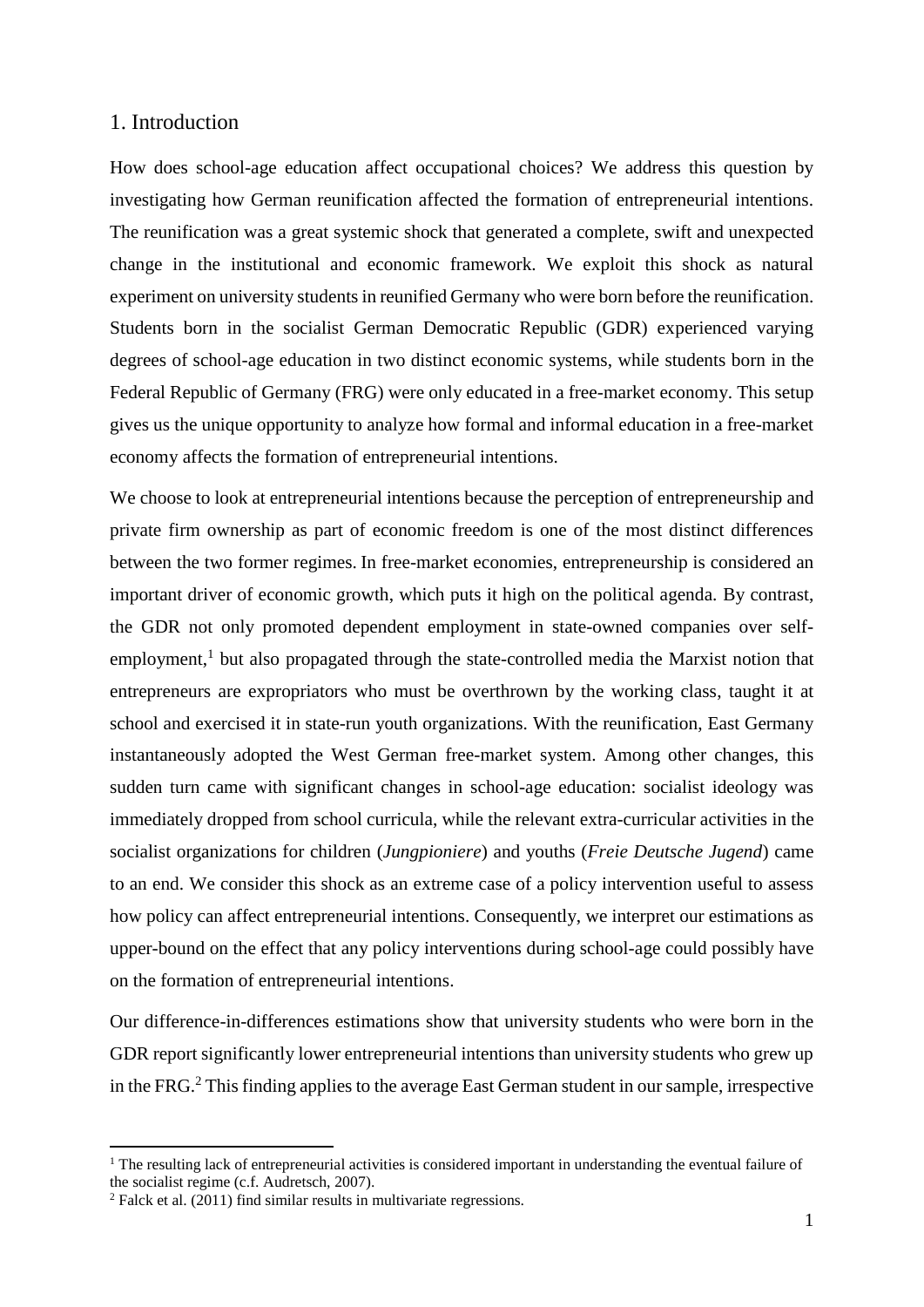of whether she received some education in the free-market economy or not. However, East German students who finished school after reunification and experienced some free-market education show higher entrepreneurial intentions than East German students who finished school before reunification. The latter are 9.7 percentage points less likely to express entrepreneurial intentions than their West German counterparts. Those who were treated with some free-market education are on average only 2.8 percentage points less likely to express entrepreneurial intentions. The treatment makes up for 71% of the difference in entrepreneurial intentions between East and West German students.

All our estimations take account of more general trends in entrepreneurial intentions by comparing students who studied at the same university, chose the same major, and lived the same number of years in reunified Germany. To assess the validity of the common trend assumption underlying the DiD approach, we perform an event study analysis that splits our sample into 2-year graduation cohorts from secondary school. Starting from 1983, the analysis shows no indication of pre-treatment effects while the effect increases persistently for cohorts who graduated after reunification in 1990. Additionally, we exploit the fact that we observe students who graduated from secondary school in different years but were surveyed in the same wave. This allows us to identify the effect of school-age education in a free-market economy conditional on East-German-specific time trends that absorb potentially confounding effects from changes in the economic and social environment. These East-specific trends also account for the fact that the share of East German high-school graduates going to university may have increased over time (c.f. Fuchs-Schündeln and Masella, 2015).

Robustness tests show that our results are not affected by the exclusion of selective subsamples (among them occupations that typically lead to self-employment) and matching on observables. We also exploit within-student variation in the attractiveness of entrepreneurship relative to other potential occupational alternatives to account for unobserved individual-level characteristics. All specifications support our main findings and suggest that we identify a plausibly causal effect of changes in formal and informal education during school-age on the formation of individual entrepreneurial intentions.

While we are looking at entrepreneurial intentions, policy-makers may be particularly interested in ways to stimulate entrepreneurial activity. If we agreed on this policy goal, evidence from Falck et al. (2012) would support using intentions to predict entrepreneurial activity. They employ the 1970 British Cohort Study to show that students who stated entrepreneurial intentions at age 16 have a significantly higher probability of being an entrepreneur at age 34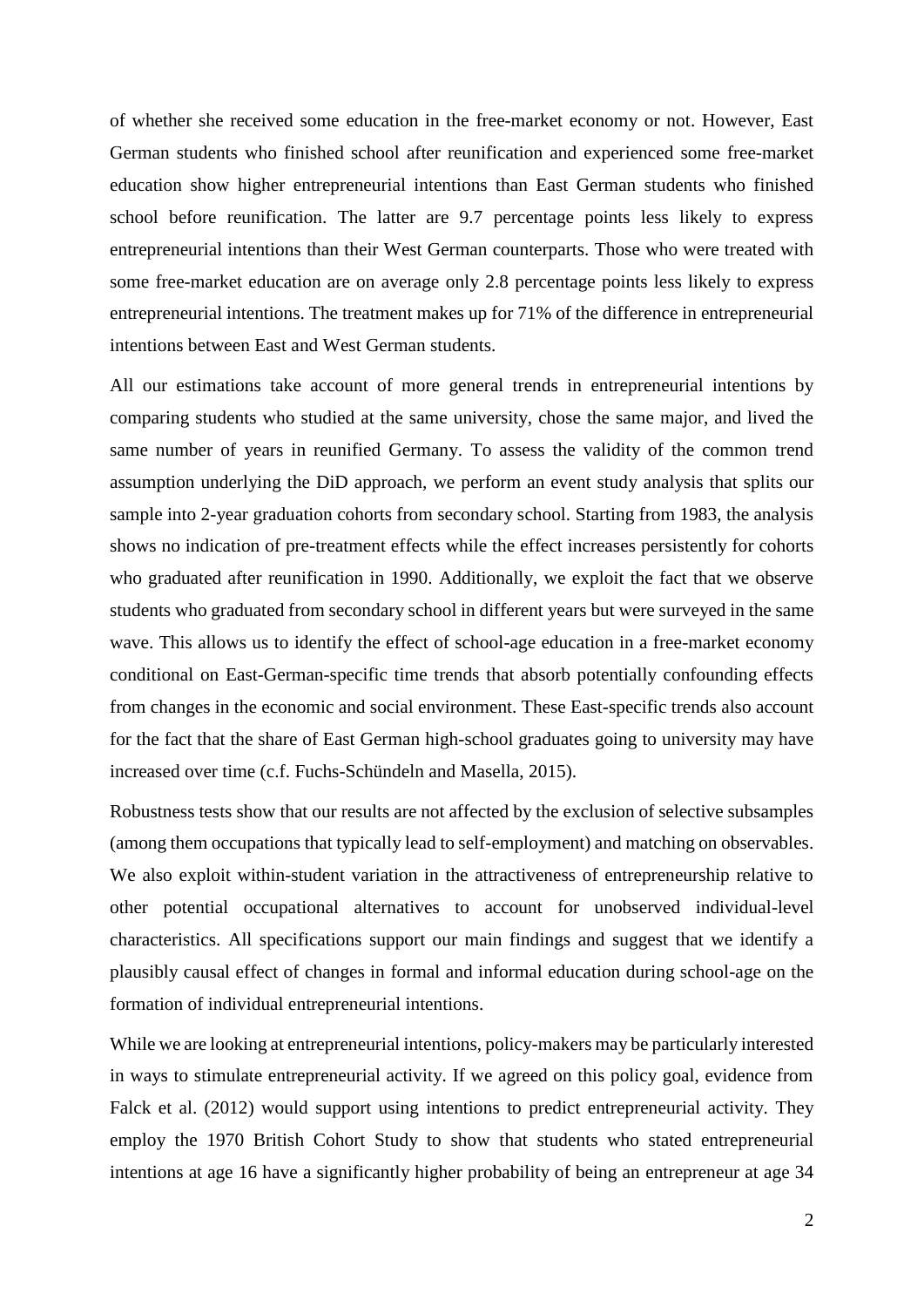than students who did not. While it is reassuring to see that intentions translate into action, we would like to add a word of caution. A policy goal of merely increasing the number of entrepreneurs may be counterproductive if too many individuals with low entrepreneurial abilities give entrepreneurship a try. Instead, we believe that a more promising policy goal would be to increase the awareness of entrepreneurship as an occupational choice.

This paper connects to an established literature arguing that the collapse of the GDR came as a big surprise (cf. Alesina, Fuchs-Schündeln, 2007; Fuchs-Schündeln, 2008; Redding and Sturm, 2008). Within a year of the fall of the Berlin Wall in November 1989, the GDR joined the FRG in October 1990. With this act of reunification, the GDR adopted the FRG's institutions fully. This had significant impacts on virtually all aspects of public life. State-owned enterprises were privatized, political competition was introduced, freedom of speech was guaranteed and the East German economy became fully integrated into the free-market economy of reunified Germany. We focus on the unexpected changes in East German students' school-age education brought about by the adoption of the West-German education system.

Our paper further links to the literature on behavioral effects of macroeconomic experiences. This literature shows that individual beliefs, attitudes, and aspirations depend on the cultural and political environment, and that these preferences may change as a result of significant macroeconomic shocks. Previous research shows that experiencing periods of recession or high inflation early in life increases risk-aversion and the preference for redistribution, while reducing the probability of participating in financial markets (Malmendier and Nagel, 2011; Malmendier and Nagel, 2013; Giuliano and Spilimbergo, 2014). Similarly, we show that a systemic shock experienced during school-age affects later entrepreneurial intentions. Our findings further suggest that the timing of the shock plays a role. Children who experienced the reunification shock at an earlier point in their school-age education show stronger changes in their entrepreneurial intentions. This finding corroborates Alesina and Fuchs-Schündeln's (2007) conclusion that socialist attitudes do not disappear instantly but take generations to change. Our results suggest that school-age education can be a driver of this development.

Finally, our paper adds to the literature on the formation of entrepreneurial intentions. This well-established literature has looked at genetic factors (Nicolaou and Shane, 2011); parents and family (Lindquist et al., 2015; Fairlie and Robb, 2007); peer effects (Nanda and Sørensen, 2010; Lerner and Malmendier, 2014; Falck et al., 2012); entrepreneurship courses (Rosendahl Huber et al., 2014; Oosterbeck et al., 2011); and training measures (Karlan and Valdivia, 2011; Fairlie et al., 2015). We show that a sudden change in the institutional environment of school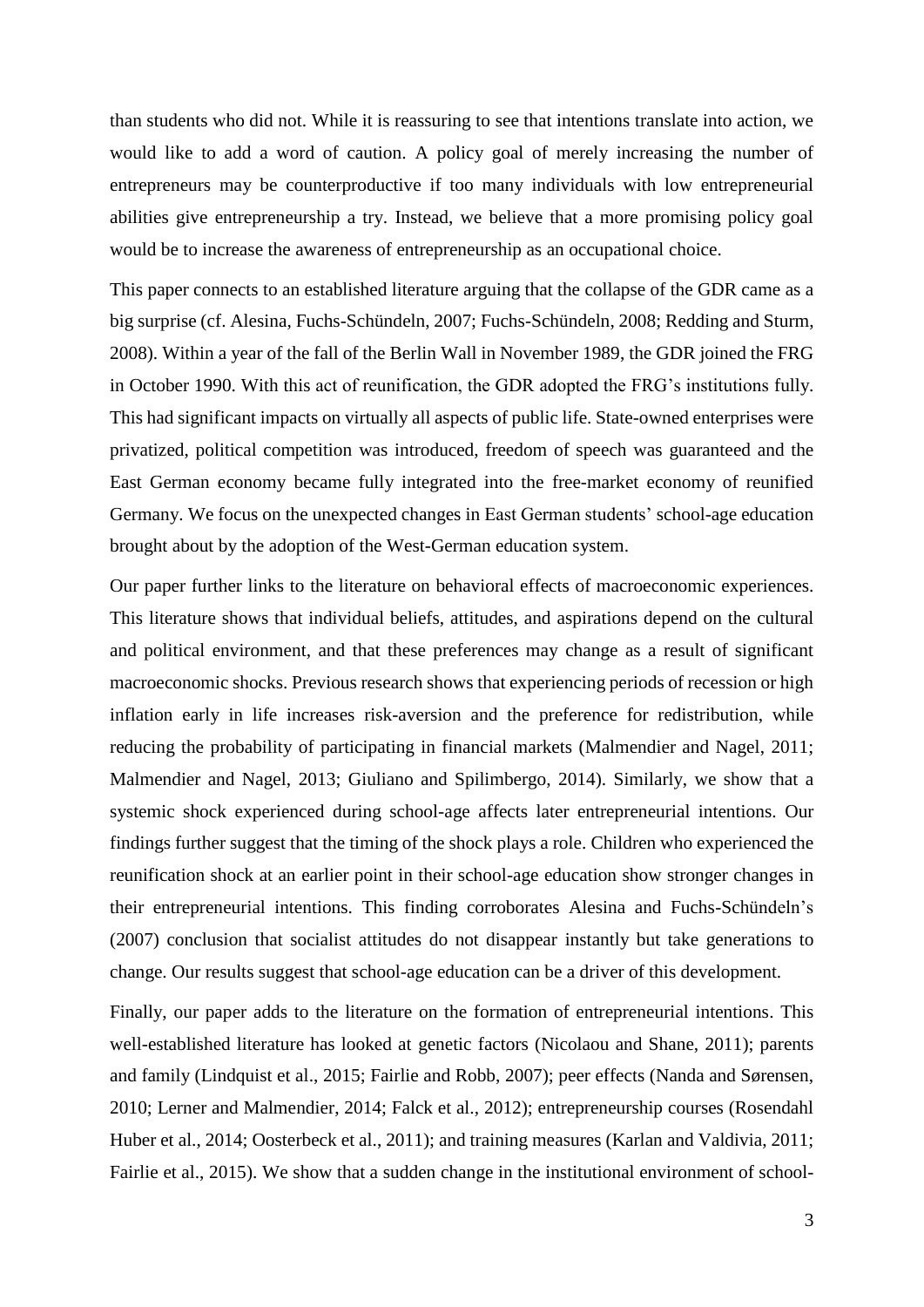age children affects the formation of entrepreneurial intentions. This is closely related to the literature on entrepreneurship education. This literature finds that entrepreneurship courses at universities or training programs in later life barely raise individual entrepreneurial intentions. Our research provides one potential explanation for this finding: entrepreneurial intentions are formed during school-age and may be hard to change later in life. Instead, the German reunification experiment suggests that changes in schooling, curricula, extra-curricular activities, etc., could be policy measures to stimulate entrepreneurial intentions. Research by Falck and Woessmann (2013) and Sobel and King (2008) supports this interpretation.

The remainder of this paper is organized as follows: Section 2 reviews the formal and informal education at school age in the GDR. Section 3 introduces our empirical strategy and the data used. Section 4 presents our main results and robustness checks. Section 5 concludes.

## 2. Formal and Informal Education at School-Age in the GDR

Education policies in the German Democratic Republic (GDR) were centrally determined by the ministry for national education. Formal education was organized into a unitary school (*Polytechnische Oberschule*) that combined primary and secondary school. All students attended this school for ten years (Waterkamp, 1987). A small fraction of students were allowed to continue school for two more years at an extended secondary school (*Erweiterte polytechnische Oberschule)*, which prepared them for academic studies.<sup>3</sup> Access to this extended secondary school was not merely based on school achievement but also depended on loyalty to the ruling socialist party. Entry criteria involved participation in the socialist party's youth organisation FDJ (*Freie Deutsche Jugend*), a declaration of commitment to serve in the army, and the parents' socialist merits. Overall, only 8-12 percent of the students in a given year could enter extended secondary school. This strict selection process was meant to insure future graduates' loyalty to the state (Stenke, 2004).

The main difference between the FRG's and GDR's school curricula was the GDR's goal to form socialist personalities by teaching communist convictions, as explicitly stated in the socialist party's 1989 manifesto (p. 67f.). From grade seven on, students had to attend lessons in Marxism and Leninism as part of social studies (*Staatsbürgerkunde*). From 1978 on, this subject was supplemented by preliminary military training (*Wehrkundeunterricht*) for male students. In contrast, social studies in the FRG (*Sozialkunde*) focused on mechanisms of the

1

<sup>&</sup>lt;sup>3</sup> An indirect way to obtain a university-entrance degree was to combine a 3-year apprenticeship with additional schooling after ten years of unitary school.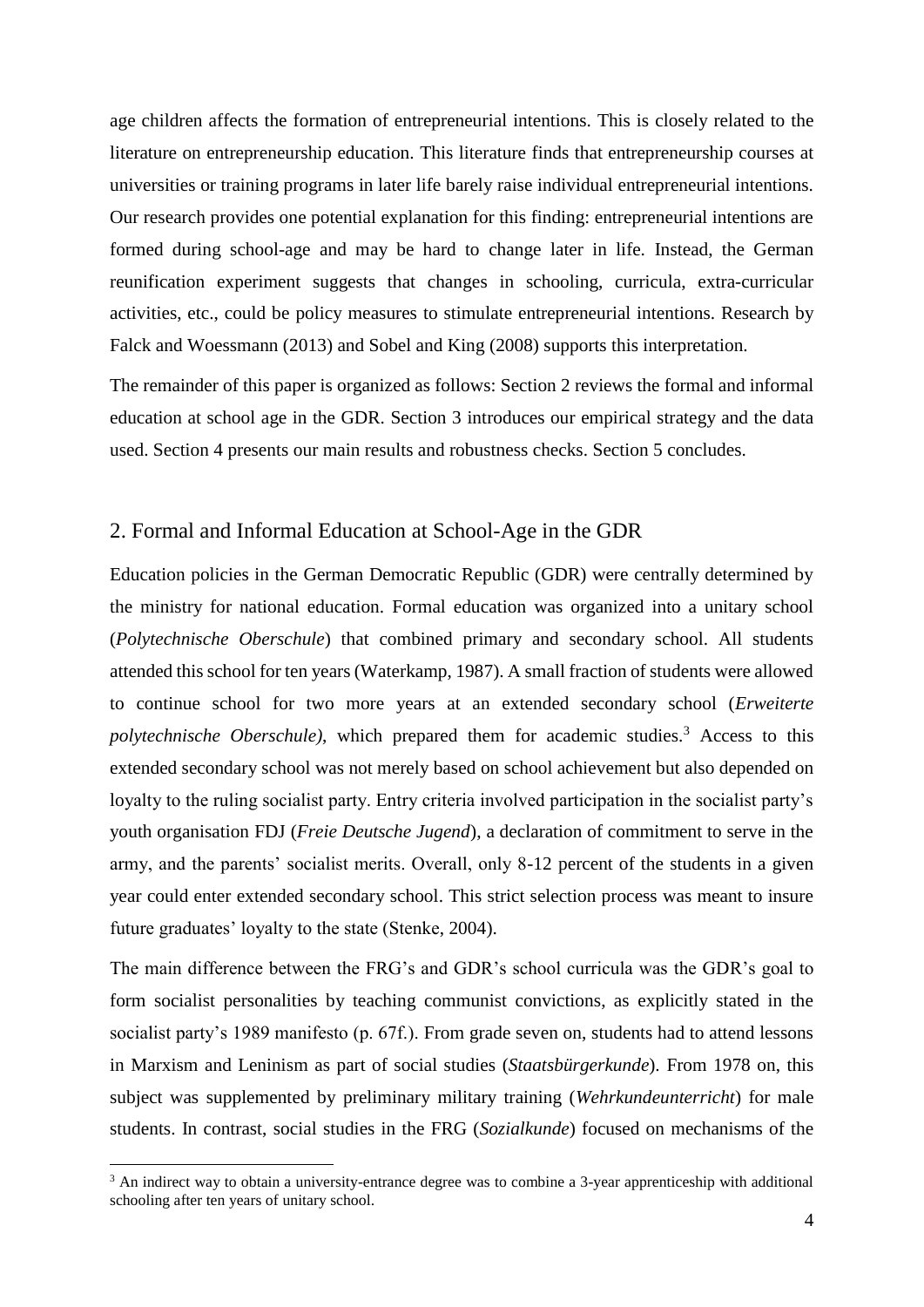democratic process and civil rights. Moreover, economics courses introduced GDR students to socialist production tenets (Judt, 1997), whereas the FRG curriculum taught the mechanisms of a free-market economy.

In the GDR, the state's influence on school-age education was not confined to the formal school curricula. Extracurricular activities were also state-run and provided another channel to streamline the youth ideologically. By far the most relevant part of informal education took place in the Socialist party's youth organizations (FES, 1984). Upon entering elementary school at age six, children would usually join the Young Pioneers *(Jungpioniere*), where they remained Junior Pioneers until third grade, rising to Thaelmann Pioneers from grade four to the end of grade seven. The Young Pioneers' goal was to educate young socialists into the values the collective. Their activities comprised afternoon meetings on Wednesdays and camps, but also social tasks like waste collection, looking after elderly people or upkeeping of public spaces. In 1988, around 1.5 million children between ages 6-13 were members of the young pioneers. This corresponds to a 96-percent participation rate. 4

In grade eight at the age of 14, children would usually move on to the socialist youth organization Free German Youth (*Freie Deutsche Jugend, FDJ*). Around the same time, in grade eight, students would also attend the Youth Ceremony (*Jugendweihe*) that was meant to be an alternative to the Christian Confirmation and marked the entry into adult life. The FDJ organized nearly all parts of youth life, including cultural activities, sports, and trips. While attending these extracurricular activities was not compulsory, not attending them entailed severe disadvantages, since they were, for instance, one of the entry criteria into professional life and determined the occupational choices. As a result, almost 80 percent of the youth aged 14-25 were FDJ members (cf. Mählert, 2001 and Zilch, 1999). After reunification, the youth socialist organizations ceased to exist, but the youth ceremony survived as one of the few remaining elements of East German culture. This may be explained by the comparatively low importance of religion as an alternative.

Taken together, formal and informal education in the GDR was designed to educate "socialist" individuals who held a critical attitude towards free-market economies and particularly the role of entrepreneurs. When students are taught time and again that entrepreneurs are expropriators, it can be expected that this will sustainably affect their own desire to become an entrepreneur in the future.

1

<sup>4</sup> The underlying numbers are published in Statistisches Jahrbuch (1989), pages 355 and 412. Zilch (1999) provides more statistics and discusses them in detail.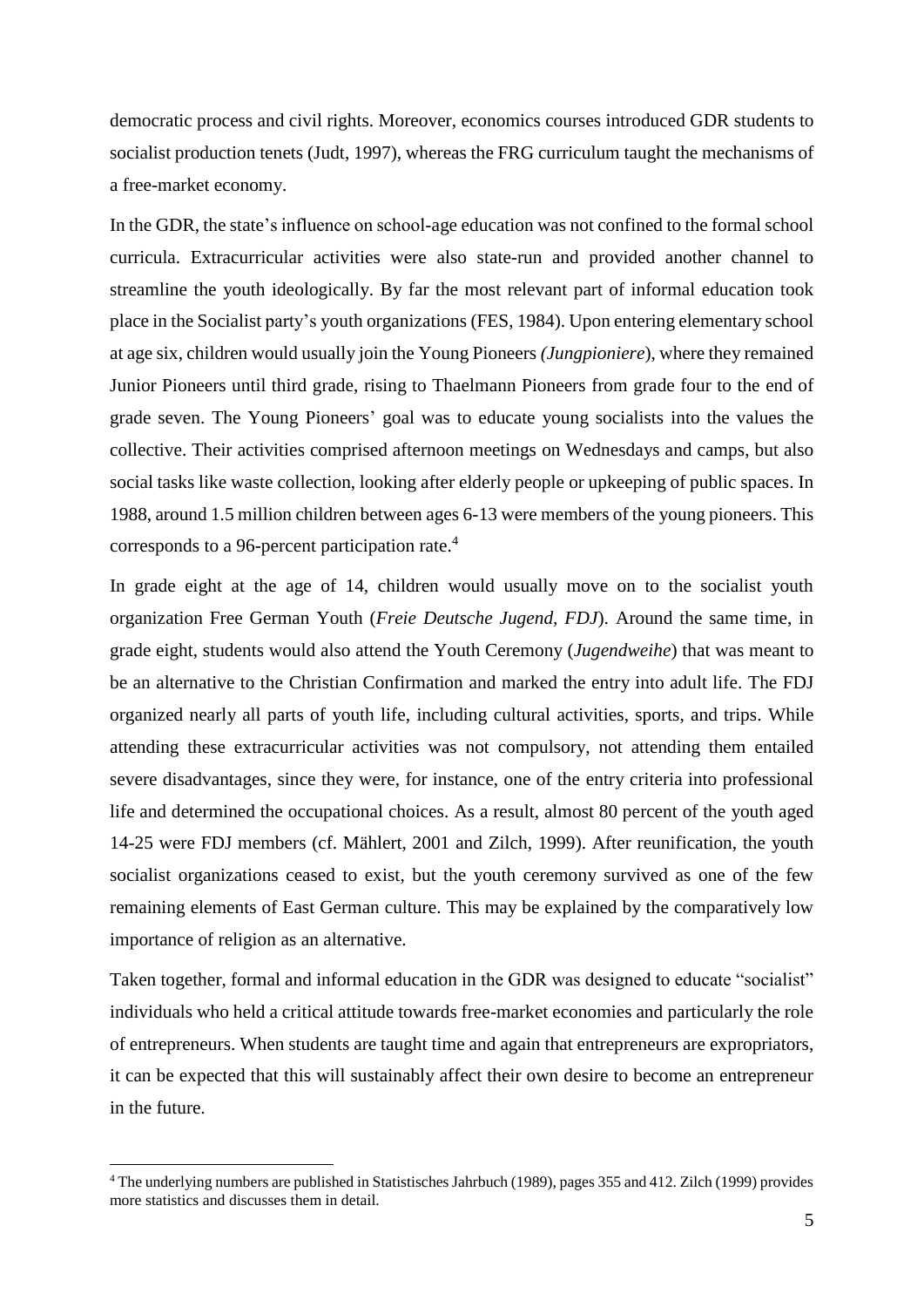With reunification, the structures of the West German educational system were adopted in East Germany (cf. Wilde, 2002; Block and Fuchs, 1993). First and foremost, this change involved the immediate elimination of any socialist element from the curriculum and the gradual replacement of former "socialist" teachers.<sup>5</sup> Additionally, the informal education in ideologybased youth organizations came to an end. The new educational goal was now to develop independent personalities, foster critical thinking, creativeness and initiative, and overall, instil democratic values in line with the free-market economy (Fuchs-Schündeln and Masella, 2015). Thus, with the change in the educational system, East German students were suddenly exposed to virtues that are also conducive to entrepreneurship.

#### 2. Basic Empirical Strategy

#### 2.1 Difference-in-Differences estimation in repeated cross-sections

To identify how the changes in school-age education that came with German reunification affected individual entrepreneurial intentions, we employ a difference-in-differences (DiD) strategy for a sample of university students in reunified Germany who were all born before the reunification, either in the democratic FRG (West) or the socialist GDR (East). In the simplest case, the DiD framework compares students raised in the East who graduated from secondary school before or after reunification to a West German control group. To implement this approach, we estimate the following basic regression specification:

#### *Equation 1:*

<u>.</u>

$$
I_{i wum} = \alpha_w + \alpha_u + \alpha_m + \beta_1 East + \beta_2 After 90 + \beta_3 (East * After 90) + X'\beta_4 + \epsilon_{i wum}
$$

The dependent variable  $I_{i w u m}$  measures university student *i*'s entrepreneurial intentions, i.e. *i*'s willingness to become an entrepreneur in the future, observed in survey wave *w* when studying major *m* at university *u*. *East* is a dummy variable that equals unity if university student *i* graduated from secondary school in East Germany (before or after reunification), and zero if schooling was completed in West Germany.<sup>6</sup> This variable accounts for time-persistent GDR influences. *After90* is another dummy variable that is unity if secondary school was finished in

<sup>&</sup>lt;sup>5</sup> Since the pupil-teacher ratio had been significantly lower in the GDR  $-11.8$  compared to 15.7 in the FRG in 1985 (Stenke, 2004, p. 16) –, there was some room for dismissals. Overall, about one-third of the GDR teachers lost their jobs, predominantly those who were politically involved.

<sup>6</sup> Since mobility of families with children of school-age is rather low across German states (*Bundesländer*), we also consider this to be a proxy for a students' region of birth.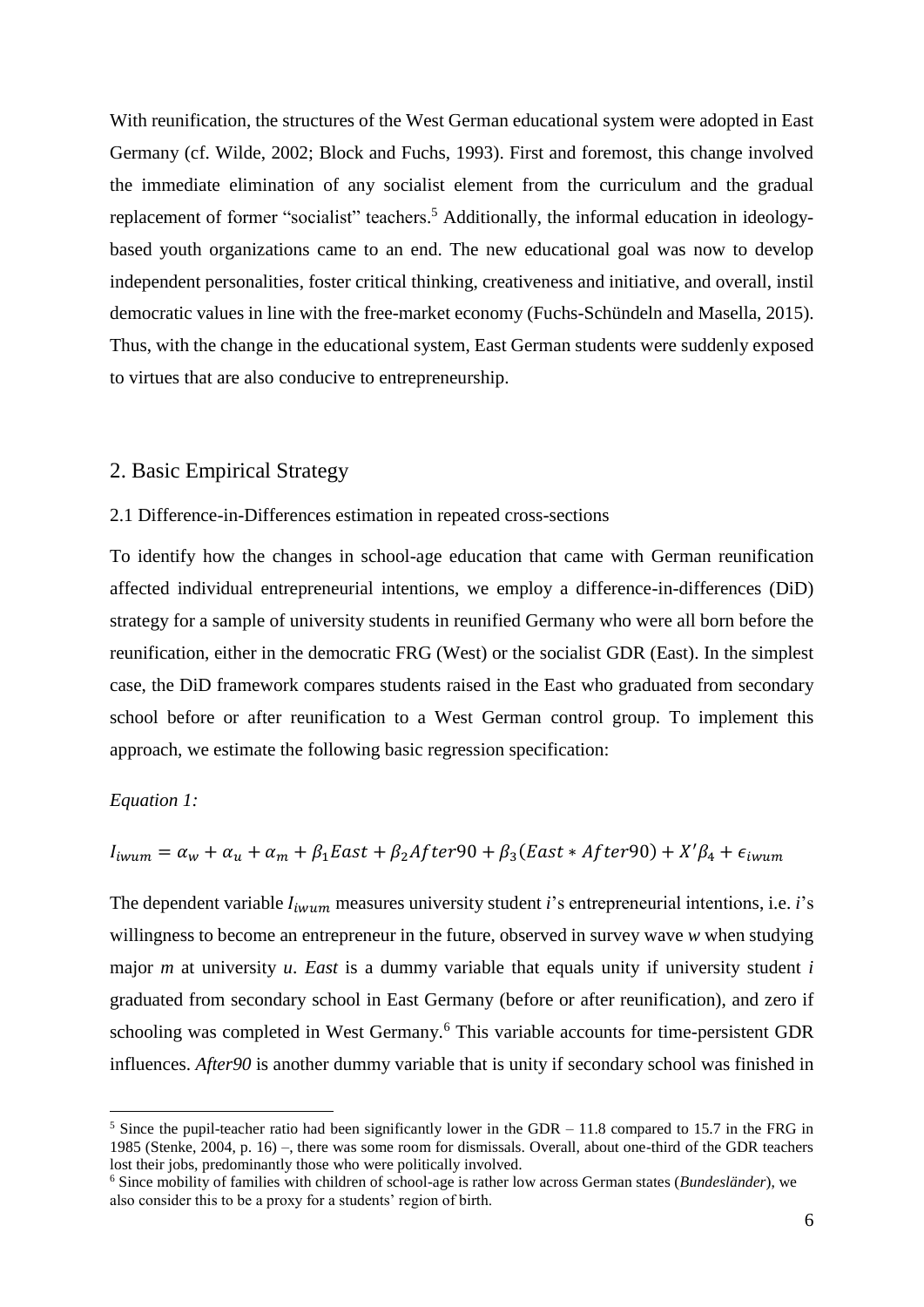reunified Germany, and zero if the student graduated from secondary school in either the GDR or the FRG before reunification. *After90* thus captures a post-reunification-trend common to all university students.

The coefficient of interest is  $\beta_3$ , the difference-in-differences estimator that captures the effect of experiencing reunification during school-age on East German students' entrepreneurial intentions. East German students who received some formal and informal education under the free-market economy in reunified Germany should be more similar to the West German control group than East German students who only experienced formal and informal education in the GDR.

Matrix X includes a comprehensive set of individual-level control variables relating to students' demographics, study progress and motives, job expectations, personal characteristics, and the students' social network. This rich set of background variables allows us to control for demographic and idiosyncratic effects on entrepreneurial intentions that may structurally differ between students born in either East or West Germany.  $\varepsilon_{i_{\text{wum}}}$  is an error term clustered at the university-by-survey-year level.<sup>7</sup>

Beyond the individual controls, we add survey year fixed effects  $\alpha_w$ , university fixed effects  $\alpha_u$ , and major fixed effects  $\alpha_m$ . Note that university choice and the choice of a specific major can also be considered part of the treatment effect as education in a free-market economy may affect students' entrepreneurial intentions through their university and subject choice (Fuchs-Schündeln and Masella 2014). Since we only exploit within-university and within-major variation, we overcome potential selection bias. University fixed effects further control for time-persistent differences in the orientation of the university towards entrepreneurship; major fixed effects pick up structural differences in the job market opportunities for graduates from different fields; and, finally, survey year fixed effects control for cyclical influences on the attractiveness of entrepreneurship and guarantee that we only compare students who lived the same number of years in reunified Germany. Beyond that, we observe in every survey wave students of similar age who differ in their treatment status. The DiD setup thus allows us to identify the effect of school-age education in a free market economy on university students of similar age who spent the same amount of time in reunified Germany.

1

<sup>&</sup>lt;sup>7</sup> Our results are robust towards alternative levels of clustering, namely university-, major-, and university-bymajor-level.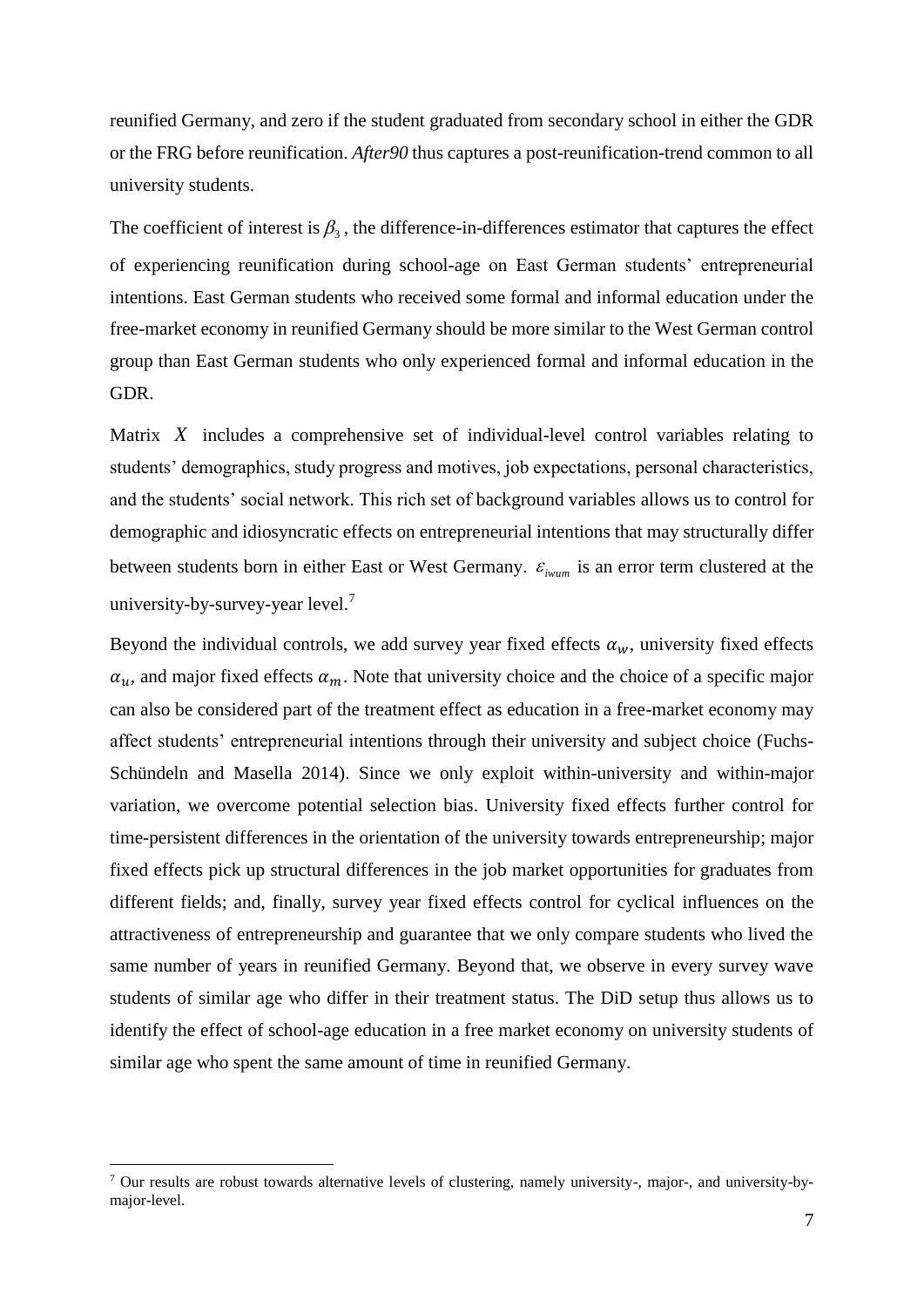#### 2.2 Student Survey Data

To assess students' entrepreneurial intentions, we employ repeated cross-sectional data from a large student survey regularly conducted by the University of Constance (*Studiensituation und studentische Orientierung*). Five survey waves conducted after German reunification contain information on whether students graduated from secondary school in East or West Germany.<sup>8</sup> We use this information as a proxy for growing up in either East or West Germany. The surveys were conducted in the winter terms 1992/93, 1994/95, 1997/98, 2000/01, and 2006/07. This gives us a sample of 39,201 students at 26 full universities and universities of applied sciences in Germany. The spatial distribution of the observed universities along with the number of individual observations is shown in Figure 1.

#### [Figure 1 here]

The survey asks for the students' occupational plans for the future. We use the survey question "Do you want to be permanently self-employed in the future (entrepreneur or freelancer)" as indicator for students' entrepreneurial intentions. <sup>9</sup> Answers are given on a five-point-scale, ranging from "Certainly not" to "Yes, certainly". We *z*-standardize this categorical variable in our baseline estimations. The same categories apply to questions on the attractiveness of other occupations (dependent employment in a company, public service, academia, etc.) that will be used for robustness checks. We furthermore employ information on whether the student finished secondary school in East or West Germany along with information on the graduation year from secondary school. Interacting time and place of graduation then allows us to estimate our DiD framework.

The survey provides a rich portfolio of background information on the students' demographics, parental background, social activities, study progress, motives for studying and choosing one's subjects, personal characteristics and self-assessed job perspectives.<sup>10</sup> Table 1 provides descriptive statistics for a selection of our control variables. Columns 1 and 2 compare students who graduated from secondary school in West Germany before (Column 1) or after (Column

1

<sup>&</sup>lt;sup>8</sup> We drop observations of students who finished secondary school abroad.

<sup>&</sup>lt;sup>9</sup> In the robustness checks, we will present specifications where we drop observations of students who, conditional on their majors, are likely to become freelancers. Doing so does not affect our results.

<sup>&</sup>lt;sup>10</sup> Throughout all specifications, we thus control for age and its square, gender, having children, marital status, parents' education, parents being entrepreneurs, aspired degree, terms studied, GPA in secondary school diploma, already holding a university degree, having changed majors, various study motives, reasons for choosing field of studies, indicators for satisfaction with study choice and progress, having a student job, expectations towards future job and relevance of certain job characteristics, expected labor market difficulties, various personal characteristics and relevance of certain areas of life, political attitudes, participation in clubs and organizations, and social contact to peer groups and family. A full list of our control variables is provided in Appendix A.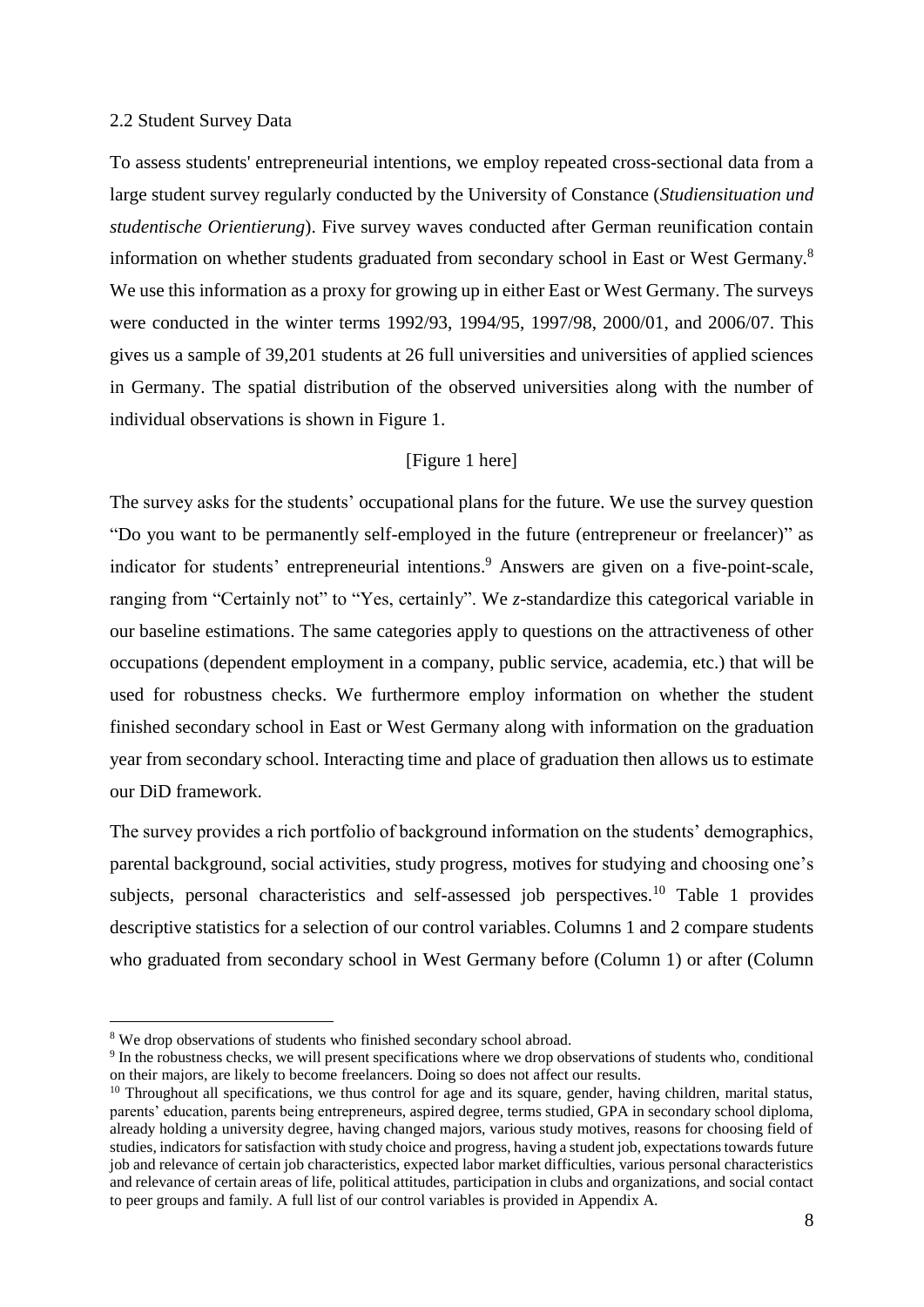2) reunification. Columns 3 and 4 do the same for students who graduated from secondary school in East Germany. A simple mean comparison of students' entrepreneurial intentions suggests a difference-in-differences effect of 0.19. However, the descriptive statistics also reveal differences in other observables. East German students are somewhat younger than West German students, more junior in their studies, and more often female. East German students who graduated from secondary school in the GDR are significantly less likely to have entrepreneurial parents. Our design further implies that students who graduated from secondary school before reunification are somewhat older on average, more senior in their studies, and less frequently observed in the later survey waves. We will control for all these differences and additionally provide robustness checks where we match the samples on observables to make sure that all individual-level controls commonly support the treatment variables. To account for the fact that unobservable characteristics may still bias our estimations, we will also present an individual-fixed-effects specification in our robustness checks.

#### [Table 1 here]

We present a detailed description of all control variables in Appendix A.1. Finally, note that missing observations in idiosyncratic controls have been imputed with the sample mean while missing values for outcome variables, the university or major, and for the baseline controls have not been imputed.

## 3. Main Results

## 3.1. Effects of the Reunification Shock

In a first step, we present results for our basic DiD-specification where we regress students' standardized entrepreneurial intentions on an *East* dummy indicating whether the student graduated from secondary school in East Germany (or the former GDR), a dummy variable *After90* indicating whether the student graduated from secondary school after reunification in 1990, and an interaction term *East\*After90* indicating whether an East German student received some education in reunified Germany before finishing secondary school. Results are reported in Table 2.

### [Table 2 here]

The coefficient of the East dummy shows that university students who were born in the GDR (and thus experienced some socialist education and socialization) have significantly lower entrepreneurial intentions than students raised and educated in West Germany. These findings are conditional on survey-year, university, and major fixed effects. The effect decreases in size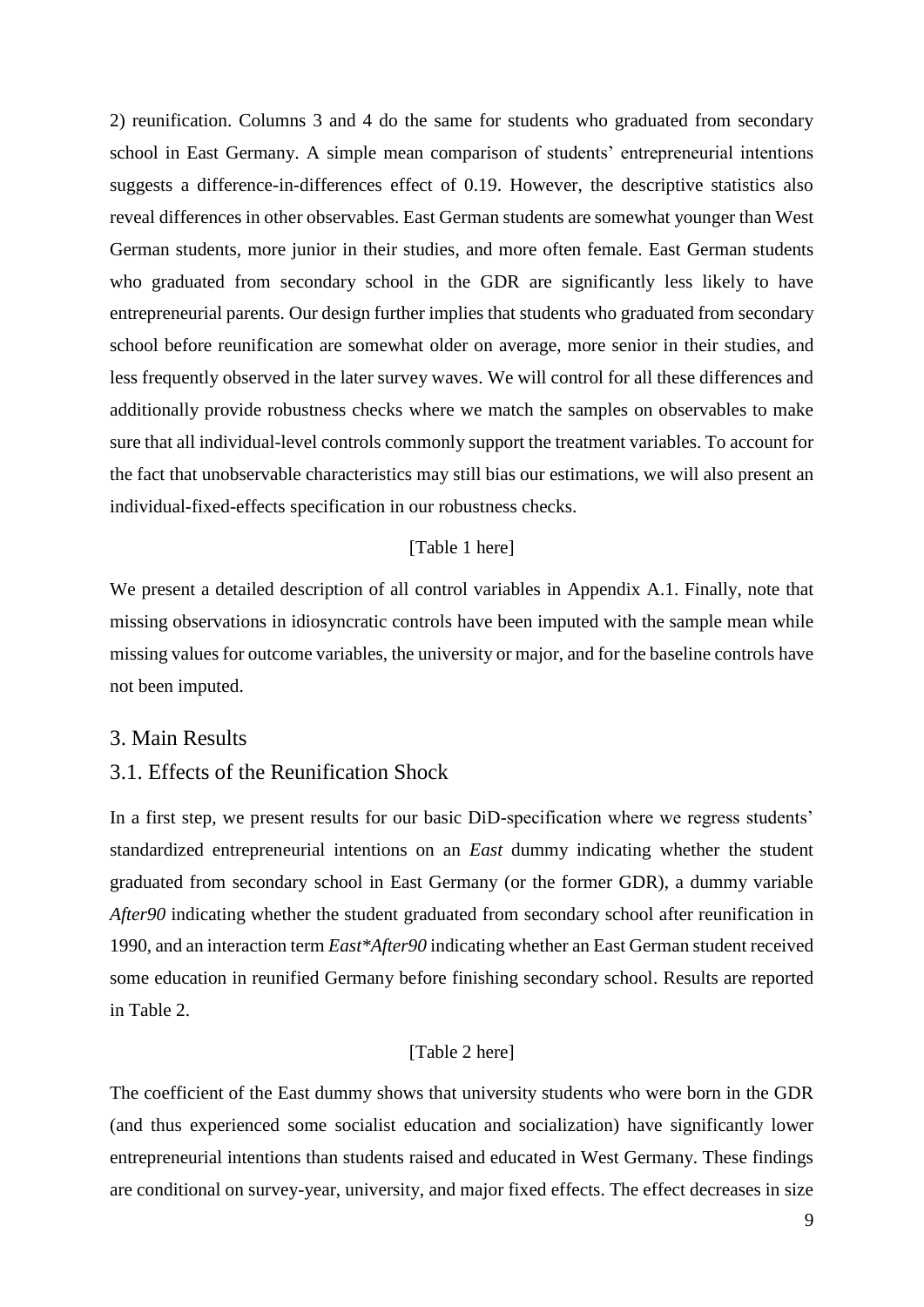once we control for demographics and family background (Column 2); study-related issues (Column 3); job-related issues (Column 4); personal characteristics (Column 5); and the student's social network (Column 6), but it remains significantly negative throughout all specifications. At the same time, the *East\*After90* interaction shows that experiencing German reunification at school age, i.e. the sudden change to formal and informal education in freemarket economy of reunified Germany, does have a significantly positive effect on entrepreneurial intentions of students born in East Germany. Entrepreneurial intentions of students born in West Germany are not affected by the reunification shock once we include individual-level controls (as indicated by the insignificant *After90* dummy).

Column 7 is our preferred specification, where we include all control variables. Our results indicate that students born in East Germany have, on average, 9.7 percent of a standard deviation lower entrepreneurial intentions than students born in West Germany. Compared to this group, students who were born in East Germany and experienced German reunification during school-age turn out to be much more entrepreneurial. Accordingly, if an average East German student was treated with education in the free-market economy, this would reduce the negative effect of socialism by (0.069/0.097\*100) 71 percent. In unreported specifications, we alternatively use years of school attendance as a (less exogenous) explanatory variable. Results from these regressions suggest that it would take about eleven years of free-market education for an average East German student to catch up with an average West German student's entrepreneurial intentions. There is no significant effect, either in statistical or in economic terms, of education after reunification on the entrepreneurial intentions of students born in West Germany.

So far, we have estimated the effects of reunification on university students' standardized entrepreneurial intentions using OLS. We now exploit the fact that the original variable is measured on a five-point scale and estimate ordered probit models. Doing so helps us investigate the marginal effects on steps of the outcome scale. Results are reported in Table 3.

### [Table 3 here]

We report marginal effects for the treatment variables *East*, *After90*, and *East\*After90* with all other variables evaluated at their sample means. Columns 1-5 refer to the five different outcome categories of the question "Do you want to be permanently self-employed in the future (entrepreneur or freelancer)", ranging from "certainly not" (Column 1) to "yes, certainly" (Column 5). Both the *East*-Dummy measuring the effect of socialist education and the *East\*After90*-interaction-effect measuring systemic change affect all outcome categories, with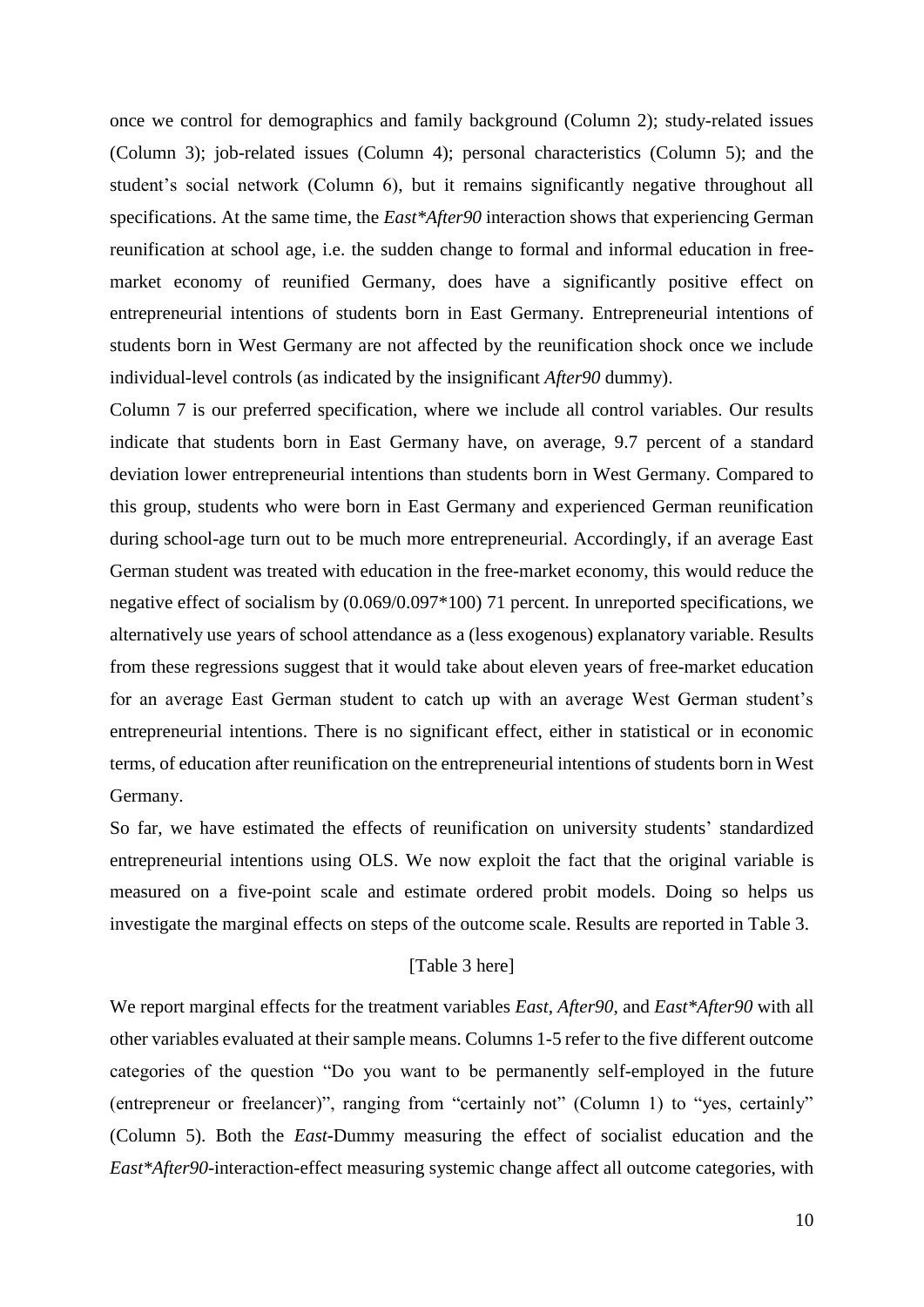a significantly weaker effect on being indifferent towards entrepreneurship, and a significantly stronger effect on having pronounced entrepreneurial intentions. The point estimates of the *East*-dummy are always larger than the point-estimates of the interaction effect and *East\*After90* has always the opposite sign. The effect of education in reunified Germany on students born in West Germany is always zero. Most obviously, education in reunified Germany affects university students' attitude towards entrepreneurship along the whole spectrum. These findings justify the use of a linear model in the remaining sections.

# 3.2. Robustness and Validity

In a next step, we test the robustness and validity of our findings using subsample analyses, including propensity score matching. Results are presented in Tables 4 and 5.

# [Table 4 here]

One could be concerned that our results were driven by "structurally entrepreneurial" subsamples, be it students aiming at professions that typically lead to self-employment, or students who could not, for any (e.g. political) reason, acquire their preferred qualification in the socialist GDR, and made up for it after reunification. In Column 1, we repeat the estimation from Table 2, Column 7, leaving out medicine and law students, who are likely to become freelancers in the future. Removing those study fields has no effect. It may also be the case that some university students who were not allowed to finish high school in the GDR's heavily regulated education system made up for their high school diploma after reunification. Because of their age or experiences, those students may be specifically entrepreneurial. In Column 2, we thus drop late graduates who received a high school diploma in reunified Germany at an extraordinarily high age (21 or older). In a similar vein, some students may have been denied university entry in the GDR for political reasons, despite their high-school diploma. Additionally, one may argue that the effects are biased by students who experienced reunification after they had already started to study in the GDR and suddenly had to adjust their career plans. To account for that, Column 3 restricts the sample to students who started studying after reunification in 1990. Our initial results hold in all subsamples.

In Column 4, we first drop students who are indifferent towards entrepreneurship from the sample before standardizing the outcome variable. As already suggested by the small effects on this outcome category in the ordered-probit regressions in Table 3, this only leads to a slight increase in the coefficients.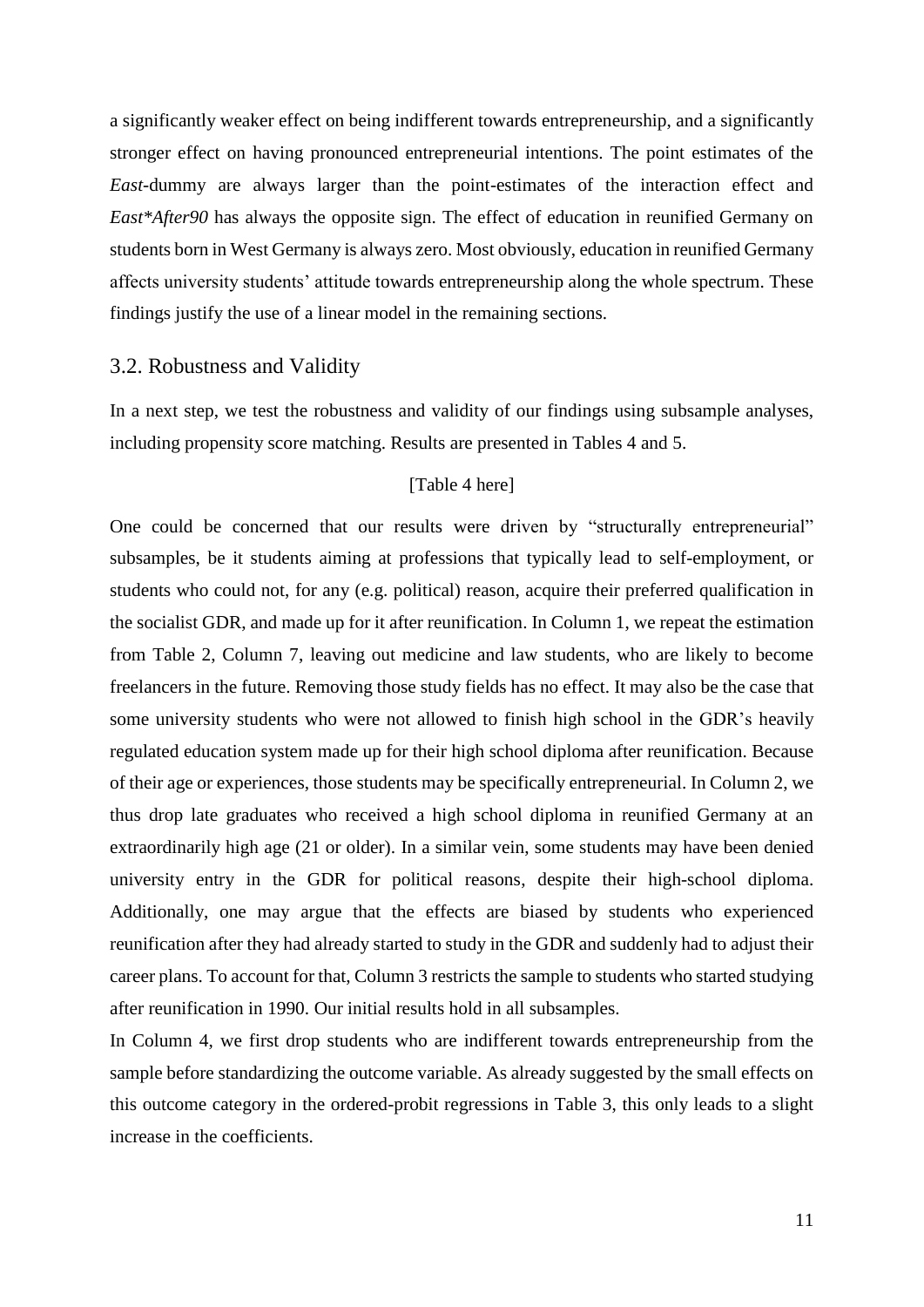Next, we present a placebo-specification for students who are studying to become a teacher.<sup>11</sup> Since they have already made a clear occupational choice, entrepreneurship should be an irrelevant occupational alternative, which should consequently not be directly affected by exogenous influences. Results of this placebo-exercise are reported in Column 5. Reassuringly, we do not find an effect on students who should not be affected.

Our empirical setup implies that we necessarily observe a smaller number of students who graduated from secondary school before reunification in later survey waves. Still, we decided to employ all survey waves since we want to observe university students with varying degrees of school-age education in the free market economy, including those with a complete school career from first grade to graduation in reunified Germany. However, doing so may induce a downward bias in our estimations, because the reference group of less-entrepreneurial East German students educated entirely in the GDR is under-represented in the later waves. To assess this potential bias, we drop the last two survey waves and restrict the sample to university students surveyed in the 1990s in Column 6. The coefficients of interest do indeed increase in size, while the ratio between *East*-coefficient and *East\*After90*-coefficient remains virtually the same.

Typically, students who graduated from secondary school before reunification tend to be slightly older than university students who were surveyed in the same wave and graduated from secondary school after reunification. These age differences should not be a major concern, since all students are surveyed while they are still studying at university. However, given the relevance of age for the decision to become an entrepreneur (cf. Boente et al., 2009, Parker, 2009), one might be concerned by the fact that West German students who graduated from school before reunification are on average older than the other groups (cf. Table 1). This partly relates to the fact that the share of male students is comparatively high in this group (at a time when military service was mandatory for men in Germany), but also to a longer tail of longterm students. Throughout all specifications we controlled for students' age (and its square), gender, and related differences like marital status or having children. In column 7, we additionally drop all university students aged 40 years or older at the time of observation. Our initial results hold. 12

One big advantage of our dataset is the great number of individual-level control variables. To guarantee common support of all covariates, we now employ propensity score matching (PSM)

1

<sup>11</sup> In Germany, school teachers need to obtain a specific university degree (*Staatsexamen Lehramt*) that exclusively qualifies for becoming a teacher.

 $12$  In the original sample, students' age ranges from 17 to 65 years, with a mean of 24.66 and a median of 24. Our results also hold when we further restrict the sample to university students between 20 and 30 years of age.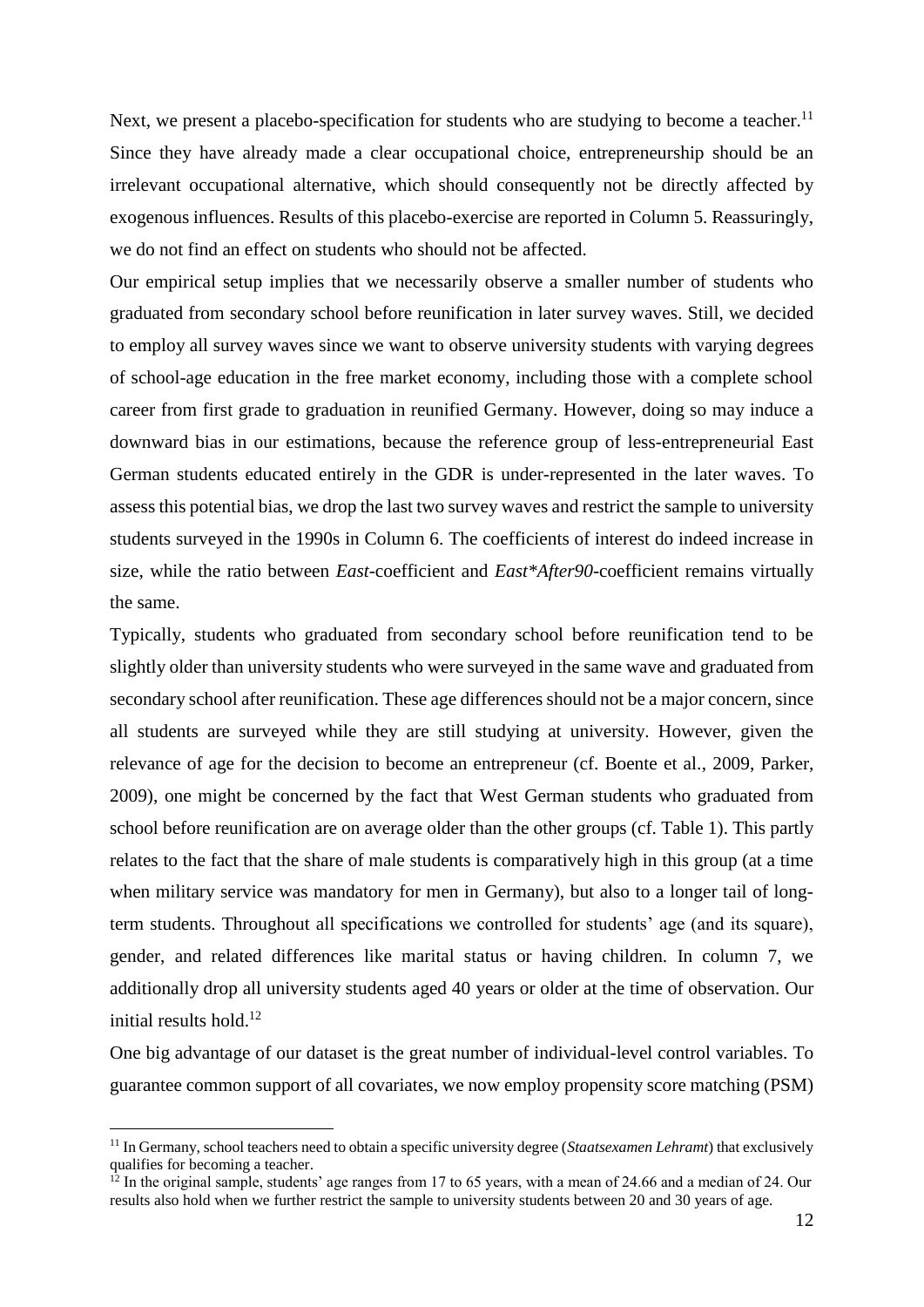techniques. Results are reported in Table 5. Summary statistics on the matched samples are provided in the Appendix B.

#### [Table 5 here]

Panel A reports results from samples matched on the *East*-Dummy. Panel B reports results from samples matched on the *East\*After90*-Dummy.<sup>13</sup> Based on all individual-level controls but excluding fixed effects, we calculate propensity scores for the respective treatment variable and keep treated observations along with their seven nearest neighbors.<sup>14</sup> We then repeat the previous DiD-estimations on the more homogenous matched samples. In a first specification, we retain all treated observations (i.e. all East German students or all East German students who finished school in reunified Germany) and their nearest neighbors. As Columns 1 and 4 of Table 5 show, our initial results hold if we improve the common support of all control variables using PSM.

In a second specification, we put a deliberate focus on homogenizing subsamples in terms of students' age. As mentioned above, previous research suggests an inverse u-shaped relationship between entrepreneurship and age, with a peak at age 40. Similarly, individual entrepreneurial intentions may increase with age such that significant age differences between treatment and control group could induce confounding trends. To account for that, we first calculate propensity scores based on the age variable only and drop 20 percent of all observations with the lowest propensity scores. After that, we again match on all observables and select nearest neighbors. Results are reported in Columns 2 and 5. Reassuringly, they suggest that remaining age differences between treatment and control group do not bias the effects in our main specification.

A final concern with the validity of our results relates to the fact that we cannot explicitly account for migration. We only observe where university students graduated from secondary school, but not where they were born. If this measurement error was the same for East and West German students we would face a downward bias. More worrisome would be a scenario where comparatively entrepreneurial children at school age moved with their families from West Germany to East Germany after reunification. In that case, the positive *East\*After90* effect could not only indicate a change in East German students' entrepreneurial intentions, but also

<u>.</u>

<sup>13</sup> Estimations on matched samples using the *After90*-Dummy or stepwise combinations of the *East* and the *After90* Dummy produce similar results.

<sup>&</sup>lt;sup>14</sup> Matched-sample-estimations show consistent patterns when we retain different numbers of nearest neighbors. We chose seven nearest neighbors to ensure that we always keep between 50 percent and 75 percent of the original sample. We apply this rule to all our matching specifications.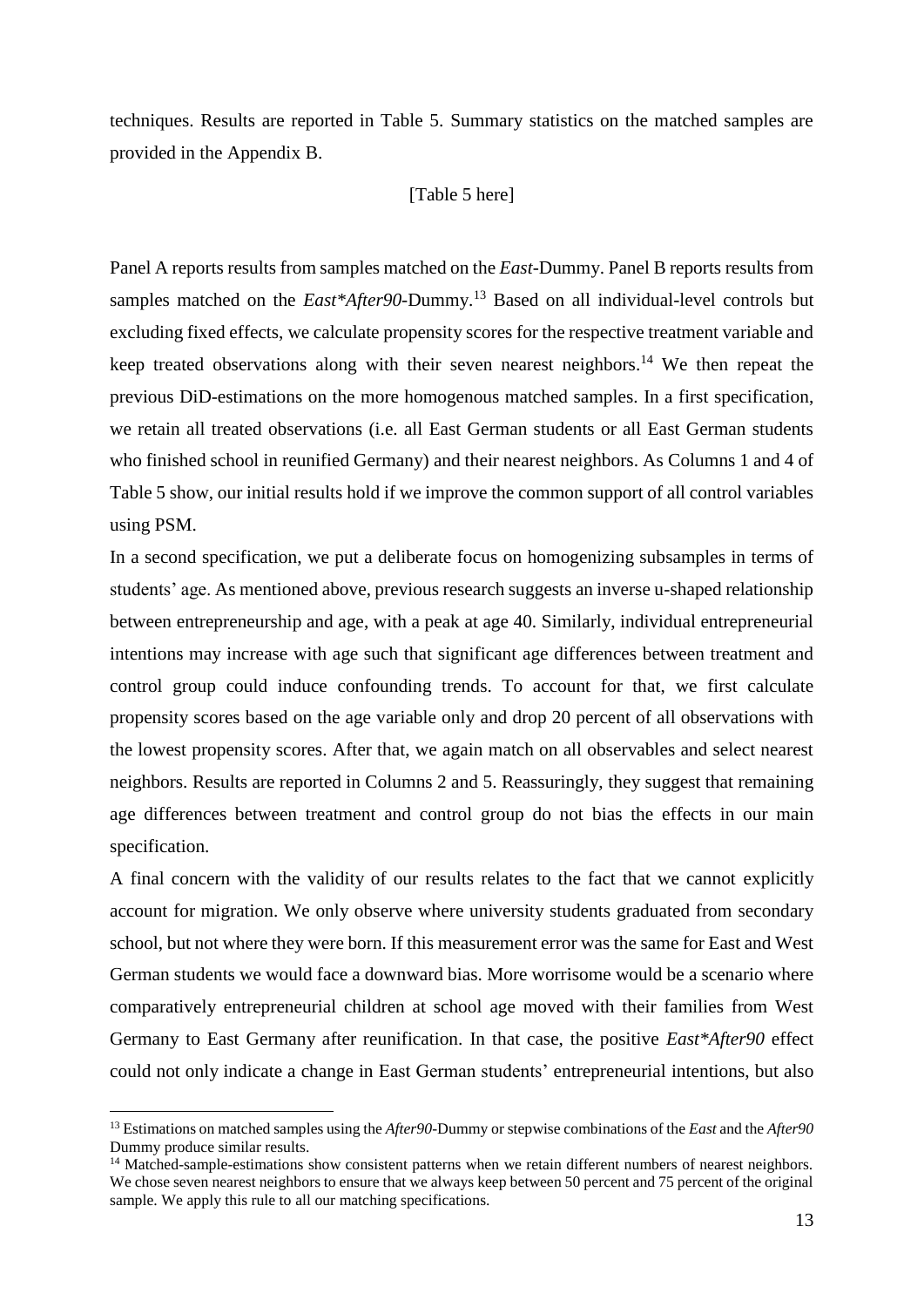selective in-migration. Although we cannot directly control for this confounding effect, the literature clearly shows that East-West migration was the dominant migration pattern within Germany after reunification (Fuchs-Schündeln and Schündeln, 2009; Hunt, 2006; Burda, 1993), and that the few West-East migrants were predominantly returning East Germans (Beck, 2004).

To address the potential bias more formally, we add a third matching specification where we first drop 5 percent of the treated observations with the lowest propensity score before selecting nearest neighbors. Conditional on their individual characteristics, those East German students who were dropped from the sample have a low probability of being East Germans (Panel A), or of being East Germans and having received free-market education (Panel B). If we had miscoded a relevant number of East Germans who were actually born in West Germany, we should obtain substantially different results from these specifications. However, Columns 3 and 6 of Table 5 clearly show that this is not the case.

The alternative case would be selective migration from East to West Germany. This did indeed happen and it may very well be the case that we erroneously code a number of migrants from East to West Germany as students who were never exposed to any socialist education or socialization. If more entrepreneurial families were more likely to move, we would expect a downward bias from unobserved East-West migration. In that case, our results would be a conservative lower bound. However, the insignificant *After90*-Dummy implies that inner-German migration is of second-order importance for our regression results.

# 3.3. East German Specific Trends and Event Study

In our baseline regressions, we control for a full set of survey year dummies. These dummies capture changes in the attractiveness of entrepreneurship over time. Moreover, they control for the effects of living in a free-market economy, i.e. the general effects of socialization in reunified Germany, since they ensure that we only exploit variation in the entrepreneurial intentions of students who have been living in reunified Germany for the same number of years. Given the structure of our research design, we can even go one step further and control for Eastand West-German specific trends after reunification. Changes in the attractiveness of entrepreneurship over time might occur because of changes in the economic environment, but also because of changes in the general perception of entrepreneurship. Such changes might differ between East and West Germany. Specifically, the parental and societal influences may have developed differently. This could potentially bias our estimates, particularly since we observe an increasing number of treated university students in the later survey waves. An East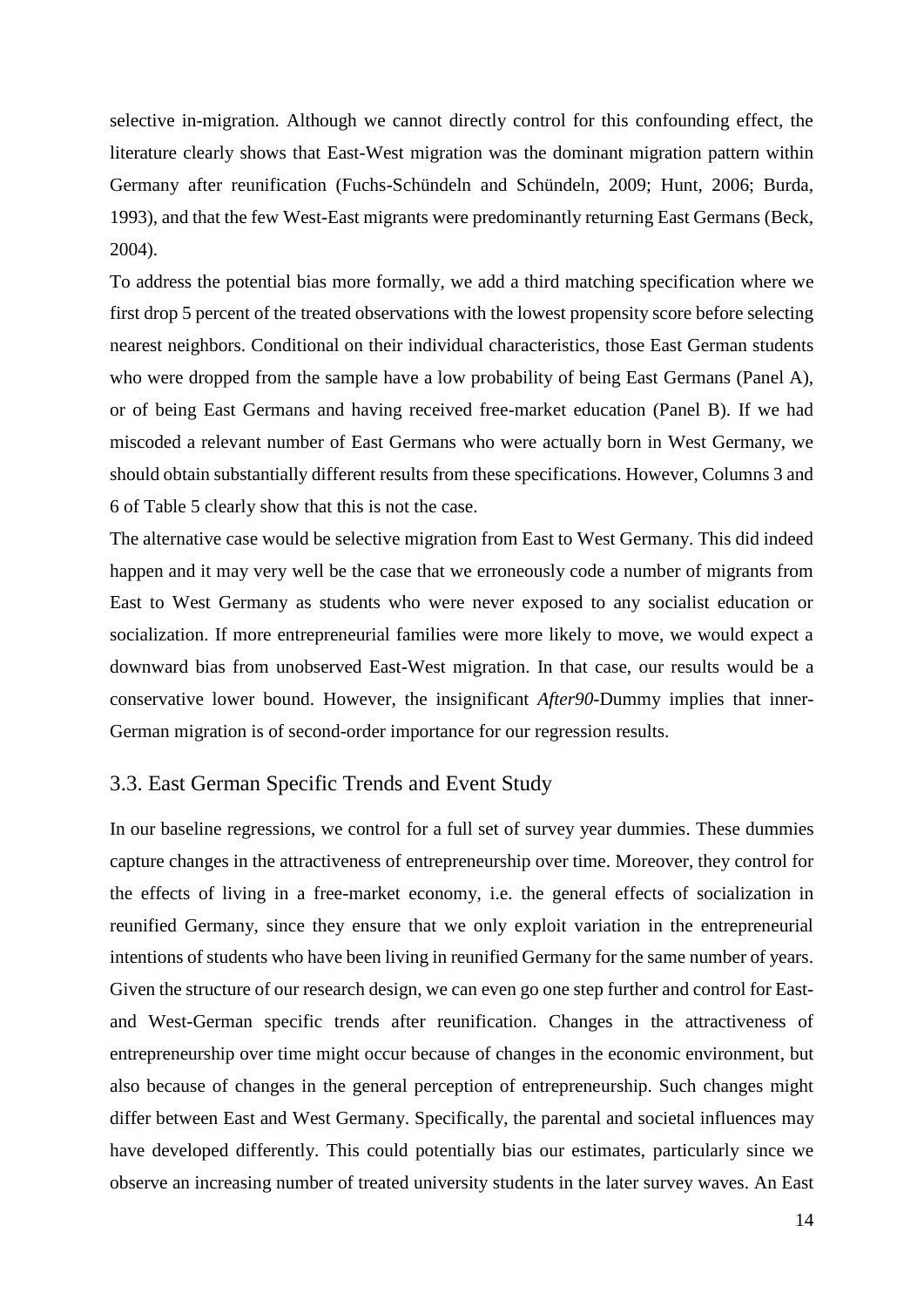German-specific time trend accounts for this potential effect. We thus extend our baseline specification from equation (1) by additionally interacting the survey year dummies with the *East* dummy. Results are shown in Table 6.

#### [Table 6 here]

Table 6 clearly shows that the positive effect of education in reunified Germany is not confounded with an East-specific positive effect of living in reunified Germany or of being raised by increasingly entrepreneurial East German parents.<sup>15</sup> The treatment effect slightly increases in size when controlling for this East German-specific trend, suggesting that parental and societal influences work in the opposite direction.

So far, we have identified the average treatment effect over several years of education in reunified Germany. To assess whether the treatment varies with the duration of education in reunified Germany, we now turn to parametric event study estimates. Importantly, the event study estimates also shed light on the existence of common pre-existing trends in East German and West German students' entrepreneurial intentions. The estimation equation for the event study analysis is an extension of our baseline equation (1):

#### *Equation 2:*

1

$$
I_{i wum} = \alpha_w + \alpha_{w, East} + \alpha_u + \alpha_m + \alpha_{East} + \alpha_{GradColor t_c} + X'\beta + \sum \gamma_{-89} (East * GradColor t_{c_{-89}}) + \sum \gamma_{+90} (East * GradColor t_{c_{+90}}) + \epsilon_{i wum}
$$

In this extended equation, we add a full set of dummy variables for 2-year cohorts of secondary school graduates *c* and their interactions with the *East* dummy. We start with the graduation cohort of the years 1983-84.<sup>16</sup> The  $\gamma$ <sub>-89</sub> coefficients reflect differences in the pre-treatment trends between students which were either born in East or West Germany. The  $\gamma_{+90}$  coefficients give us the graduation-cohort-specific treatment effects. All  $\gamma$ -coefficients are estimated relative to the cohort which finished school in the reunification years 1989 and 1990. Results of the event study are shown in Figure 2.

#### [Figure 2 here]

Figure 2 shows the  $\nu$ -coefficients from Equation 2 along with the 95%-confidence intervals. For all three graduation cohorts before reunification, the coefficient is small and not

<sup>&</sup>lt;sup>15</sup> Note that the coefficient size of the *East* dummy cannot be interpreted in this specification since it is measured relative to the omitted *east\*wave* Dummy. We thus do not report coefficients of the *East* and the (insignificant and close to zero) *After90* main effects.

<sup>&</sup>lt;sup>16</sup> Students who graduated from secondary school earlier have been dropped from the sample.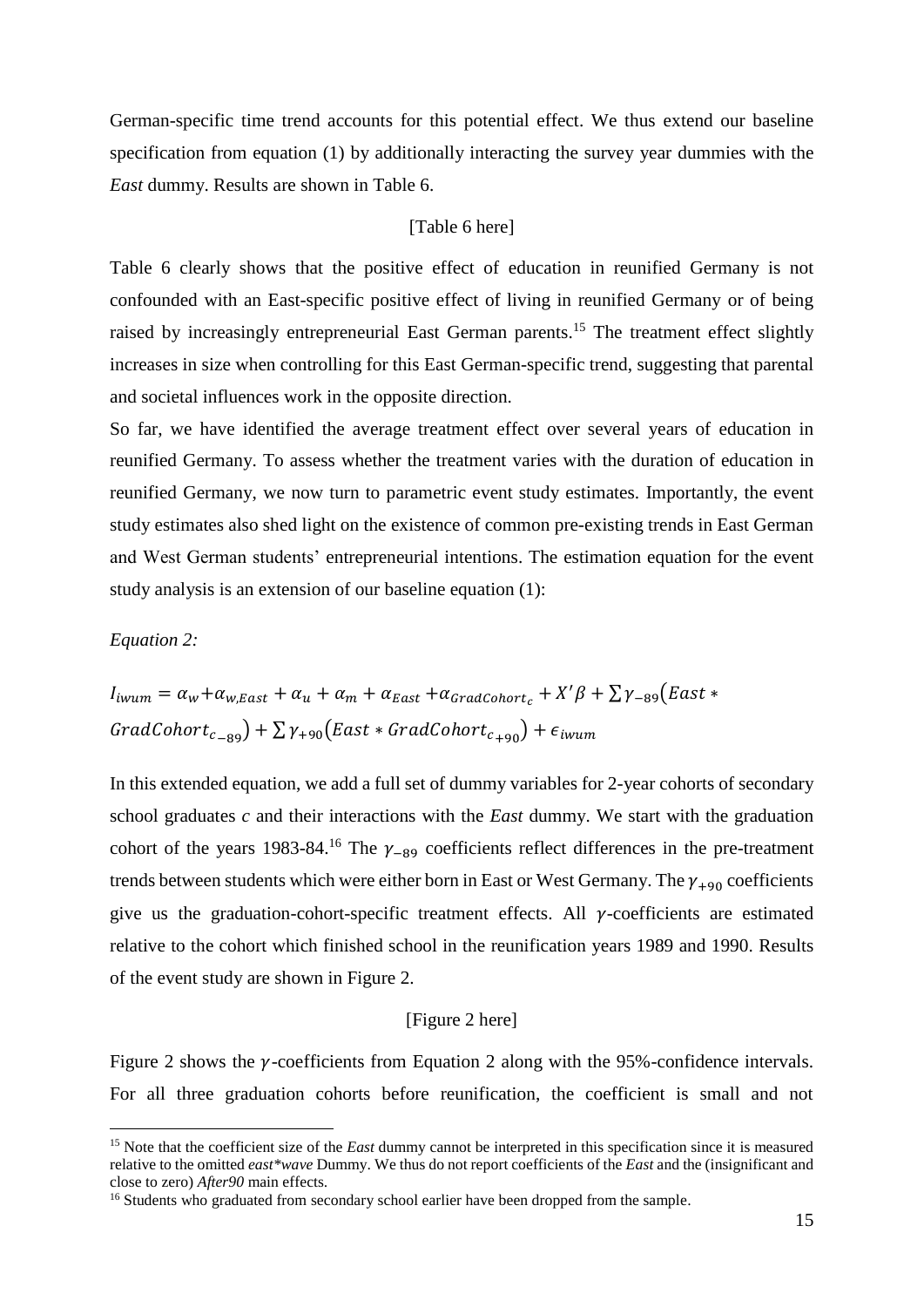significantly different from zero. We interpret this as support for the validity of the common trends assumption in our DiD approach. Only after 1990 does the coefficient increase in size, and it becomes statistically significantly different from zero from the 1993-1994 cohort onwards. The results of the event study analysis imply that already 3 years of school-age education in reunified Germany make a statistically significant difference between those who graduated in 1989-1990 and those who graduated in 1993-1994 (who have otherwise spent the same period of time in reunified Germany).

# 3.4. Exploiting Within-Student Variation

The previous sections have established a robust and significant effect of experiencing German reunification at school-age on the formation of entrepreneurial intentions. Our findings cannot be explained by general or group-specific time trends, outliers, university- or major-specific effects, or a rich set of observable individual characteristics. We will now turn to a studentfixed-effect specification that allows us to test whether unobservable individual characteristics bias our results. For this purpose, we exploit the fact that we observe the same student answering multiple questions on the attractiveness of different occupational alternatives. The survey asks "In which area do you want to be permanently employed in the future?", and gives 7 answer categories, e.g. "entrepreneurship", "at a university" or "in a private company". This gives us the opportunity to evaluate the attractiveness of entrepreneurship relative to other occupations in a student fixed effect specification.

To implement this strategy, we create a new outcome variable, "occupational choice", which contains two observations per university student: her evaluation of entrepreneurship as occupational choice and her evaluation of the most preferred other occupational alternative, both measured on a five-point-scale. With two observations per individual, we can estimate

#### *Equation 3:*

$$
I_i = \alpha_i + \beta_1 E \sin p + \beta_2 (East * E \sin p) + \beta_3 (After 90 * E \sin p) ++ \beta_4 (East * After 90 * E \sin p) + \epsilon_i
$$

The dependent variable  $I_i$  measures university student *i*'s evaluation of entrepreneurship and the most preferred other occupational alternative. Again,  $I_i$  is standardized to a mean of zero and a standard deviation of one. *Eship* is a dummy variable that equals unity if  $I_i$  measures entrepreneurship as an occupational choice, and it takes the value zero for the student's most preferred other occupation. Accordingly,  $\beta_1$  measures the relative attractiveness of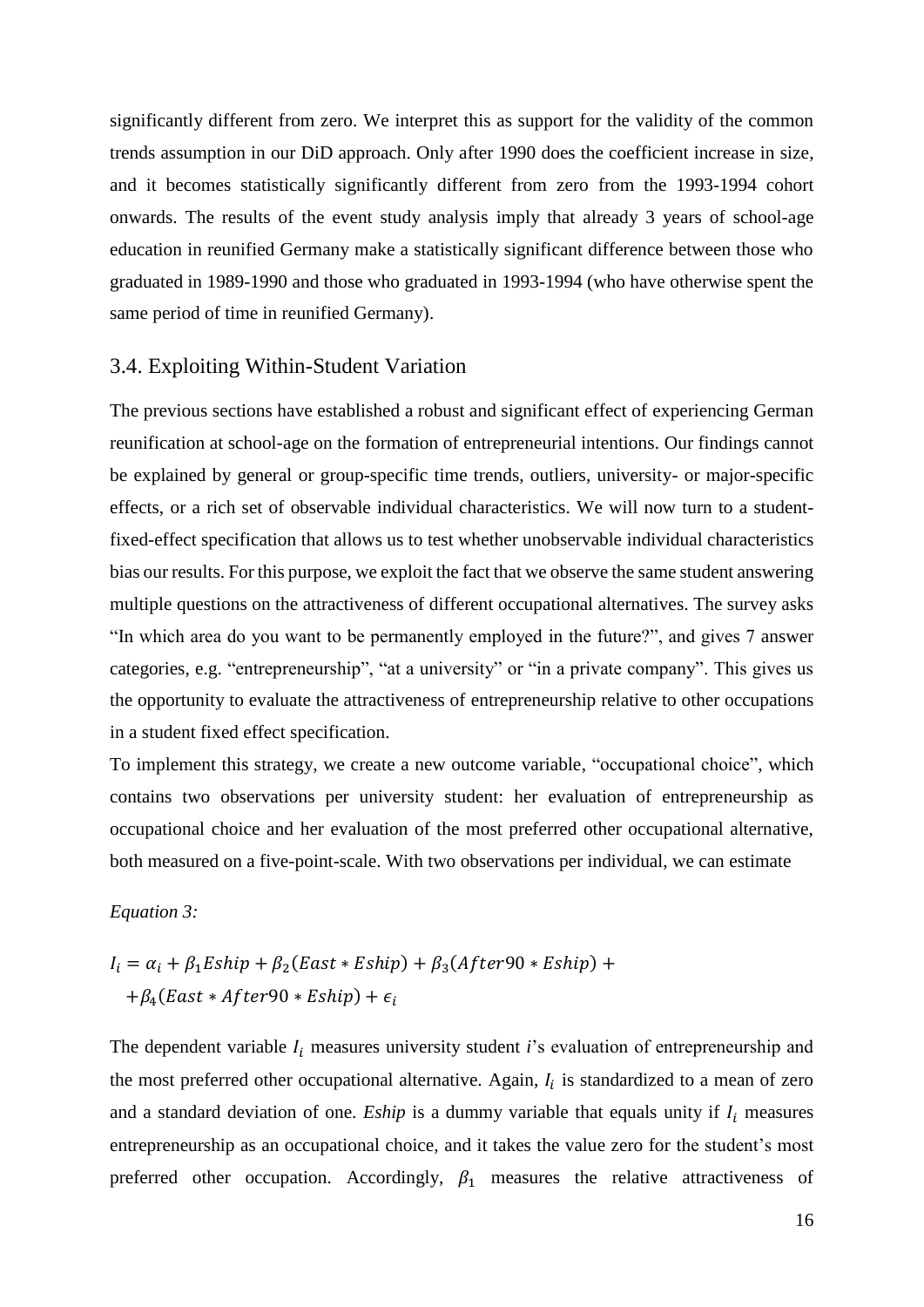entrepreneurship. Since we observe two occupational preferences per university student, we can include individual fixed effects  $\alpha_i$  to account for unobservable student characteristics. *East\*Eship* is an interaction term that measures how being born and raised in the GDR affects the relative attractiveness of entrepreneurship. *After90\*Eship* measures whether the relative attractiveness of entrepreneurship changes with education in reunified Germany. Finally, the triple interaction term *East\*After90\*Eship* gives us the treatment effect on East German students who experienced German reunification at school age and were educated for some years in the free-market economy. We do not add further control variables since they are absorbed by the individual-level fixed effects. However, we can run estimations on the matched samples that were introduced in Table 5. Results are reported in Table 7.

#### [Table 7 here]

The results reveal that entrepreneurship is relatively unattractive to university students. On average, they have 85.4 percent of a standard deviation lower preferences for entrepreneurship than for their most preferred other occupation. In line with our previous results, the aversion to entrepreneurship is relatively stronger among students born and raised in the socialist GDR. They score another 19.6 percent of a standard deviation lower. However, if East German students were treated with some free-market education in reunified Germany, they would find entrepreneurship 12.8 percent of a standard deviation more attractive than East German students who were not treated. This is about two-thirds of the negative East effect on the relative attractiveness of entrepreneurship. For West German students, being educated in reunified Germany does not make a difference. We obtain quasi-identical results when repeating the estimations on the more homogenous matched samples.

It is reassuring to see that we find very similar results in regressions with individual fixed effects. We interpret it as evidence that the DiD results reported above are unlikely to be confounded by unobserved individual heterogeneity. Given the large number of individuallevel controls at hand, this is plausible. Overall, these findings make us confident that we estimate a causal effect of formal and informal school-age education in the free market economy on the formation of entrepreneurial intentions.

#### 5. Conclusions

To the best of our knowledge, this is the first paper to look at the effect of formal and informal education during school age on the formation of entrepreneurial intentions. To establish causality, we exploit the German reunification as a natural experiment that implied a sudden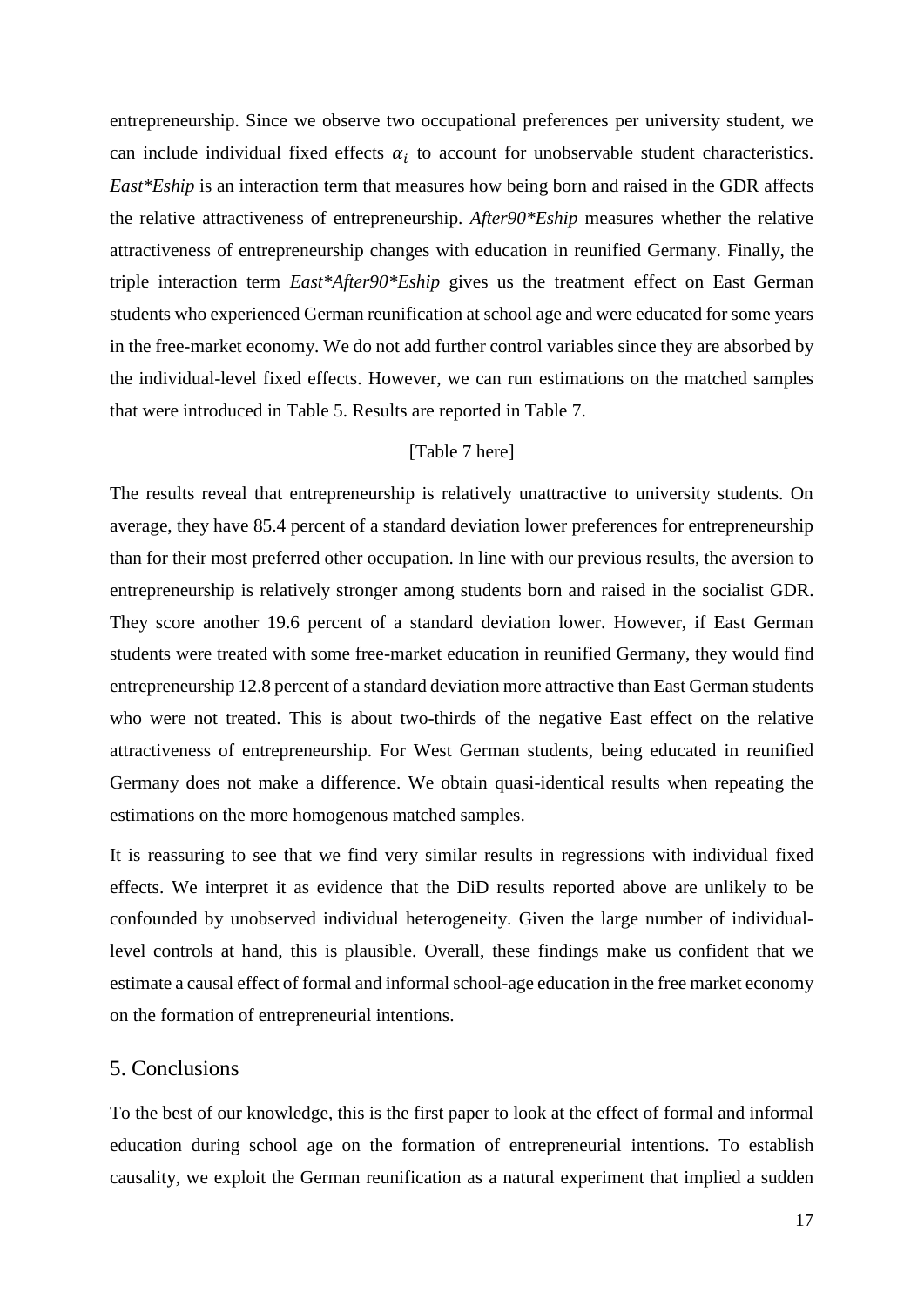and sustained change in school-age education. All socialist ideology was dropped from school curricula, and extracurricular activities in the socialist party's youth organization came to an end. Using this extreme case of a change to school-age education, we find that university students who experienced the systemic change from socialism to capitalism during school age have on average 71 percent higher entrepreneurial intentions than otherwise similar students who finished their education in the socialist system. The treatment effect increases with the duration of treatment. In other words, our results imply that East German students would catch up with the entrepreneurial intentions of their West German counterparts after around eleven years of school-age education in the free-market economy.

The effect of reunification on entrepreneurial intentions cannot be explained by the mere experience of reunification (and the related upheavals), since all university students in our survey share this experience. Moreover, the effect is not simply the result of living in a freemarket economy. To exclude this possibility, we only exploit variation from students who lived in reunified Germany for the same number of years. Our results show that the observed effect on entrepreneurial intentions is neither driven by a correlated East-German-specific time trend, nor by unobserved individual characteristics. In fact, the effect exclusively affects East German university students who experienced the reunification shock when they had not yet finished secondary school.

While our results suggest that school-age education can affect the formation of entrepreneurial intentions, we cannot distinguish whether entrepreneurial intentions increase due to the establishment of new educational measures, or due to the demise of old ones. More specifically, we cannot make inferences on the relative importance of changes in the curricula, the organizational structure of the school system, or the extra-curricular participation in clubs and associations that also have educational effects. Further research is needed to identify concrete educational measures that affect the formation of entrepreneurial intentions during school age.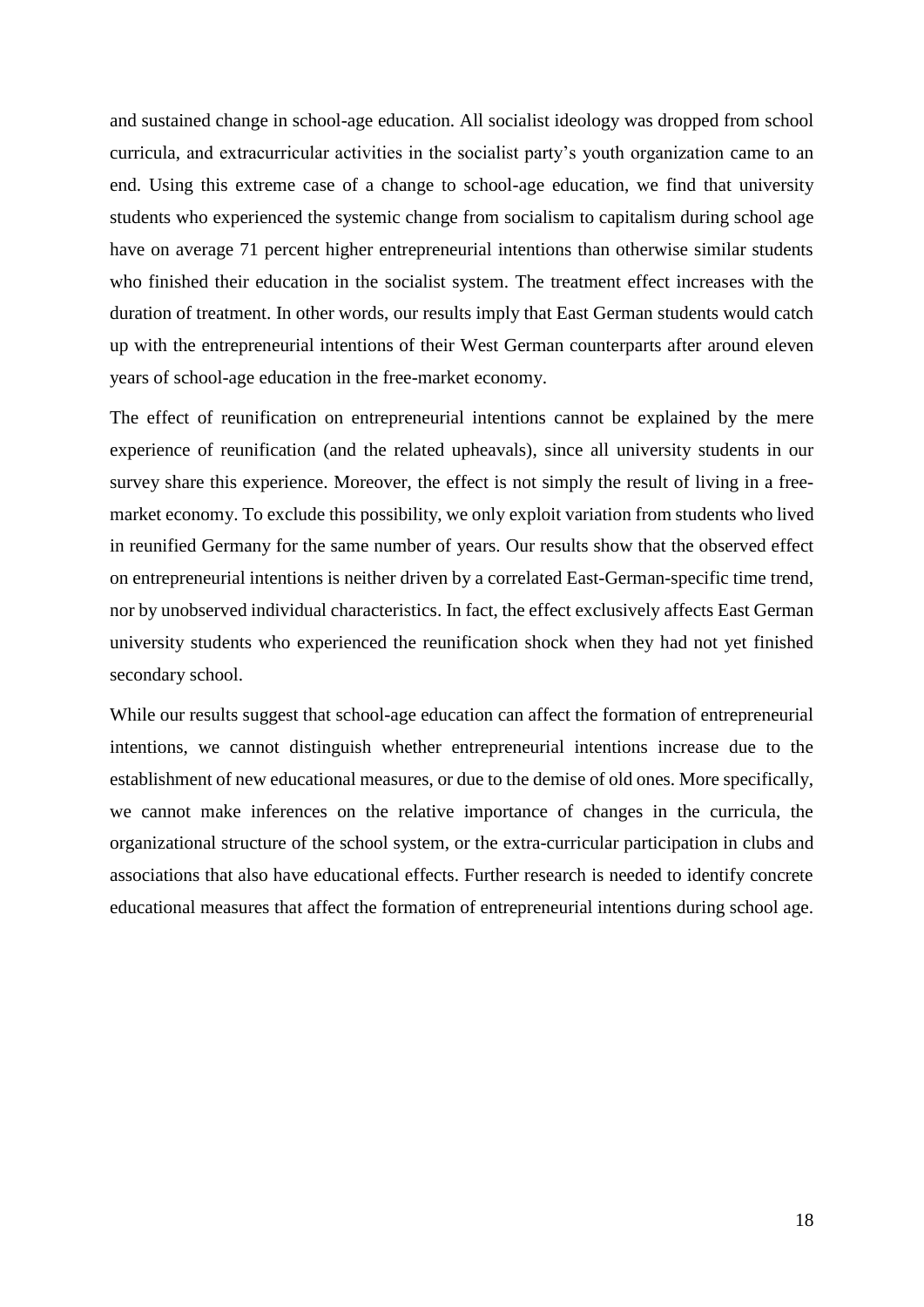## References

Alesina, A., and N. Fuchs-Schündeln, 2007. Good Bye Lenin (or Not?). The Effect of Communism on People's Preferences, *American Economic Review*, 97, 1507–1528.

Audretsch, D. B., 2007. *The Entrepreneurial Society*, Oxford: Oxford University Press.

- Beck, G., 2004. Wandern gegen den Strom. West-Ost-Migration in Deutschland seit 1990, in: Swiaczny, F., and S. Haug (Eds), *Bevölkerungsgeographische Forschung zur Migration und Integration*; Materialien zur Bevölkerungswissenschaft des Bundesinstituts für Bevölkerungsforschung (BiB), Heft 112, Wiesbaden: BiB.
- Block, K-D., and H-W. Fuchs, 1993. The Eastern German Education System in Transition, in: L. R. Reuter and G. Strunk (eds.): *Universität der Bundeswehr Hamburg Beiträge aus dem Fachbereich Pädagogik*.
- Boente W., O. Falck and S. Heblich, 2009. The Impact of Regional Age Structure on Entrepreneurship. *Economic Geography*, 85, 269-287.
- Burda, M.C., 1993. The Determinants of East-West German Migration. Some First Results, *European Economic Review,* 37, 452-461.
- Fairlie, R. W., and A. Robb, 2007. Families, Human Capital, and Small Business: Evidence from the Characteristics of Business Owners Survey, *Industrial & Labor Relations Review*, 60, 225–245.
- Fairlie, R. W., D. Karlan, and J. Zinman, 2015. Behind the GATE Experiment: Evidence on Effects of and Rationales for Subsidized Entrepreneurship Training, *American Economic Journal: Economic Policy*, 7(2): 125-61.
- Falck, O., and L. Woessman, 2013. School Competition and Student Entrepreneurial Intentions: International Evidence Using Historical Catholic Roots of Private Schooling, *Small Business Economics*, 40, 459-478
- Falck, O., S. Heblich, and. E. Luedemann, 2012. Identity And Entrepreneurship: Do Peers At School Shape Entrepreneurial Intentions?*, Small Business Economics,* 39, 39-59.
- Falck, O., R. Gold, and S. Heblich, 2011. Entrepreneurship Education, in Audretsch, D.B., O. Falck, S. Heblich, and A. Lederer (Eds.), *Handbook of Research on Innovation and Entrepreneurship,* Cheltenham: Edward Elgar, 486-499.
- FES Friedrich-Ebert-Stiftung, 1984. *Freie Deutsche Jugend und Pionierorganisation Ernst Thälmann in der DDR,* Bonn:Verlag Neue Gesellschaft.
- Fuchs-Schündeln, N., 2008. The Response of Household Saving to the Large Shock of German Reunification, *American Economic Review,* 98, 1798–1828.
- Fuchs-Schündeln, N., and P. Masella, 2015. Long-Lasting Effects of Socialist Education, *Review of Economics and Statistics*, forthcoming.
- Fuch-Schündeln, N., and M. Schündeln, 2009. Who Stays, Who Goes, Who Returns? East-West Migration within Germany since Reunification, *Economics of Transition*, 17, 703- 738.
- Giuliano, P. and A. Spilimbergo, 2014. Growing up in a recession, *Review of Economic Studies*, 81 (2), 787-817.
- Hunt, J., 2006. Staunching Emigration from East Germany. Age and the Determinants of Migration, *Journal of the European Economic Association*, 4, 1014-1037.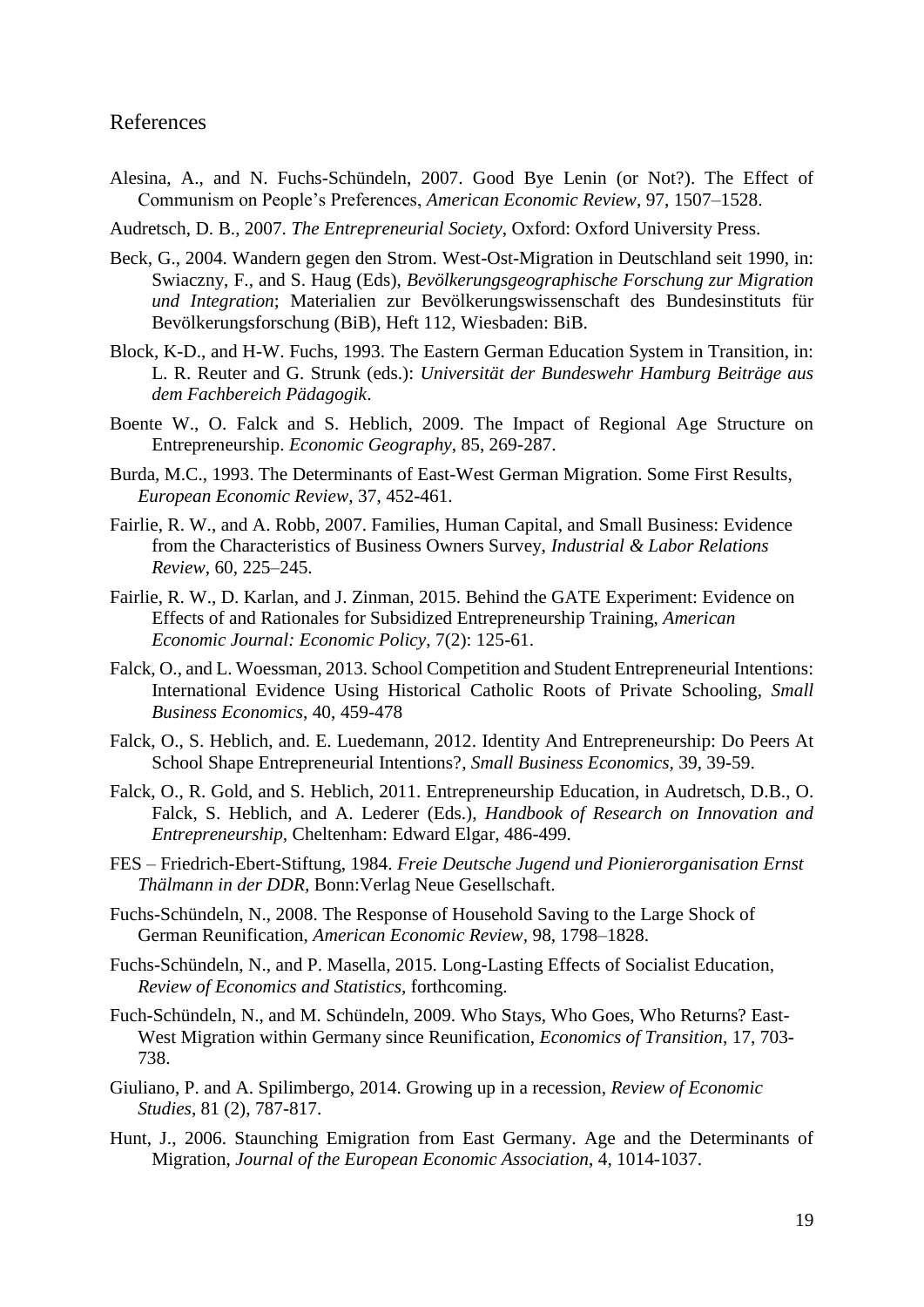- Judt, M., 1997. *DDR-Geschichte in Dokumenten. Beschlüsse, Berichte, interne Materialien und Alltagszeugnisse. Forschungen zur DDR-Gesellschaft*, Berlin: Ch.Links Verlag.
- Karlan, D., and M. Valdivia, 2011. Teaching Entrepreneurship. Impact of Business Training on Microfinance Clients and Institutions, *Review of Economics and Statistics*, 93, 510- 527.
- Lerner, J., and U. Malmendier, 2014. With a Little Help from My (Random) Friends. Success and Failure in Post-Business School Entrepreneurship, *Review of Financial Studies*, 27(11), 3213-3240.
- Lindquist, M.J., Sol, J., and M. van Praag, 2015. Why Do Entrepreneurial Parents Have Entrepreneurial Children?, *Journal of Labor Economics* 33, 269-296.
- Mählert, U., 2001. *FDJ 1946-1989*. Erfurt: L´Image Nouvelle.
- Malmendier, U., and S. Nagel, 2013. Learning from Inflation Experiences, mimeo.
- Malmendier, U., and S. Nagel, 2011. Depression Babies. Do Macroeconomic Experiences Affect Risk-Taking?, *Quarterly Journal of Economics,* 126, 373-416.
- Nanda, R., and J.B. Sørensen, 2010. Workplace peers and entrepreneurship, *Management Science* 56, 1116–26.
- Nicolaou, N., and S. Shane, 2011. The genetics of entrepreneurship. In: Audretsch, D.B., O. Falck, S. Heblich, and A. Lederer (Eds.), *Handbook of research on innovation and entrepreneurship*, Cheltenham: Edward Elgar, 471-485.
- Oosterbeek, H., C.M. van Praag, and A. Ijsselstein, 2010. The Impact of Entrepreneurship Education on Entrepreneurship Competencies and Intentions: An Evaluation of the Junior Achievement Student Mini-Company Program, *European Economic Review*, 54, 442-454.
- Parker, S.C. 2009*. The Economics of Entrepreneurship*. Cambridge: Cambridge University Press.
- Redding, S. J., and D.M. Sturm, 2008. The Costs of Remoteness. Evidence from German Division and Reunification, *American Economic Review*, 98, 1766-1797.
- Rosendahl Huber, L., R. Sloof, and C.M. van Praag, 2014. The Effect of Early Entrepreneurship Education: Evidence from a Field Experiment, *[European Economic](http://papers.ssrn.com/sol3/papers.cfm?abstract_id=2044735)  [Review](http://papers.ssrn.com/sol3/papers.cfm?abstract_id=2044735)*, 72, 76-97.
- Sobel, Russell S., and K.A. King, 2008. Does school choice increase the rate of youth entrepreneurship?, *Economics of Education Review*, 27(4), 429-438.
- Statistisches Jahrbuch, 1989. *Statistisches Jahrbuch der Deutschen Demokratischen Republik*. Berlin: Staatsverlag der Deutschen Demokratischen Republik.
- Stenke, D., 2004. *Transformation von Schulsystemen am Beispiel des Freistaates Sachsen*, mimeo.
- Waterdamp, D., 1987. *Handbuch zum Bildungswesen der DDR*. Berlin: Verlag Arno Spitz.
- Wilde, S., 2002. Secondary Education in Germany 1990-2000: 'One decade of non-reform in unified German education? *Oxford Review of Education*, 28 (1), 39–51.
- Zilch, D., 1999. *Millionen unter der blauen Fahne. Die FDJ: Zahlen – Fakten – Tendenzen. Mitgliederbewegung und Strukturen in der FDJ-Mitgliedschaft von 1946 bis 1989*. Rostock: Norddeutscher Hochschulschriften Verlag.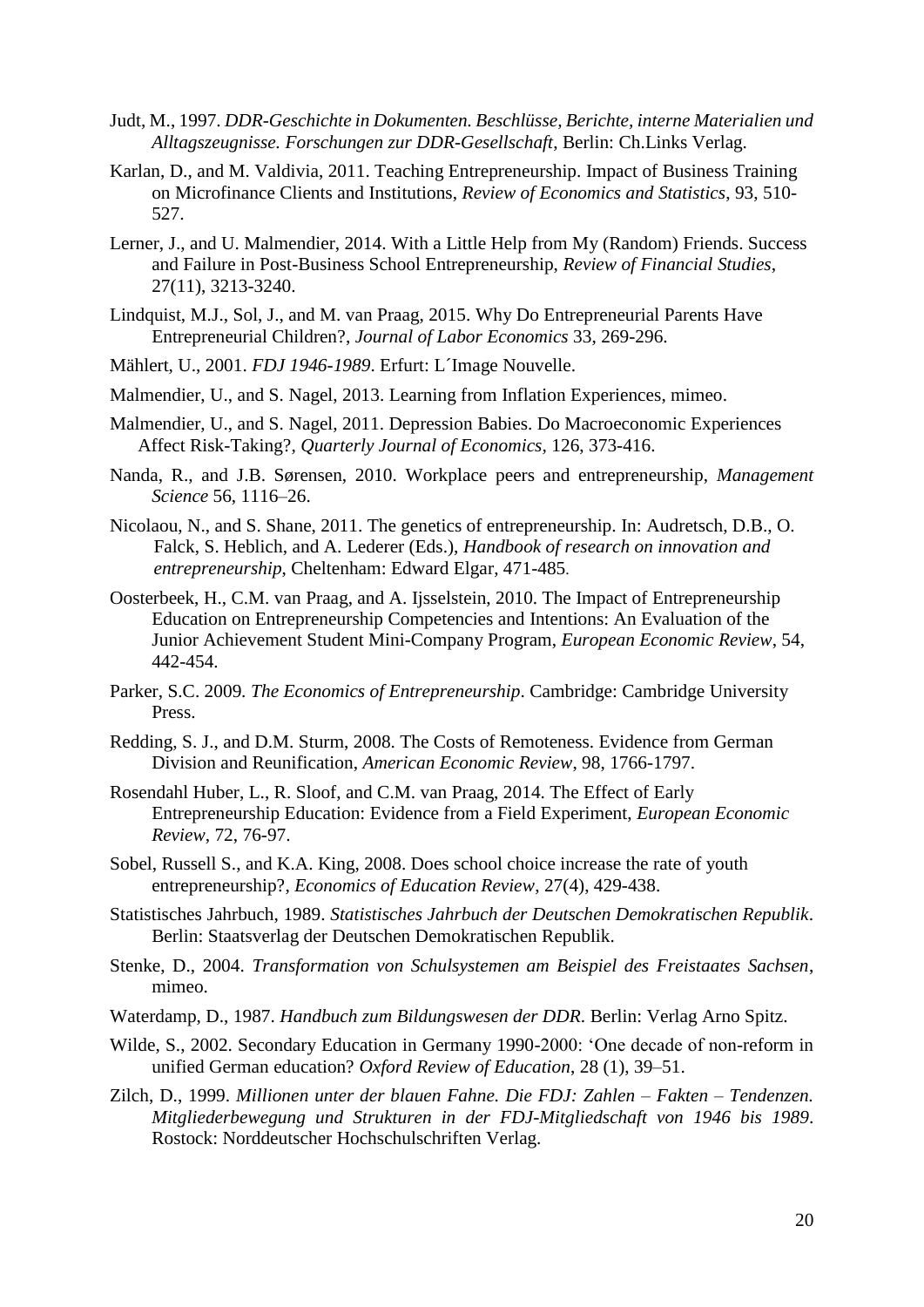# **Figure 1: Universities Observed**



Notes: Figure depicts spatial distribution of Universities (UNI), Technical Universities (TU), and Universities of Applied Sciences (UAS) observed in the student survey. Number of individual student observations is given in parentheses.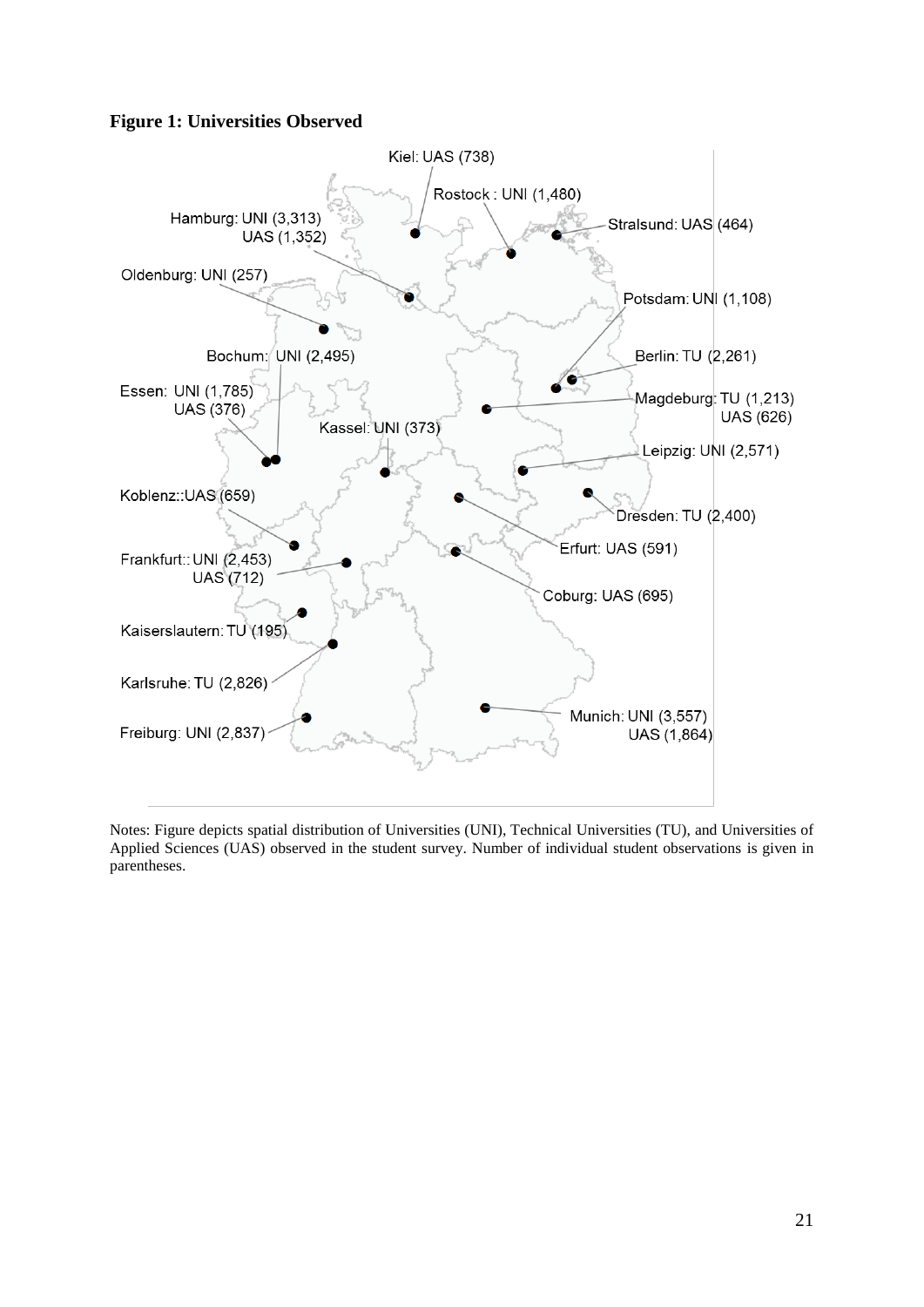**Figure 2: Event Study**



*Notes*: Solid red line depicts γ-coefficients estimated from Equation 2 with 2-year-graduation-cohorts (secondary school). Baseline cohort (years 1989-1990) is marked. Dashed lines depict related 95%-confidence intervals.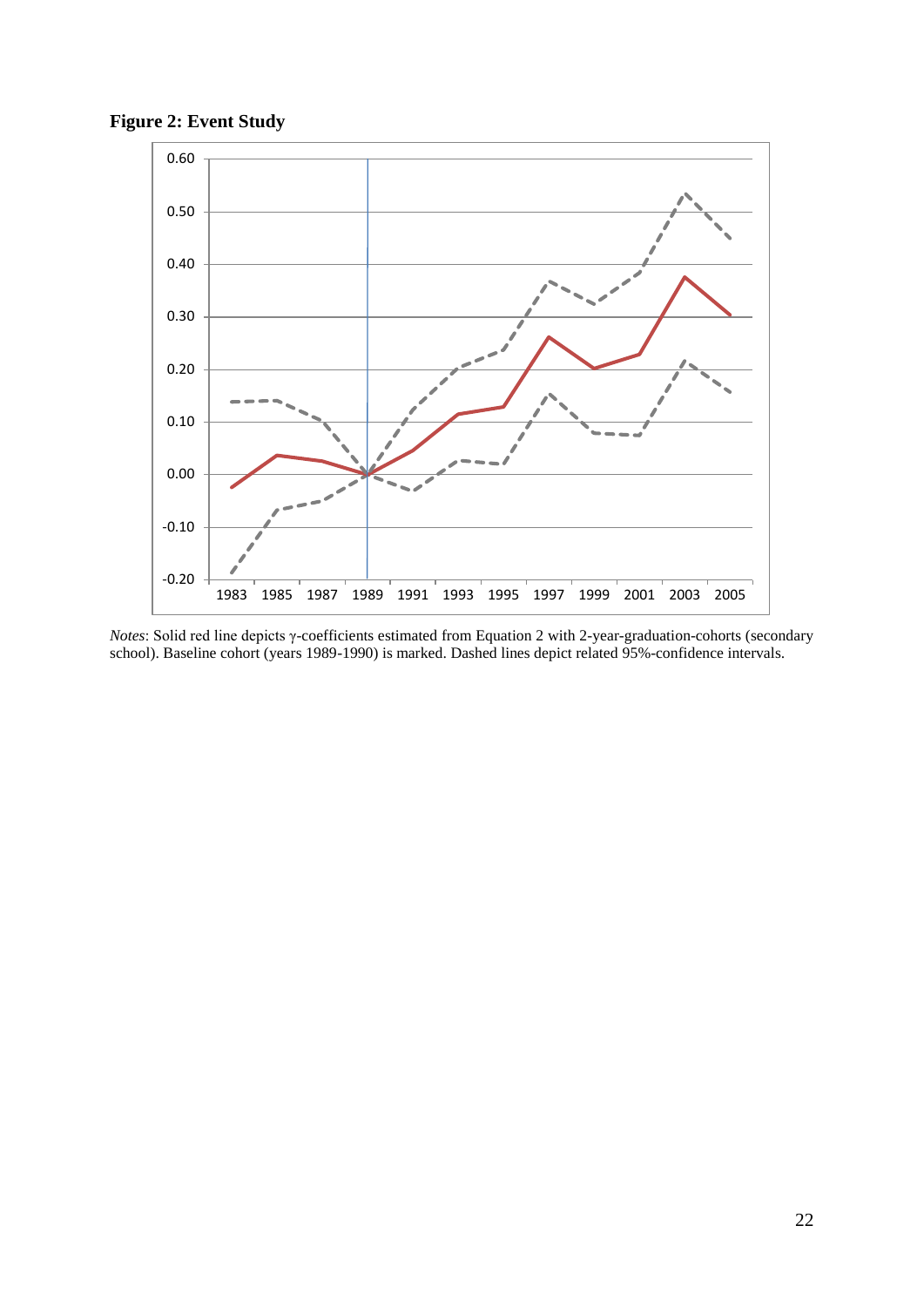|                                        |                                                         | <b>West German</b> |        | <b>East German</b> |            |
|----------------------------------------|---------------------------------------------------------|--------------------|--------|--------------------|------------|
|                                        | graduated from secondary school: before 1991 after 1990 |                    |        | before 1991        | after 1990 |
|                                        |                                                         | (1)                | (2)    | (3)                | (4)        |
| Observations (No.)                     |                                                         | 12,361             | 16,462 | 2,811              | 7,567      |
| entrepreneurial intentions (avg)       |                                                         | 0.47               | 0.42   | 0.22               | 0.36       |
| entrepreneurial intentions (std. avg.) |                                                         | 0.05               | 0.01   | $-0.14$            | $-0.41$    |
| survey wave                            | WT 1992/93                                              | 46.78              | 5.32   | 56.10              | 7.27       |
|                                        | WT 1994/95                                              | 34.10              | 12.77  | 31.87              | 12.01      |
|                                        | WT 1997/98                                              | 13.01              | 21.85  | 8.32               | 20.25      |
|                                        | WT 2000/01                                              | 5.07               | 29.16  | 2.99               | 29.84      |
|                                        | WT 2006/07                                              | 1.04               | 30.90  | 0.71               | 30.63      |
| major subject                          | linguistic & cultural science                           | 14.59              | 14.00  | 10.96              | 13.65      |
|                                        | psychology                                              | 2.34               | 1.50   | 1.82               | 2.42       |
|                                        | social affairs & pedagogics                             | 6.79               | 7.50   | 7.03               | 9.22       |
|                                        | sports science                                          | 0.85               | 1.22   | 2.07               | 1.63       |
|                                        | jurisprudence                                           | 5.43               | 6.80   | 6.85               | 8.21       |
|                                        | social sciences                                         | 3.35               | 4.23   | 2.07               | 5.90       |
|                                        | natural sciences                                        | 16.19              | 16.90  | 11.92              | 13.30      |
|                                        | medicine                                                | 7.58               | 8.56   | 11.06              | 6.52       |
|                                        | agronomy & nutrition science                            | 1.76               | 1.76   | 2.18               | 2.34       |
|                                        | engineering                                             | 23.00              | 19.82  | 28.91              | 18.30      |
|                                        | arts & music                                            | 3.34               | 3.16   | 1.61               | 2.08       |
|                                        | economic sciences                                       | 14.04              | 13.85  | 12.71              | 15.12      |
|                                        | other                                                   | 0.75               | 0.70   | 0.82               | 1.31       |
| semester (avg.)                        |                                                         | 10.52              | 6.00   | 7.71               | 5.44       |
| age (avg.)                             |                                                         | 27.36              | 23.64  | 24.93              | 22.35      |
| female                                 |                                                         | 37.03              | 49.10  | 40.83              | 59.87      |
| with children                          |                                                         | 10.38              | 2.99   | 13.99              | 3.71       |
| parents entrepreneur                   |                                                         | 16.34              | 15.78  | 11.03              | 16.28      |

## **Table 1: Descriptive Statistics**

*Notes*: Table reports descriptive statistics on the sample of university students from the "student survey". If not otherwise specified, percentage of observations is reported. Columns 1 and 2 report descriptive statistics for students who finished secondary school in West Germany. Columns 3 and 4 report descriptive statistics for students who finished secondary school in East Germany. West and East German subsamples are further split into students who finished school before (Columns 1 and 3) or after (Columns 2 and 4) the German reunification.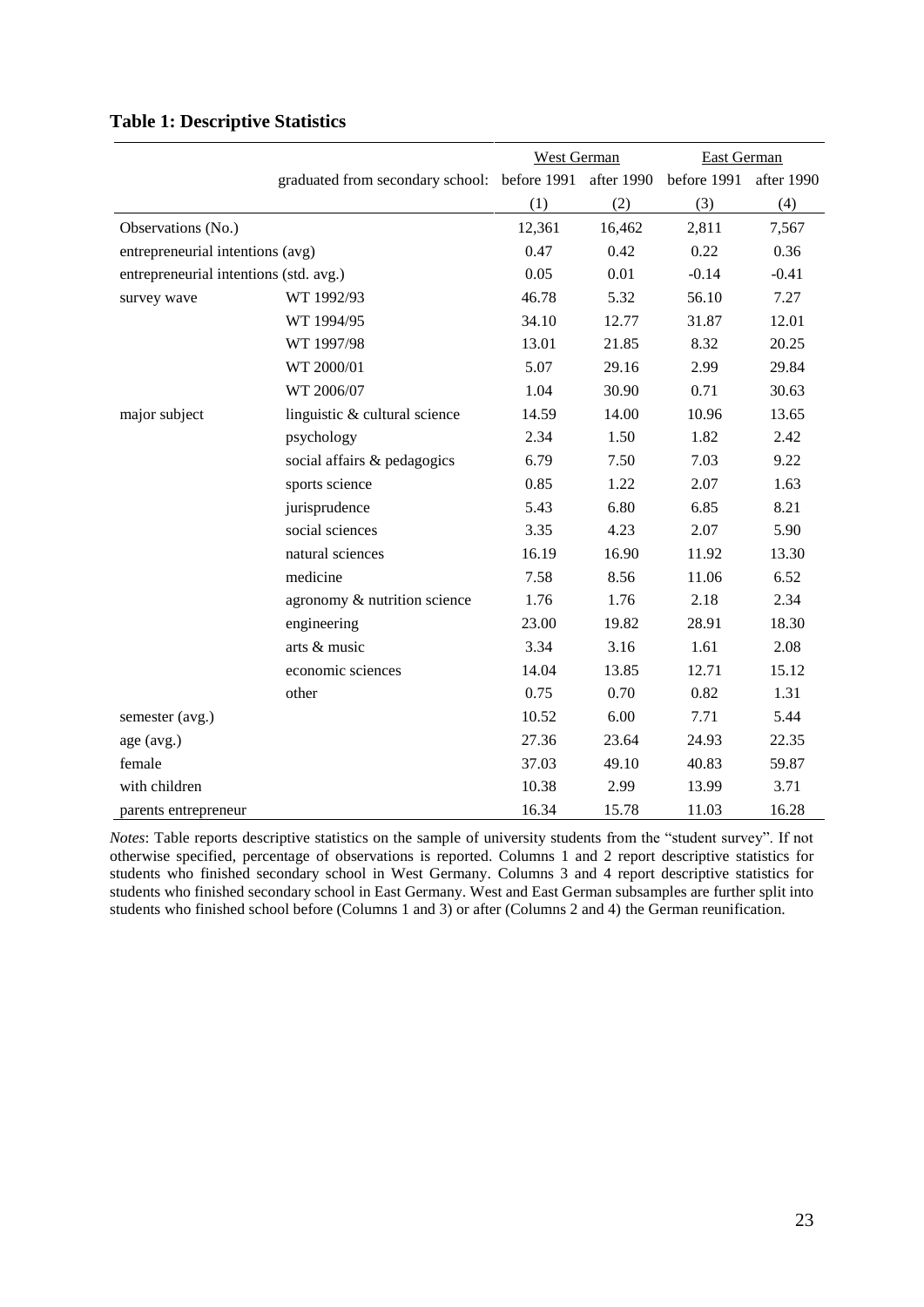|                            | no ctr      | baseline    | studies     | jobmarket   | character   | <b>Network</b> | all ctr     |
|----------------------------|-------------|-------------|-------------|-------------|-------------|----------------|-------------|
| entrepreneurial intentions | (1)         | (2)         | (3)         | (4)         | (5)         | (6)            | (7)         |
|                            |             |             |             |             |             |                |             |
| East                       | $-0.222***$ | $-0.180***$ | $-0.135***$ | $-0.122***$ | $-0.181***$ | $-0.178***$    | $-0.097***$ |
|                            | (0.027)     | (0.028)     | (0.028)     | (0.026)     | (0.027)     | (0.029)        | (0.027)     |
| East*After90               | $0.162***$  | $0.126***$  | $0.101***$  | $0.088***$  | $0.125***$  | $0.126***$     | $0.069***$  |
|                            | (0.025)     | (0.026)     | (0.027)     | (0.024)     | (0.026)     | (0.027)        | (0.025)     |
| After90                    | $-0.057***$ | $-0.004$    | $-0.003$    | $-0.005$    | $-0.010$    | $-0.003$       | $-0.001$    |
|                            | (0.015)     | (0.017)     | (0.017)     | (0.016)     | (0.017)     | (0.017)        | (0.016)     |
|                            |             |             |             |             |             |                |             |
| FE (wave, uni, major)      | yes         | yes         | yes         | yes         | yes         | Yes            | yes         |
| baseline controls          | no          | yes         | yes         | yes         | yes         | Yes            | yes         |
| idiosyncratic controls     | no          | no          | yes         | yes         | yes         | Yes            | yes         |
|                            |             |             |             |             |             |                |             |
| Adj. R-Squared             | 0.107       | 0.161       | 0.191       | 0.232       | 0.180       | 0.167          | 0.248       |
| <b>Observations</b>        | 38,594      | 37,419      | 37,419      | 37,419      | 37,419      | 37,419         | 37,419      |

| <b>Table 2: DiD-Estimation of the Reunification-Effect</b> |  |  |  |
|------------------------------------------------------------|--|--|--|
|------------------------------------------------------------|--|--|--|

*Notes:* Table reports OLS results from difference-in-differences regressions according to Equation 1. All specifications include survey year dummies, university dummies, and dummies for the students' majors. Additional control variables are added according to the column headings. A complete list of the related variables is provided in the Appendix A.1. All standard errors are clustered on the university-by-survey-year level. \*\*\* 1 percent significance level; \*\* 5 percent significance level; \* 10 percent significance level.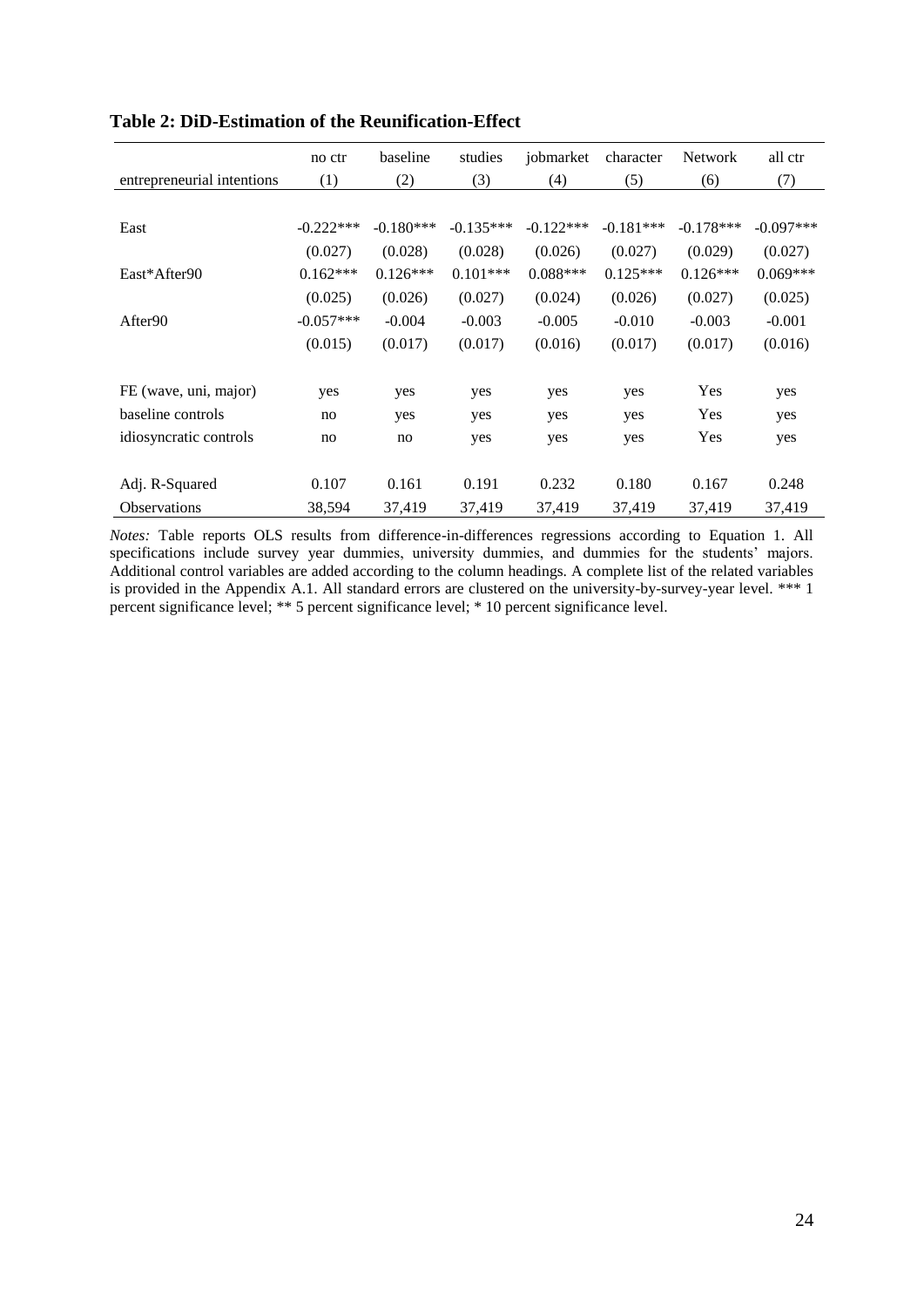|                            | certainly not | rather not  | don't know  | yes, perhaps | yes, certainly |
|----------------------------|---------------|-------------|-------------|--------------|----------------|
| entrepreneurial intentions | (1)           | (2)         | (3)         | (4)          | (5)            |
|                            |               |             |             |              |                |
| East                       | $0.024***$    | $0.026***$  | $0.003***$  | $-0.017***$  | $-0.036***$    |
|                            | (0.006)       | (0.006)     | (0.001)     | (0.004)      | (0.008)        |
| East*After90               | $-0.020***$   | $-0.022***$ | $-0.003***$ | $0.014***$   | $0.030***$     |
|                            | (0.005)       | (0.005)     | (0.001)     | (0.003)      | (0.007)        |
| After90                    | 0.002         | 0.002       | 0.000       | $-0.001$     | $-0.003$       |
|                            | (0.003)       | (0.003)     | (0.000)     | (0.002)      | (0.005)        |
|                            |               |             |             |              |                |
| FE (wave, uni, major)      | yes           | yes         | yes         | yes          | yes            |
| baseline controls          | yes           | yes         | yes         | yes          | yes            |
| idiosyncratic controls     | yes           | yes         | yes         | yes          | yes            |
|                            |               |             |             |              |                |
| Pseudo R-Squared           | 0.106         | 0.106       | 0.106       | 0.106        | 0.106          |
| <b>Observations</b>        | 37,419        | 37,419      | 37,419      | 37,419       | 37,419         |

# **Table 3: OProbit Estimation of the Reunification-Effect**

*Notes:* Table reports the three treatment variables' marginal effects on the 5 outcome categories derived from an ordered probit regression, with all other control variables held constant at the mean. All specifications include survey year dummies, university dummies, dummies for the students' majors, and all the demographic and idiosyncratic control variables used in Table 2, Column 7. A complete list of these variables is provided in the Appendix A.1. All standard errors are clustered on the university-by-survey-year level. \*\*\* 1 percent significance level; \*\* 5 percent significance level; \* 10 percent significance level.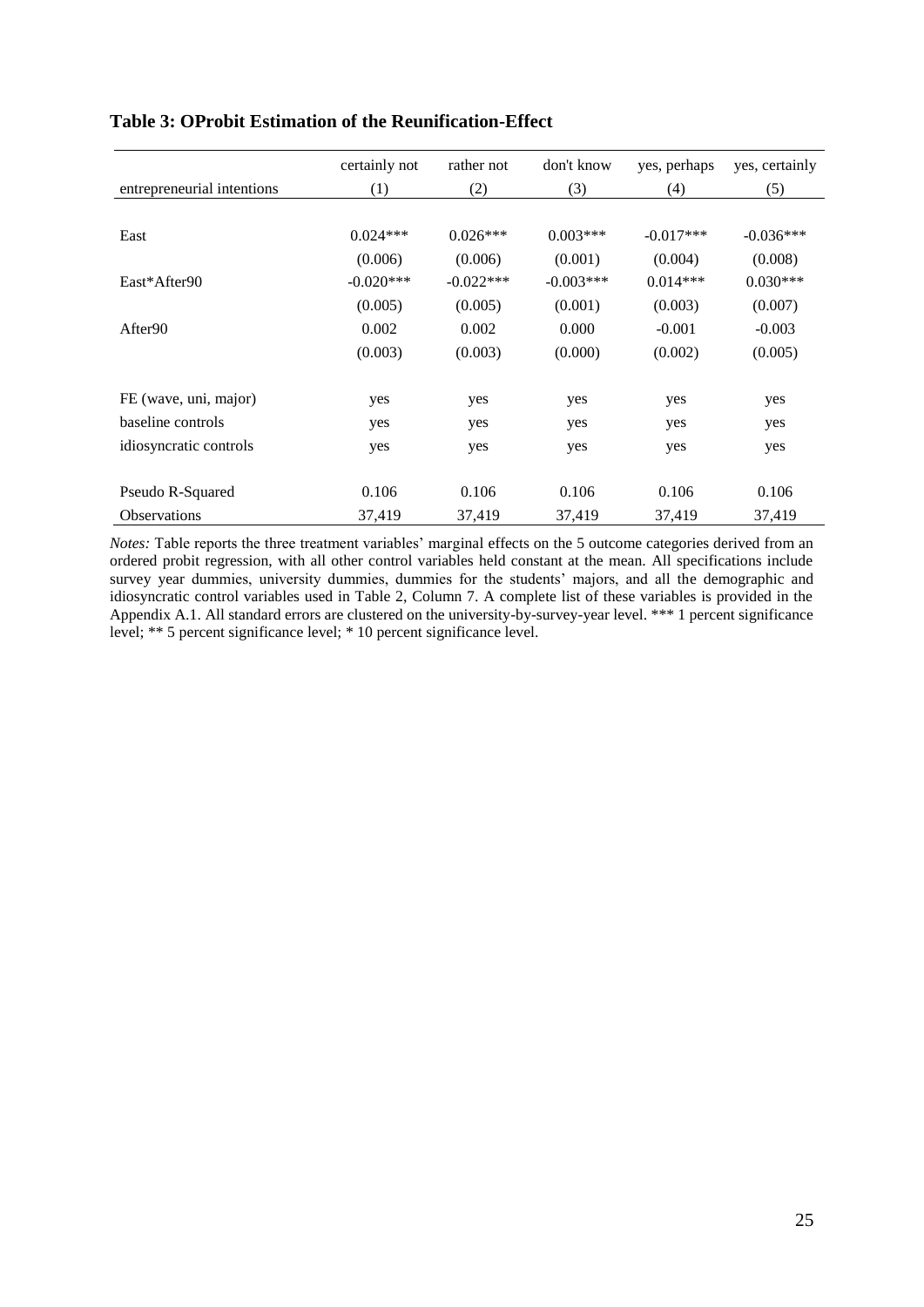| entrepreneurial     | no<br>freelancer | no late<br>grads | studystart<br>after 90 | no<br>indifferent | teacher  | nineties<br>only | under 40<br>years |
|---------------------|------------------|------------------|------------------------|-------------------|----------|------------------|-------------------|
| intentions          | (1)              | (2)              | (3)                    | (4)               | (5)      | (6)              | (7)               |
|                     |                  |                  |                        |                   |          |                  |                   |
| East                | $-0.096***$      | $-0.103***$      | $-0.109***$            | $-0.100***$       | 0.002    | $-0.118***$      | $-0.092***$       |
|                     | (0.027)          | (0.027)          | (0.030)                | (0.027)           | (0.081)  | (0.030)          | (0.027)           |
| East*After90        | $0.073**$        | $0.070***$       | $0.080***$             | $0.076***$        | $-0.031$ | $0.088***$       | $0.061**$         |
|                     | (0.028)          | (0.025)          | (0.028)                | (0.025)           | (0.072)  | (0.030)          | (0.025)           |
| After90             | $-0.004$         | 0.000            | $-0.007$               | $-0.003$          | 0.051    | $-0.001$         | 0.002             |
|                     | (0.019)          | (0.017)          | (0.017)                | (0.016)           | (0.049)  | (0.020)          | (0.016)           |
|                     |                  |                  |                        |                   |          |                  |                   |
| <b>FEs</b>          | yes              | yes              | yes                    | yes               | yes      | yes              | yes               |
| baseline ctr.       | yes              | yes              | yes                    | yes               | yes      | yes              | yes               |
| idiosyncratic ctr.  | yes              | yes              | yes                    | yes               | yes      | yes              | yes               |
|                     |                  |                  |                        |                   |          |                  |                   |
| Adj. R-Squared      | 0.244            | 0.244            | 0.249                  | 0.254             | 0.165    | 0.251            | 0.247             |
| <b>Observations</b> | 31,891           | 33,769           | 30,027                 | 36,071            | 3,847    | 22,781           | 37,118            |

# **Table 4: Robustness Tests and Effect Validity**

*Notes:* Table reports OLS results from difference-in-differences regressions according to Equation 1 for the subsamples described in the column headings. All specifications include survey year dummies, university dummies, dummies for the students' majors, and all the demographic and idiosyncratic control variables used in Table 2, Column 7. A complete list of these variables is provided in the Appendix A.1. All standard errors are clustered on the university-by-survey-year level. \*\*\* 1 percent significance level; \*\* 5 percent significance level; \* 10 percent significance level.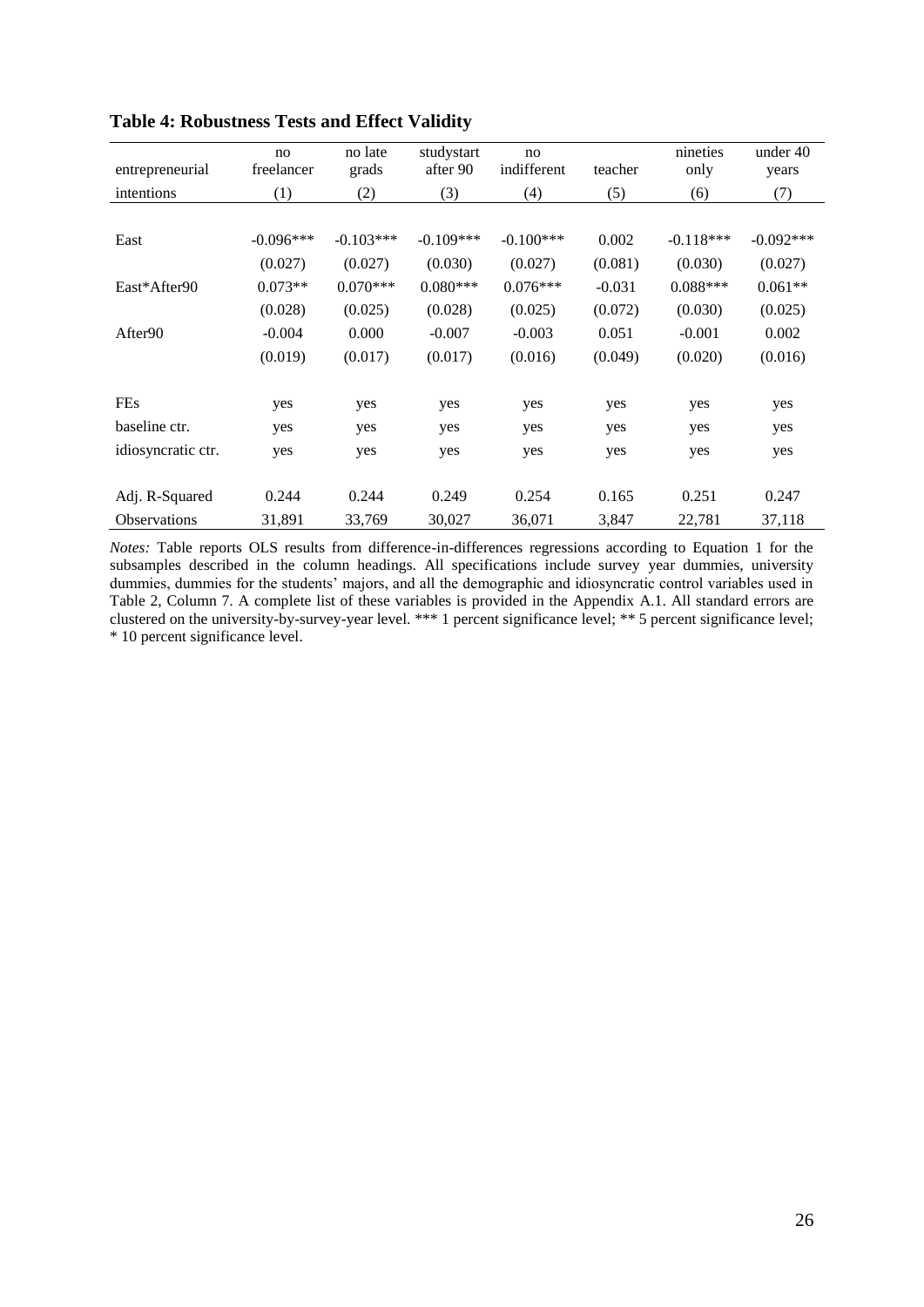|                            |              | Panel A: Match on East  |             | Panel B: Match on East*After90 |             |            |  |
|----------------------------|--------------|-------------------------|-------------|--------------------------------|-------------|------------|--|
|                            |              | all treated homogenized | trimmed     | all treated                    | Homogenized | trimmed    |  |
| entrepreneurial intentions | (1)          | (2)                     | (3)         | (4)                            | (5)         | (6)        |  |
|                            |              |                         |             |                                |             |            |  |
| East                       | $-0.102$ *** | $-0.069**$              | $-0.089***$ | $-0.076**$                     | $-0.081**$  | $-0.075**$ |  |
|                            | (0.028)      | (0.031)                 | (0.031)     | (0.031)                        | (0.033)     | (0.033)    |  |
| East*After90               | $0.074***$   | $0.066**$               | $0.063**$   | $0.066**$                      | $0.070**$   | $0.067**$  |  |
|                            | (0.027)      | (0.030)                 | (0.028)     | (0.029)                        | (0.030)     | (0.031)    |  |
| After90                    | $-0.016$     | $-0.000$                | $-0.012$    | $-0.012$                       | 0.017       | 0.010      |  |
|                            | (0.018)      | (0.023)                 | (0.022)     | (0.023)                        | (0.022)     | (0.023)    |  |
|                            |              |                         |             |                                |             |            |  |
| FE (wave, uni, major)      | yes          | yes                     | yes         | yes                            | Yes         | yes        |  |
| baseline controls          | yes          | yes                     | yes         | yes                            | Yes         | yes        |  |
| idiosyncratic controls     | yes          | yes                     | yes         | yes                            | Yes         | yes        |  |
|                            |              |                         |             |                                |             |            |  |
| Adj. R-Squared             | 0.249        | 0.255                   | 0.254       | 0.243                          | 0.250       | 0.245      |  |
| <b>Observations</b>        | 26,453       | 21,797                  | 23,300      | 22,252                         | 19,313      | 19,698     |  |

#### **Table 5: Matching on Observables**

*Notes:* Table reports OLS results from difference-in-differences regressions according to Equation 1 for subsamples matched on the East-Dummy (Panel A) or the East\*After90 interaction dummy (Panel B) by calculating propensity scores and selecting 7 nearest neighbors. Different specifications are defined in the column headings. All specifications include survey year dummies, university dummies, student major dummies, and all the demographic and idiosyncratic control variables used in Table 2, Column 7. A complete list of these variables is provided in the Appendix A.1. Descriptive statistics for the matched samples can be found in the Appendix B. All standard errors are clustered on the university-by-survey-year level. \*\*\* 1 percent significance level; \*\* 5 percent significance level; \* 10 percent significance level.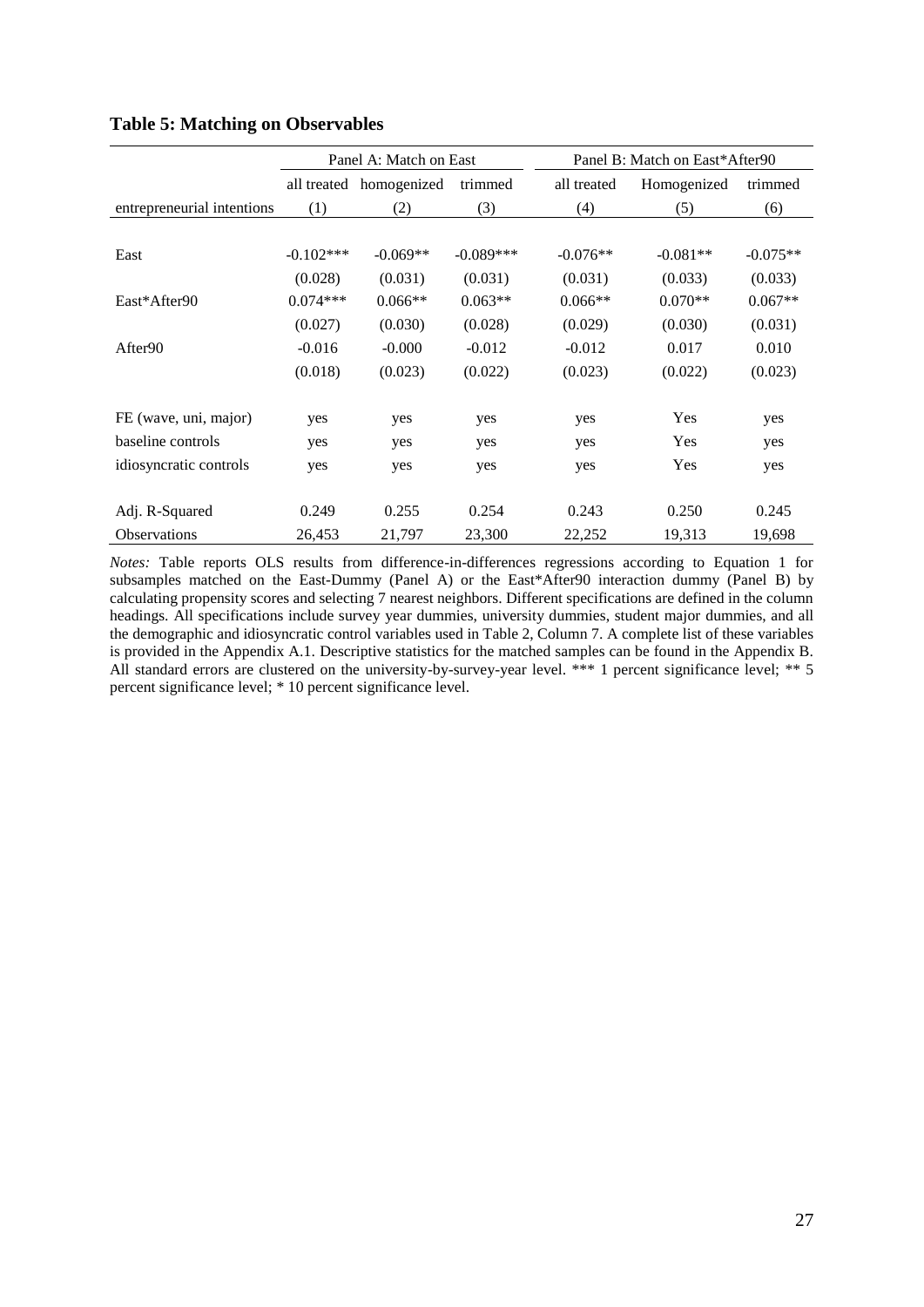|                            | no ctr     | baseline   | studies    | jobmarket  | character  | network    | all ctr    |
|----------------------------|------------|------------|------------|------------|------------|------------|------------|
| entrepreneurial intentions | (1)        | (2)        | (3)        | (4)        | (5)        | (6)        | (7)        |
|                            |            |            |            |            |            |            |            |
| East*After90               | $0.165***$ | $0.131***$ | $0.118***$ | $0.096***$ | $0.127***$ | $0.131***$ | $0.086***$ |
|                            | (0.031)    | (0.034)    | (0.034)    | (0.033)    | (0.033)    | (0.034)    | (0.032)    |
|                            |            |            |            |            |            |            |            |
| East                       | yes        | yes        | yes        | yes        | yes        | yes        | yes        |
| After90                    | yes        | yes        | yes        | yes        | yes        | yes        | yes        |
| east*wave                  | yes        | yes        | yes        | yes        | yes        | yes        | yes        |
| FE (wave, uni, major)      | yes        | yes        | yes        | yes        | yes        | yes        | yes        |
| baseline controls          | no         | yes        | yes        | yes        | yes        | yes        | yes        |
| idiosyncratic controls     | no         | no         | yes        | yes        | yes        | yes        | yes        |
|                            |            |            |            |            |            |            |            |
| Adj. R-Squared             | 0.107      | 0.161      | 0.191      | 0.232      | 0.180      | 0.167      | 0.248      |
| <b>Observations</b>        | 38,594     | 37,419     | 37,419     | 37,419     | 37,419     | 37,419     | 37,419     |

#### **Table 6: DiD-Estimation including East-Trend**

*Notes:* Table reports OLS results from difference-in-differences regressions according to Equation 1, additionally including an East-specific nonlinear trend East\*Survey-Wave. All specifications include an East-Dummy, an After90-Dummy, survey year dummies, university dummies, and dummies for the students' majors. Additional control variables are added according to the column headings. A complete list of the related variables is provided in the Appendix A.1. All standard errors are clustered on the university-by-survey-year level. \*\*\* 1 percent significance level; \*\* 5 percent significance level; \* 10 percent significance level.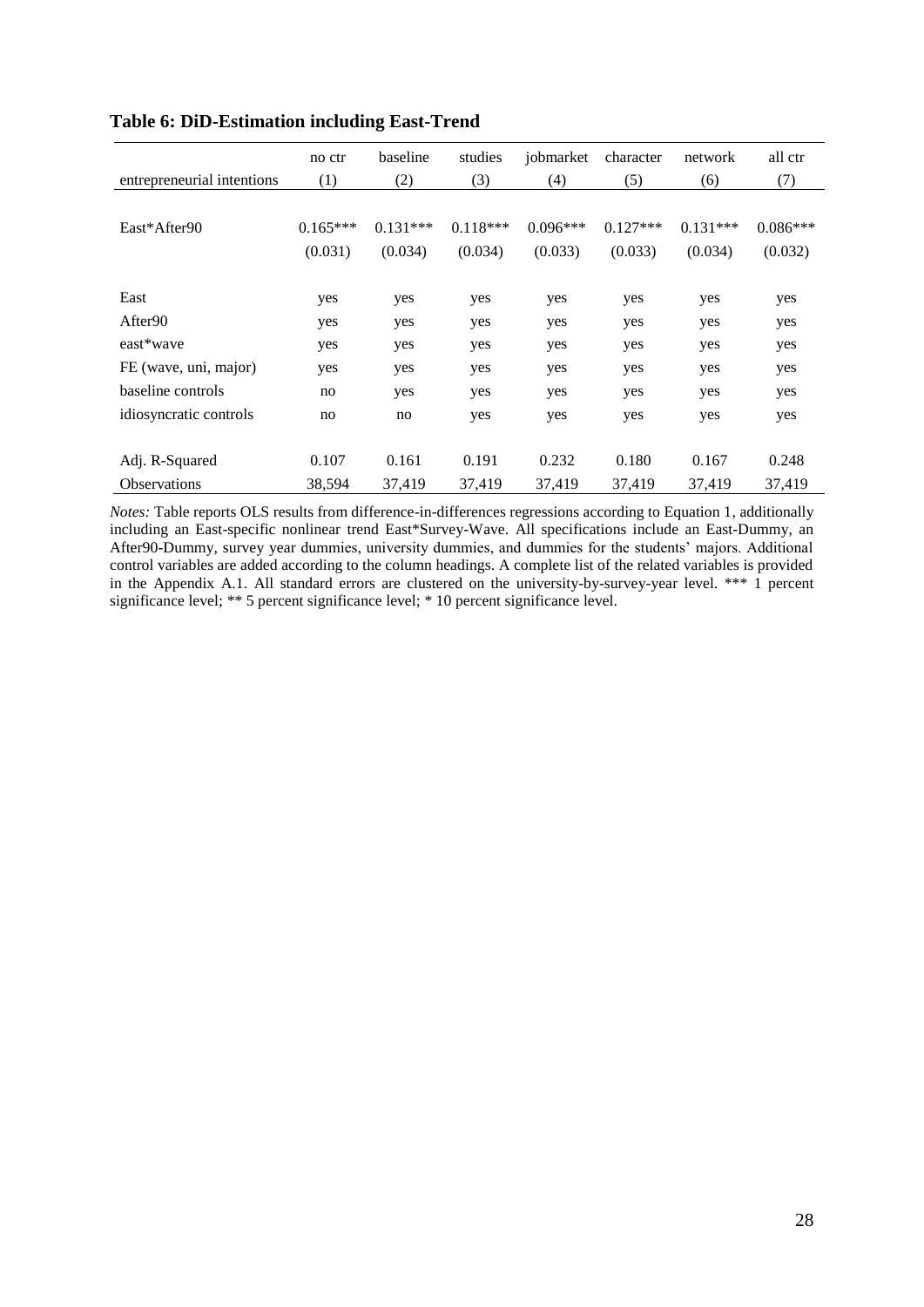|                      | Panel A: Full sample |             | Panel B: Matched on East |             | Panel C: Matched on East*After90 |             |             |
|----------------------|----------------------|-------------|--------------------------|-------------|----------------------------------|-------------|-------------|
|                      | unmatched            | all treated | homogenized              | trimmed     | all treated                      | homogenized | trimmed     |
| occupational choice  | (1)                  | (2)         | (3)                      | (4)         | (5)                              | (6)         | (7)         |
|                      |                      |             |                          |             |                                  |             |             |
| Eship                | $-0.854***$          | $-0.842***$ | $-0.855***$              | $-0.839***$ | $-0.838***$                      | $-0.845***$ | $-0.852***$ |
|                      | (0.017)              | (0.024)     | (0.030)                  | (0.027)     | (0.029)                          | (0.035)     | (0.034)     |
| East*Eship           | $-0.196***$          | $-0.196***$ | $-0.190***$              | $-0.198***$ | $-0.193***$                      | $-0.209***$ | $-0.208***$ |
|                      | (0.041)              | (0.045)     | (0.053)                  | (0.048)     | (0.055)                          | (0.061)     | (0.059)     |
| East*After90*Eship   | $0.128***$           | $0.130**$   | $0.135**$                | $0.134**$   | $0.123**$                        | $0.144**$   | $0.153**$   |
|                      | (0.049)              | (0.053)     | (0.061)                  | (0.057)     | (0.062)                          | (0.068)     | (0.066)     |
| After90*Eship        | 0.009                | 0.001       | 0.013                    | $-0.003$    | 0.001                            | 0.010       | 0.005       |
|                      | (0.022)              | (0.030)     | (0.036)                  | (0.033)     | (0.035)                          | (0.040)     | (0.040)     |
|                      |                      |             |                          |             |                                  |             |             |
| <b>Individual FE</b> | yes                  | yes         | yes                      | yes         | yes                              | yes         | yes         |
|                      |                      |             |                          |             |                                  |             |             |
| Adj. R-Squared       | 0.126                | 0.121       | 0.117                    | 0.119       | 0.122                            | 0.118       | 0.128       |
| <b>Observations</b>  | 77,228               | 52,969      | 43,630                   | 46,659      | 44,558                           | 38,668      | 39,454      |

# **Table 7: Student-Fixed Effects Estimation**

*Notes:* Table reports OLS results from difference-in-differences-in-differences regressions according to Equation 3. Column 1 of Panel A reports results for the full, unmatched sample. All other columns report results for subsamples matched on the East-Dummy (Panel B) or the East\*After90 interaction dummy (Panel C) by calculating propensity scores and selecting 7 nearest neighbors. Different specifications are defined in the column headings. All specifications include individual level fixed effects. A complete list of the observables used for matching is provided in the Appendix A.1. All standard errors are clustered on the student level. \*\*\* 1 percent significance level; \*\* 5 percent significance level; \* 10 percent significance level.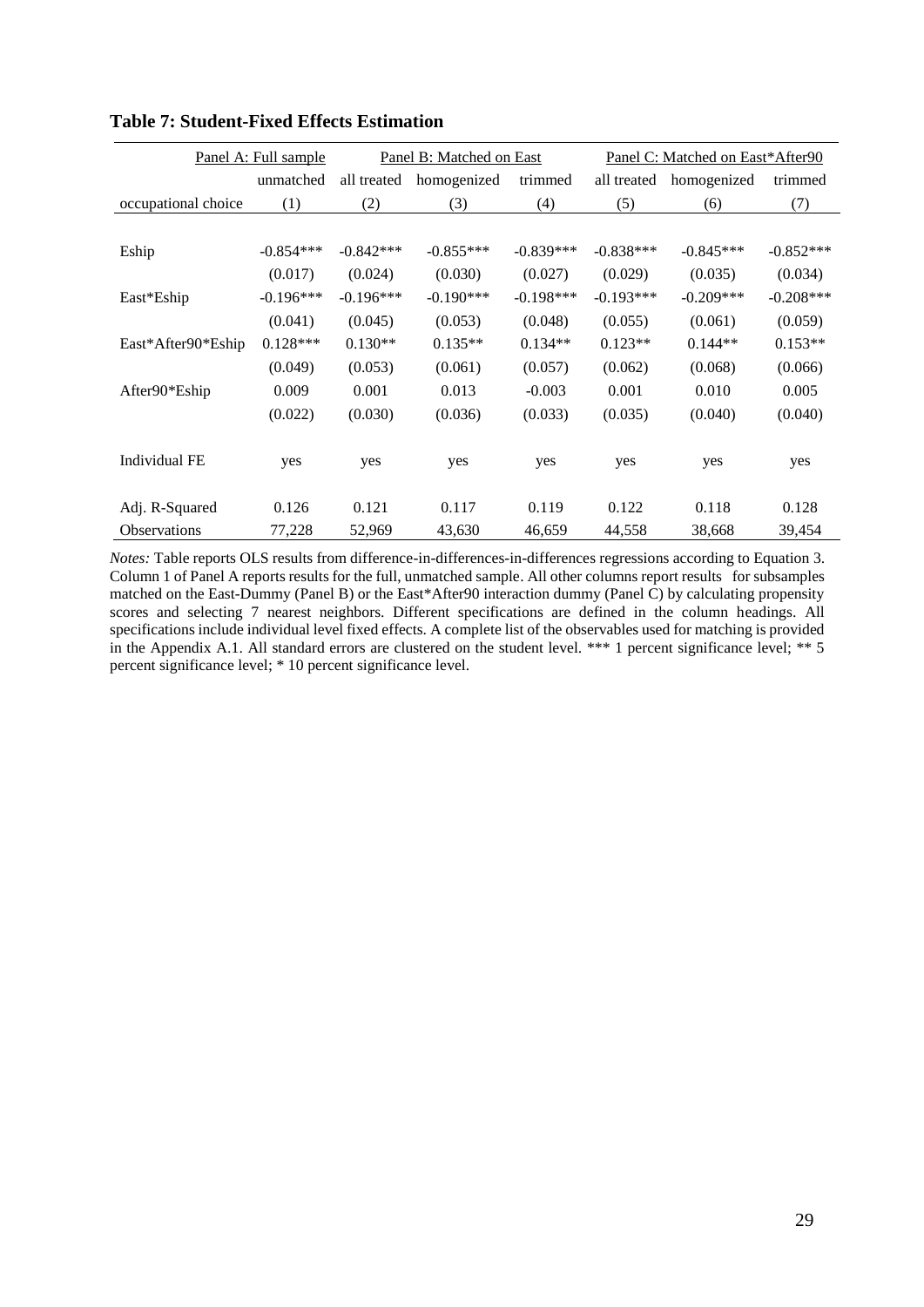| Variable                  | Survey Question                                                                   | Sub-question                                                                                                                                              | Relevant answer category                                                                                                                                          | Type        |
|---------------------------|-----------------------------------------------------------------------------------|-----------------------------------------------------------------------------------------------------------------------------------------------------------|-------------------------------------------------------------------------------------------------------------------------------------------------------------------|-------------|
| <b>Outcomes</b>           |                                                                                   |                                                                                                                                                           |                                                                                                                                                                   |             |
| entrepreneurial intention | In which area do you want to be<br>permanently employed in the future?            | self-employed (entrepreneur or<br>freelancer)                                                                                                             | "certainly not", "rather not", "don't know",<br>"yes, perhaps", "yes, certainly"                                                                                  | continuous  |
| alternative occupation    | $-ditto-$                                                                         | at school, at university, other public<br>service, non-profit organizations,<br>employment in private company,<br>alternative work projects & collectives | highest value                                                                                                                                                     | continuous  |
| <b>Explanatories</b>      |                                                                                   |                                                                                                                                                           |                                                                                                                                                                   |             |
| East                      | Where did you receive your qualification<br>for university entrance?              |                                                                                                                                                           | "in one of the new German states (former<br>GDR)"                                                                                                                 | binary      |
| after1990                 | In which year did you receive your (first) qualification for university entrance? |                                                                                                                                                           | 1991 or later                                                                                                                                                     | binary      |
| <b>Fixed Effects</b>      |                                                                                   |                                                                                                                                                           |                                                                                                                                                                   |             |
| survey year               |                                                                                   |                                                                                                                                                           | 1992/93, 1994/95, 1997/98, 2000/01, 2006/07                                                                                                                       | categorical |
| university                | At which university do you study at?                                              |                                                                                                                                                           | $1-26$                                                                                                                                                            | categorical |
| major field of studies    | Which subjects do you currently study?                                            | Major subject                                                                                                                                             | aggregated categories 1-13                                                                                                                                        | categorical |
| <b>Baseline Controls</b>  |                                                                                   |                                                                                                                                                           |                                                                                                                                                                   |             |
| Age                       | How old are you?                                                                  |                                                                                                                                                           | value and value^2                                                                                                                                                 | continuous  |
| Gender                    | Your gender?                                                                      |                                                                                                                                                           | male, female                                                                                                                                                      | binary      |
| Children                  | Do you have children?                                                             |                                                                                                                                                           | yes (any children)                                                                                                                                                | binary      |
| marital status            | Your marital status?                                                              |                                                                                                                                                           | "married", "single, with permanent partner",<br>"single, without permanent partner",<br>"widowed/divorced"                                                        | categorical |
| aspired degree            | Name your aspired degree                                                          |                                                                                                                                                           | "diploma", "magister artium", "state exam (no<br>teacher)", "state exam teacher", "BA", "MA",<br>"other" "do not know yet"                                        | categorical |
| education_father          | Name the highest degree your father has<br>reached                                |                                                                                                                                                           | "secondary school (8th grade)", "middle school<br>(10th grade)", "high school (12th/13th grade)", "no<br>graduation (less than 8th grade)", "misc/do not<br>know" | categorical |
| education mother          | Name the highest degree your mother has reached                                   |                                                                                                                                                           |                                                                                                                                                                   | categorical |
| anyparent_entrepreneur    | Which occupation does your father/mother<br>have                                  |                                                                                                                                                           | "small self-employed (e.g. retailer, craftsman)",<br>"medium self-employed (e.g. big retailer, chief<br>agent)", "big self-employed (e.g. factory owner)"         | binary      |

# **Appendix A, Table A1: Detailed Variable Description**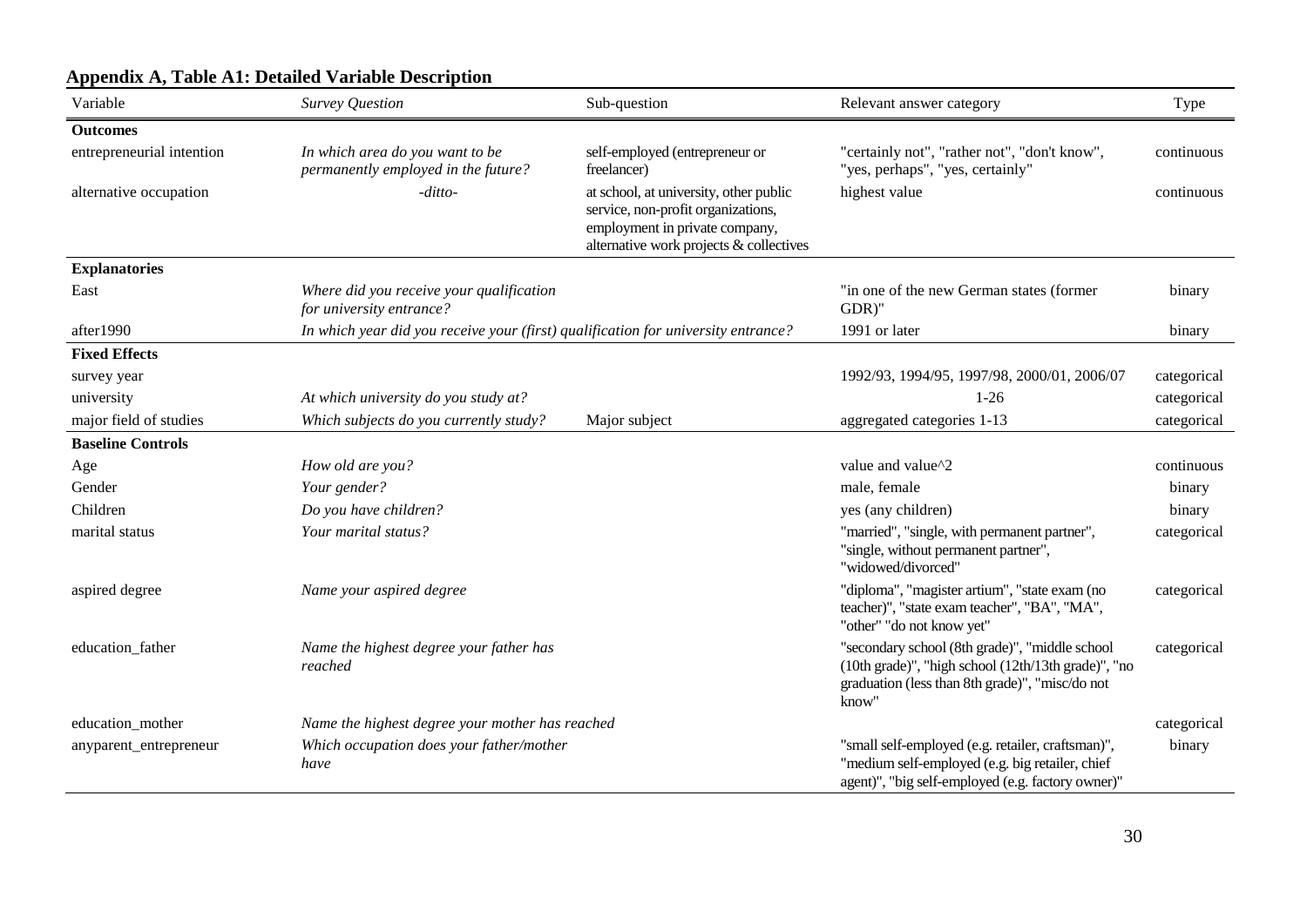# **Table A1 continued**

| Variable                        | Survey Question                                                                      | Sub-question                                       | Relevant answer category                                             | Type       |
|---------------------------------|--------------------------------------------------------------------------------------|----------------------------------------------------|----------------------------------------------------------------------|------------|
| <b>Study related Controls</b>   |                                                                                      |                                                    |                                                                      |            |
| Terms                           | How many terms have you studied at university yet?                                   |                                                    |                                                                      | continuous |
| <b>GPA</b>                      | With which Grade Point Average did you<br>graduate from school?                      |                                                    | GPA, standardized by east/west average GPA<br>per year of graduation | continuous |
| second degree                   | Do you already hold a university degree?                                             |                                                    | "no"                                                                 | binary     |
| changed major                   | Have you, in the course of your studies,                                             | changed your major subject?                        | "yes"                                                                | binary     |
| study motive: interest in field | In how far do you think studies at a university<br>are useful to you with respect to | learning more about the chosen field<br>of studies | $1 - 7$                                                              | continuous |
| study motive: income            | -ditto-                                                                              | receiving a good income                            | $1 - 7$                                                              | continuous |
| study motive: interesting job   | $-ditto-$                                                                            | getting an interesting job later on                | $1 - 7$                                                              | continuous |
| study motive: social position   | -ditto-                                                                              | receiving a high position in society               | $1 - 7$                                                              | continuous |
| study motive: realize ideas     | -ditto-                                                                              | realizing my own ideas                             | $1 - 7$                                                              | continuous |
| study motive: help people       | -ditto-                                                                              | helping other people later on                      | $1 - 7$                                                              | continuous |
| study reason: talent            | How important where the following reasons<br>for deciding on your field of studies?  | own talent and skills                              | $1 - 7$                                                              | continuous |
| study reason: future job        | $-ditto-$                                                                            | clear job aspirations                              | $1 - 7$                                                              | continuous |
| study reason: job security      | -ditto-                                                                              | good prospects for secure job                      | $1 - 7$                                                              | continuous |
| study reason: leadership        | -ditto-                                                                              | good prospects for getting a leading<br>position   | $1 - 7$                                                              | continuous |
| plans abandoning                | Do you currently seriously think about abandoning studies?                           |                                                    | $1 - 7$                                                              | continuous |
| dislikes studying               | All things considered, do you like being a student?                                  |                                                    | $1 - 7$                                                              | continuous |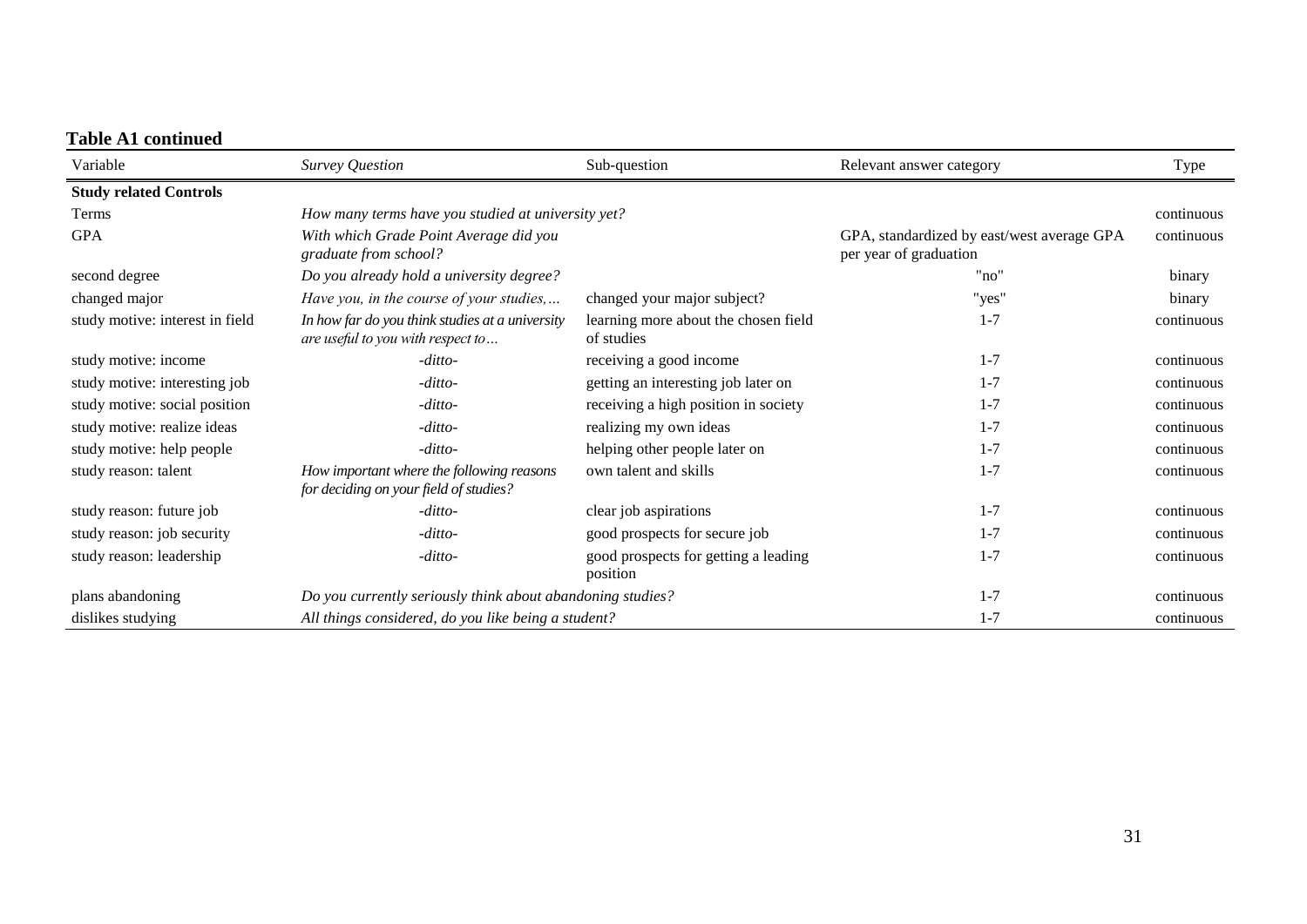# **Table A1 continued**

| Variable                         | Survey Question                                                                                                                | Sub-question                                                                             | Relevant answer category              | Type       |
|----------------------------------|--------------------------------------------------------------------------------------------------------------------------------|------------------------------------------------------------------------------------------|---------------------------------------|------------|
| <b>Job related Controls</b>      |                                                                                                                                |                                                                                          |                                       |            |
| student job                      | How do you finance your education?                                                                                             | By own work during the semester / By own<br>work in semester breaks                      | >0 h/week in either answer            | binary     |
| important at job: security       | What is important for you with regard to a job?                                                                                | Job security                                                                             | $1 - 7$                               | binary     |
| important at job: ideas          | -ditto                                                                                                                         | to have the opportunity to realize one's<br>own ideas                                    | $1 - 7$                               | binary     |
| important at job: income         | -ditto-                                                                                                                        | high income                                                                              | $1 - 7$                               | binary     |
| important at job: self-reliance  | -ditto-                                                                                                                        | to be able to take decisions independently                                               | $1 - 7$                               | binary     |
| important at job: leadership     | -ditto-                                                                                                                        | possibility to lead other people                                                         | $1 - 7$                               | binary     |
| important at job: tasks          | -ditto-                                                                                                                        | to be given new tasks again and again                                                    | $1 - 7$                               | binary     |
| important at job: academia       | -ditto-                                                                                                                        | possibility to work at academic tasks                                                    | $1 - 7$                               | binary     |
| important at job: responsibility | -ditto-                                                                                                                        | tasks that require a sense of responsibility                                             | $1 - 7$                               | binary     |
| important at job: help           | -ditto-                                                                                                                        | possibility to help others                                                               | $1 - 7$                               | binary     |
| important at job: advancement    | -ditto-                                                                                                                        | advancement possibilities                                                                | $1 - 7$                               | binary     |
| important at job: investigation  | -ditto-                                                                                                                        | possibility to investigate unknown things                                                | $1 - 7$                               | binary     |
| important at job: balance        | -ditto-                                                                                                                        | work-life balance                                                                        | $1 - 7$                               | binary     |
| important at job: society        | -ditto-                                                                                                                        | a job where you do things that are useful to<br>society                                  | $1 - 7$                               | binary     |
| important at job: relaxation     | -ditto-                                                                                                                        | a job where you do not have to strain yourself                                           | $1 - 7$                               | binary     |
| important at job: free time      | -ditto-                                                                                                                        | much leisure                                                                             | $1 - 7$                               | continuous |
| no job difficulties              | What describes your job perspectives after<br>graduation best?                                                                 |                                                                                          | hardly any difficulties to find a job | binary     |
| job alternative: study           | If you could not realize your job<br>aspirations due to the labor market<br>conditions after graduation, what would<br>you do? | I would continue studying (post graduate<br>studies) to improve my job prospects         | $1-4$                                 | continuous |
| job alternative: burden          | -ditto-                                                                                                                        | I would be willing to accept greater<br>burdens (e.g. move, commute longer<br>distances) | $1 - 4$                               | continuous |
| job alternative: different job   | -ditto-                                                                                                                        | I would look for a job with similar<br>qualification requirements and<br>remuneration    | $1 - 4$                               | continuous |
| job alternative: financial loss  | -ditto-                                                                                                                        | I would accept financial loss if the job<br>matches my qualification / skills            | $1 - 4$                               | continuous |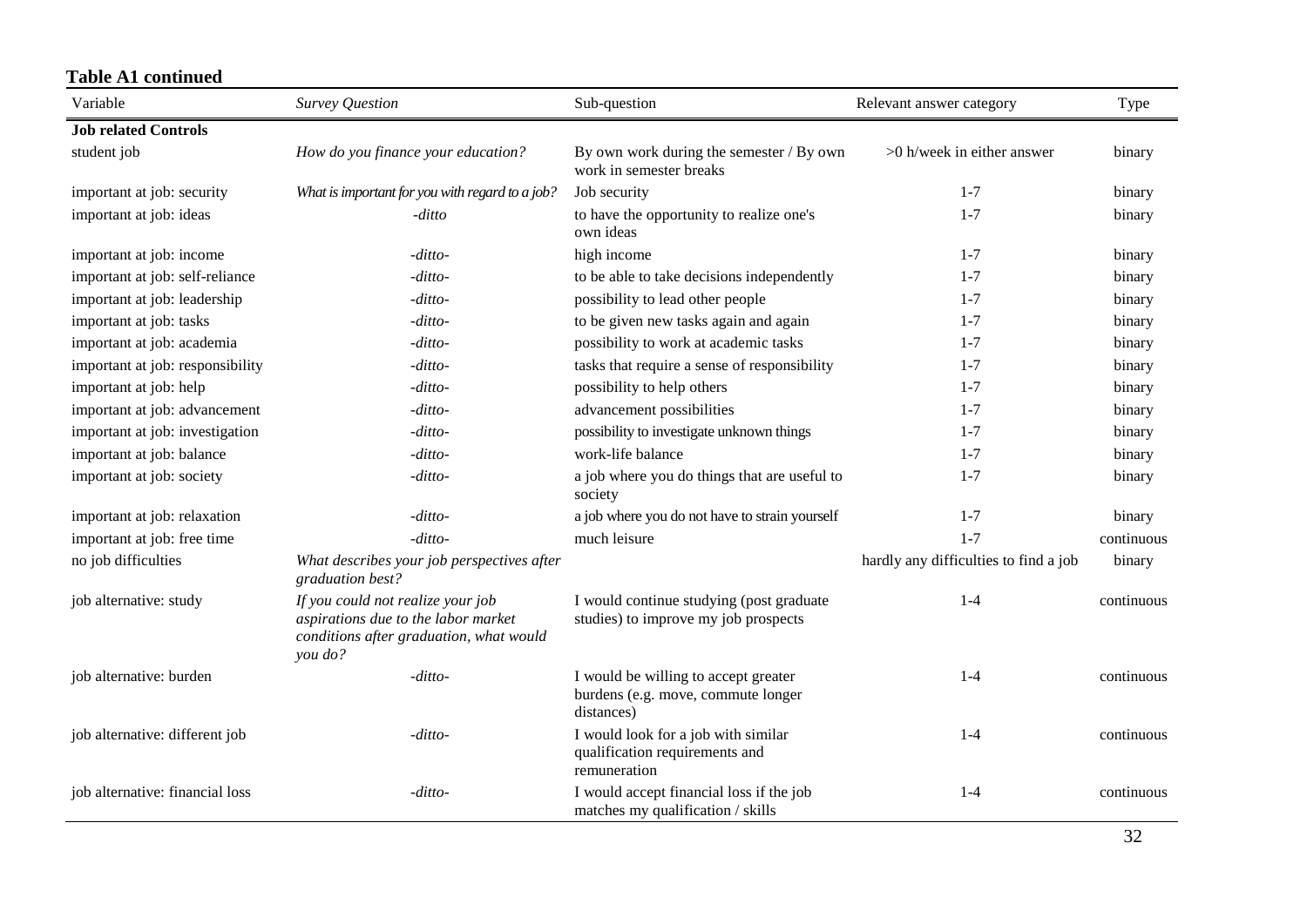# **Table A1 continued**

| Variable                                       | <b>Survey Question</b>                                                    | Sub-question                                                                    | Relevant answer category | Type       |
|------------------------------------------------|---------------------------------------------------------------------------|---------------------------------------------------------------------------------|--------------------------|------------|
| <b>Controls for individual characteristics</b> |                                                                           |                                                                                 |                          |            |
| type: skeptical                                | In how far do the following statements<br>apply to you personally?        | I doubt whether I will graduate at all                                          | $1 - 7$                  | continuous |
| type: hardworking                              | -ditto-                                                                   | I work intensely and much for my studies                                        | $1 - 7$                  | continuous |
| type: good learner                             | -ditto-                                                                   | It is easy to me to learn and remember                                          | $1 - 7$                  | continuous |
| type: nervous                                  | -ditto-                                                                   | During exams I am often so excited that I forget<br>things that I actually know | $1 - 7$                  | continuous |
| type: fast                                     | -ditto-                                                                   | I want to finish my studies as fast as possible                                 | $1 - 7$                  | continuous |
| problem: peer contact                          | What causes difficulties for you?                                         | To get into contact to other students                                           | $1-4$                    | continuous |
| problem: teachers                              | -ditto-                                                                   | Dealings with lecturers                                                         | $1-4$                    | continuous |
| problem: competition                           | -ditto-                                                                   | Competition amongst students                                                    | $1 - 4$                  | continuous |
| problem: discussion                            | -ditto-                                                                   | To participate in discussions during seminars                                   | $1 - 4$                  | continuous |
| burden: orientation                            | In how far do you perceive the following<br><i>issues to be a burden?</i> | Problems to keep orientation                                                    | $1 - 7$                  | continuous |
| burden: anonymity                              | $-ditto-$                                                                 | anonymity at university                                                         | $1 - 7$                  | continuous |
| burden: exams                                  | $-ditto-$                                                                 | examinations                                                                    | $1 - 7$                  | continuous |
| burden: financial situation                    | -ditto-                                                                   | current financial situation                                                     | $1 - 7$                  | continuous |
| burden: personal problems                      | -ditto-                                                                   | personal problems (e.g. fears, depression)                                      | $1 - 7$                  | continuous |
| burden: job perspectives                       | -ditto-                                                                   | uncertain job perspectives                                                      | $1 - 7$                  | continuous |
| important: politics                            | How important are the following areas of<br>life to you?                  | politics and public life                                                        | $1 - 7$                  | continuous |
| important: culture                             | -ditto-                                                                   | arts and culture                                                                | $1 - 7$                  | continuous |
| important: studies                             | -ditto-                                                                   | university and studies                                                          | $1 - 7$                  | continuous |
| important: science                             | -ditto-                                                                   | science and research                                                            | $1 - 7$                  | continuous |
| important: job                                 | -ditto-                                                                   | job and work                                                                    | $1 - 7$                  | continuous |
| important: partner                             | -ditto-                                                                   | partner/own family                                                              | $1 - 7$                  | continuous |
| important: technology                          | -ditto-                                                                   | technics and technology                                                         | $1 - 7$                  | continuous |
| important: leisure                             | -ditto-                                                                   | leisure and hobby                                                               | $1 - 7$                  | continuous |
| attitude towards competition                   | How much do you agree on the following<br>statements?                     | Mutual competition destroys people's solidarity                                 | $1 - 7$                  | continuous |
| attitude towards incentives                    | -ditto-                                                                   | People do not exert themselves without<br>competition                           | $1 - 7$                  | continuous |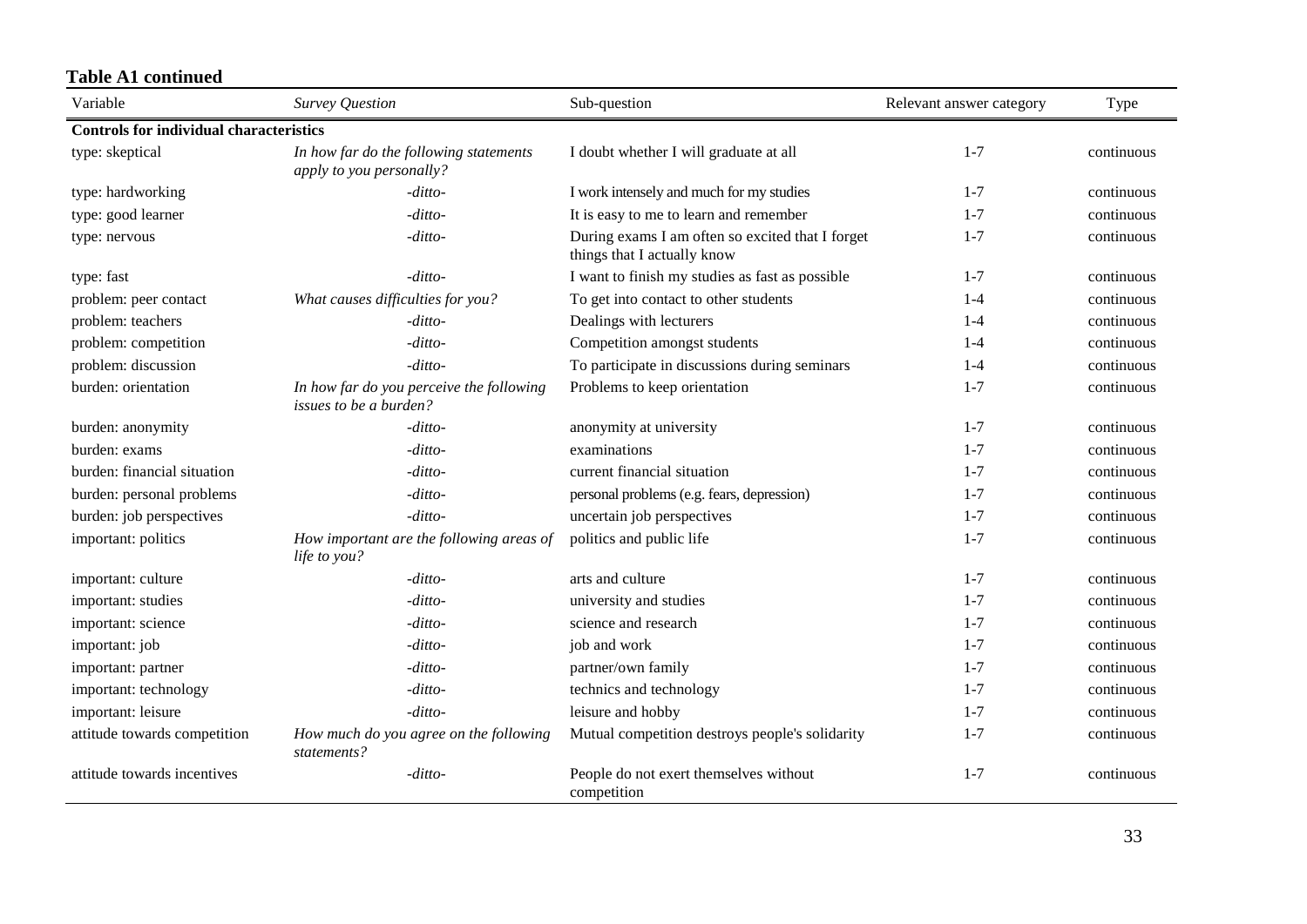| Variable                           | Survey Question                                                                                 | Sub-question                                                                                                                                                                 | Relevant answer category | Type       |
|------------------------------------|-------------------------------------------------------------------------------------------------|------------------------------------------------------------------------------------------------------------------------------------------------------------------------------|--------------------------|------------|
| <b>Controls for social network</b> |                                                                                                 |                                                                                                                                                                              |                          |            |
| participation: anything            | How often to you participate in the<br>activities of the following groups and<br>organizations? | students association, student council, senate,<br>political groups, fraternities, informal action<br>groups, sports, religious groups, cultural<br>activities, miscellaneous | any top 2 positive value | binary     |
| contact: friends                   | How often do you have contact to the<br>following people?                                       | friends and acquaintances from outside the<br>university                                                                                                                     | .-4                      | continuous |
| contact: family                    | $-ditto-$                                                                                       | parents and siblings                                                                                                                                                         | 1-4                      | continuous |
| contact: peers                     | $-ditto-$                                                                                       | students from own field of studies                                                                                                                                           | 1-4                      | continuous |
| contact: lecturers                 | $-ditto-$                                                                                       | teachers and lecturers of own field of studies                                                                                                                               | $-4$                     | continuous |
| contact: job                       | $-ditto-$                                                                                       | people working in the aspired occupational<br>field                                                                                                                          | l -4                     | continuous |
| contact: foreigners                | $-ditto-$                                                                                       | foreign students                                                                                                                                                             | l -4                     | continuous |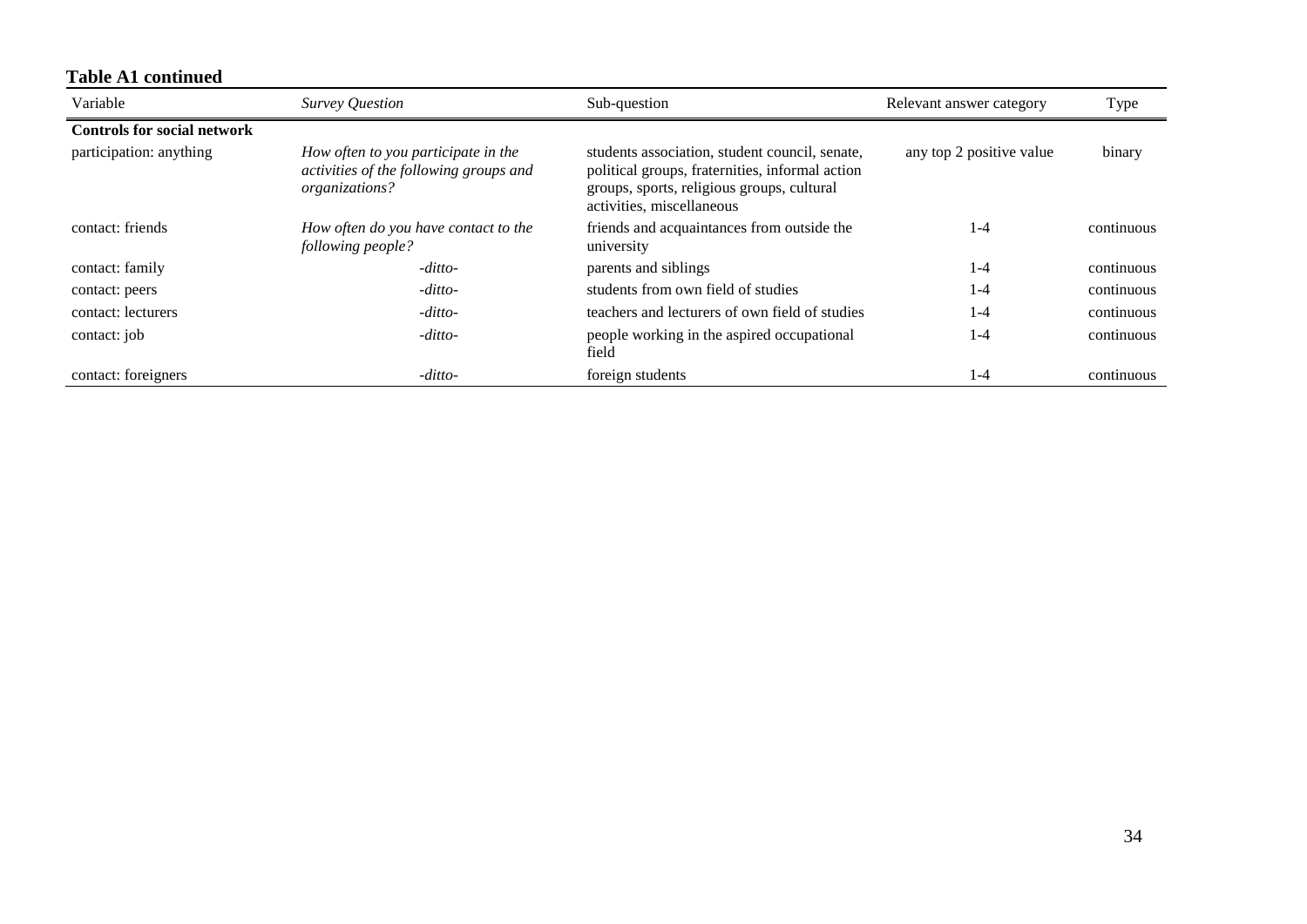# **Appendix B: Descriptive Statistics for Matched Samples**

#### **Table B1: Matched on East, All treated**

|                                        |                                   | <b>West German</b> |            | <b>East German</b> |            |
|----------------------------------------|-----------------------------------|--------------------|------------|--------------------|------------|
|                                        | graduated from secondary school:  | before 1991        | after 1990 | before 1991        | after 1990 |
|                                        |                                   | (1)                | (2)        | (3)                | (4)        |
| Observations (No.)                     |                                   | 5.925              | 10,888     | 2,702              | 7,317      |
|                                        | entrepreneurial intentions (avg.) | 0.48               | 0.41       | 0.22               | 0.36       |
| entrepreneurial intentions (std. avg.) |                                   | 0.06               | 0.01       | $-0.13$            | $-0.03$    |
| survey wave                            | WT 1992/93                        | 49.08              | 5.45       | 56.07              | 7.33       |
|                                        | WT 1994/95                        | 33.76              | 12.46      | 31.90              | 11.94      |
|                                        | WT 1997/98                        | 11.86              | 20.46      | 8.33               | 20.09      |
|                                        | WT 2000/01                        | 4.52               | 28.66      | 2.96               | 29.78      |
|                                        | WT 2006/07                        | 0.78               | 32.97      | 0.74               | 30.86      |
| major subject                          | linguistic & cultural science     | 13.65              | 14.21      | 10.87              | 13.61      |
|                                        | psychology                        | 2.27               | 1.60       | 1.82               | 2.45       |
|                                        | social affairs & pedagogics       | 6.24               | 7.42       | 7.01               | 9.09       |
|                                        | sports science                    | 0.85               | 1.19       | 2.08               | 1.52       |
|                                        | jurisprudence                     | 5.51               | 6.51       | 6.83               | 8.24       |
|                                        | social sciences                   | 2.82               | 4.17       | 1.93               | 5.98       |
|                                        | natural sciences                  | 16.69              | 17.85      | 12.24              | 13.31      |
|                                        | medicine                          | 7.81               | 8.99       | 11.02              | 6.53       |
|                                        | agronomy & nutrition science      | 1.84               | 1.84       | 2.00               | 2.38       |
|                                        | engineering                       | 24.07              | 19.07      | 28.98              | 18.31      |
|                                        | arts & music                      | 3.33               | 3.17       | 1.67               | 2.07       |
|                                        | economic sciences                 | 14.16              | 13.34      | 12.73              | 15.16      |
|                                        | other                             | 0.76               | 0.64       | 0.82               | 1.33       |
| semester (avg.)                        |                                   | 10.00              | 5.58       | 7.72               | 5.46       |
| age (avg.)                             |                                   | 26.59              | 23.12      | 24.93              | 22.36      |
| female                                 |                                   | 38.65              | 52.18      | 40.71              | 59.72      |
| with children                          |                                   | 11.58              | 3.13       | 13.88              | 3.72       |
| parents entrepreneur                   |                                   | 15.95              | 15.27      | 11.03              | 16.26      |

*Notes*: Table reports descriptive statistics for the matched sample of university students used in Column 1 of Table 5. If not otherwise specified, percentage of observations is reported. Columns 1 and 2 report descriptive statistics for students who finished secondary school in West Germany. Columns 3 and 4 report descriptive statistics for students who finished secondary school in East Germany. West and East German subsamples are further split in students who finished school before (Columns 1 and 3) or after (Columns 2 and 4) reunification.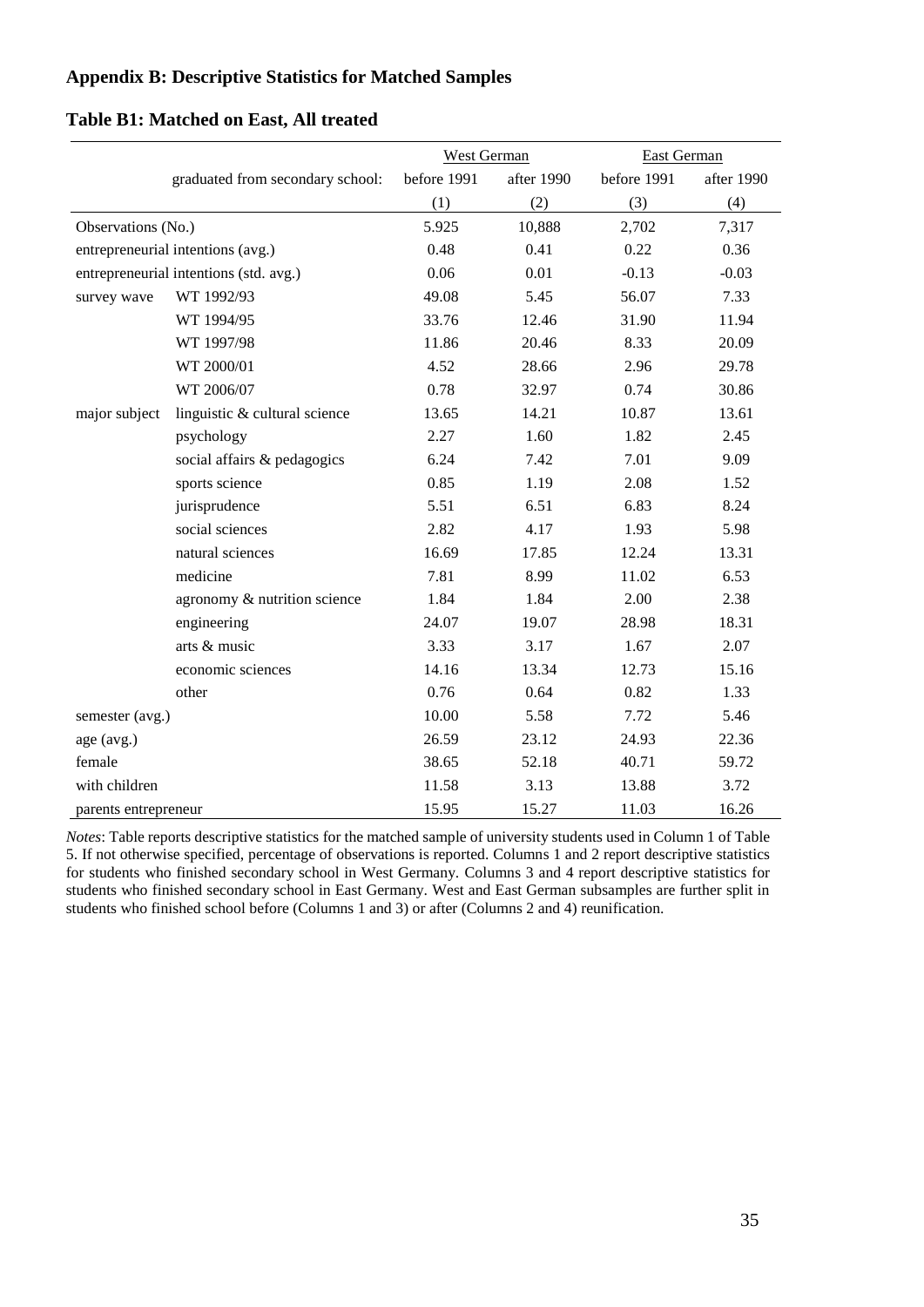|                                        |                                   | West German |            | East German |            |
|----------------------------------------|-----------------------------------|-------------|------------|-------------|------------|
|                                        | graduated from secondary school:  | before 1991 | after 1990 | before 1991 | after 1990 |
|                                        |                                   | (1)         | (2)        | (3)         | (4)        |
| Observations (No.)                     |                                   | 3,648       | 9,505      | 2,146       | 6,765      |
|                                        | entrepreneurial intentions (avg.) | 0.45        | 0.40       | .021        | .036       |
| entrepreneurial intentions (std. avg.) |                                   | 0.05        | 0.02       | $-0.12$     | $-0.01$    |
| survey wave                            | WT 1992/93                        | 61.18       | 5.87       | 64.35       | 7.83       |
|                                        | WT 1994/95                        | 35.91       | 13.46      | 33.08       | 12.59      |
|                                        | WT 1997/98                        | 2.92        | 21.67      | 2.56        | 21.03      |
|                                        | WT 2000/01                        | 0.00        | 27.46      | 0.00        | 30.18      |
|                                        | WT 2006/07                        | 0.00        | 31.52      | 0.00        | 28.35      |
| major subject                          | linguistic & cultural science     | 11.84       | 13.89      | 10.22       | 13.44      |
|                                        | psychology                        | 0.99        | 1.48       | 1.12        | 2.37       |
|                                        | social affairs & pedagogics       | 5.00        | 6.91       | 5.51        | 8.79       |
|                                        | sports science                    | 0.96        | 1.13       | 2.24        | 1.53       |
|                                        | jurisprudence                     | 5.85        | 7.04       | 6.96        | 8.48       |
|                                        | social sciences                   | 2.33        | 3.83       | 1.63        | 6.04       |
|                                        | natural sciences                  | 17.74       | 18.93      | 13.21       | 13.40      |
|                                        | medicine                          | 8.40        | 9.22       | 11.67       | 6.60       |
|                                        | agronomy & nutrition science      | 1.79        | 1.70       | 2.01        | 2.41       |
|                                        | engineering                       | 25.82       | 19.02      | 29.74       | 18.15      |
|                                        | arts & music                      | 2.83        | 3.00       | 1.40        | 2.12       |
|                                        | economic sciences                 | 16.01       | 13.34      | 13.59       | 15.31      |
|                                        | other                             | 0.44        | 0.52       | 0.70        | 1.35       |
| semester (avg.)                        |                                   | 7.69        | 5.07       | 7.00        | 5.04       |
| age (avg.)                             |                                   | 24.13       | 22.44      | 23.45       | 21.86      |
| female                                 |                                   | 36.62       | 52.78      | 42.08       | 60.87      |
| with children                          |                                   | 3.98        | 1.73       | 7.83        | 2.35       |
| parents entrepreneur                   |                                   | 15.65       | 15.16      | 10.53       | 16.26      |

## **Table B2: Matched on East, Homogenized**

*Notes*: Table reports descriptive statistics for the matched sample of university students used in Column 2 of Table 5. If not otherwise specified, percentage of observations is reported. Columns 1 and 2 report descriptive statistics for students who finished secondary school in West Germany. Columns 3 and 4 report descriptive statistics for students who finished secondary school in East Germany. West and East German subsamples are further split in students who finished school before (Columns 1 and 3) or after (Columns 2 and 4) reunification.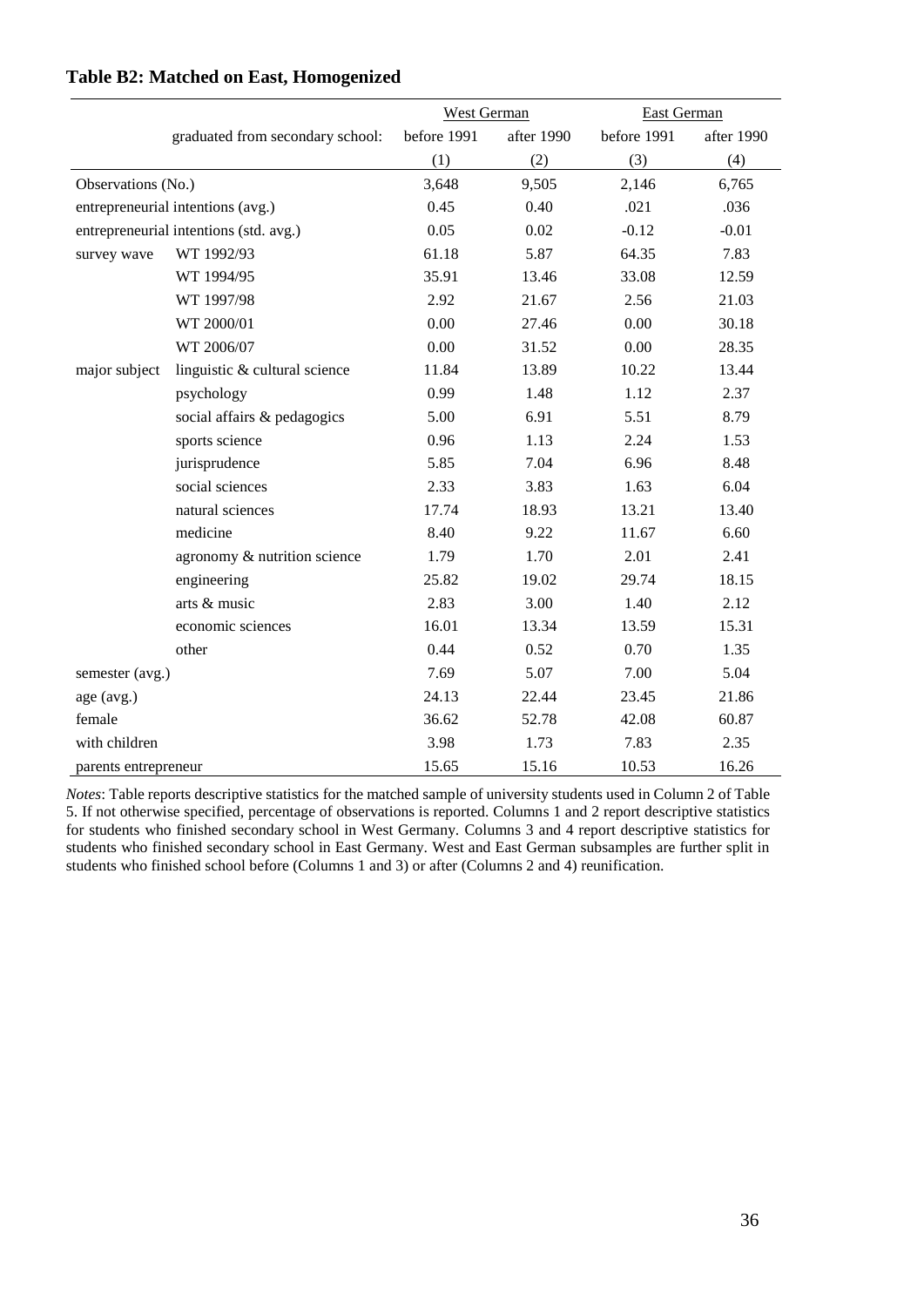|                                        |                                  | West German |            | East German |            |
|----------------------------------------|----------------------------------|-------------|------------|-------------|------------|
|                                        | graduated from secondary school: | before 1991 | after 1990 | before 1991 | after 1990 |
|                                        |                                  | (1)         | (2)        | (3)         | (4)        |
| Observations (No.)                     |                                  | 4,475       | 9,631      | 2,500       | 7,019      |
| entrepreneurial intentions (avg.)      |                                  | 0.47        | 0.39       | 0.22        | 0.36       |
| entrepreneurial intentions (std. avg.) |                                  | 0.07        | 0.01       | $-0.12$     | $-0.02$    |
| survey wave                            | WT 1992/93                       | 51.15       | 5.27       | 57.44       | 7.45       |
|                                        | WT 1994/95                       | 34.73       | 12.46      | 32.24       | 12.21      |
|                                        | WT 1997/98                       | 10.19       | 19.60      | 7.56        | 20.22      |
|                                        | WT 2000/01                       | 3.42        | 28.41      | 2.16        | 29.72      |
|                                        | WT 2006/07                       | 0.51        | 34.25      | 0.60        | 30.40      |
| major subject                          | linguistic & cultural science    | 12.39       | 14.03      | 10.50       | 13.35      |
|                                        | psychology                       | 1.95        | 1.69       | 1.64        | 2.48       |
|                                        | social affairs & pedagogics      | 5.92        | 7.47       | 6.79        | 9.15       |
|                                        | sports science                   | 0.63        | 1.17       | 2.08        | 1.57       |
|                                        | jurisprudence                    | 5.18        | 6.86       | 6.65        | 8.12       |
|                                        | social sciences                  | 2.20        | 3.99       | 1.64        | 5.88       |
|                                        | natural sciences                 | 17.77       | 18.49      | 12.34       | 13.22      |
|                                        | medicine                         | 8.34        | 8.87       | 11.42       | 6.60       |
|                                        | agronomy & nutrition science     | 1.99        | 1.79       | 2.00        | 2.41       |
|                                        | engineering                      | 25.32       | 18.73      | 29.65       | 18.50      |
|                                        | arts & music                     | 3.41        | 3.17       | 1.56        | 2.07       |
|                                        | economic sciences                | 14.16       | 13.20      | 12.66       | 15.28      |
|                                        | other                            | 0.74        | 0.55       | 0.88        | 1.36       |
| semester (avg.)                        |                                  | 9.75        | 5.46       | 7.62        | 5.36       |
| age (avg.)                             |                                  | 25.96       | 22.86      | 24.57       | 22.23      |
| female                                 |                                  | 37.99       | 54.00      | 41.40       | 60.28      |
| with children                          |                                  | 11.60       | 3.07       | 13.60       | 3.66       |
| parents entrepreneur                   |                                  | 15.51       | 15.02      | 10.72       | 16.70      |

#### **Table B3: Matched on East, Trimmed**

*Notes*: Table reports descriptive statistics for the matched sample of university students used in Column 3 of Table 5. If not otherwise specified, percentage of observations is reported. Columns 1 and 2 report descriptive statistics for students who finished secondary school in West Germany. Columns 3 and 4 report descriptive statistics for students who finished secondary school in East Germany. West and East German subsamples are further split in students who finished school before (Columns 1 and 3) or after (Columns 2 and 4) reunification.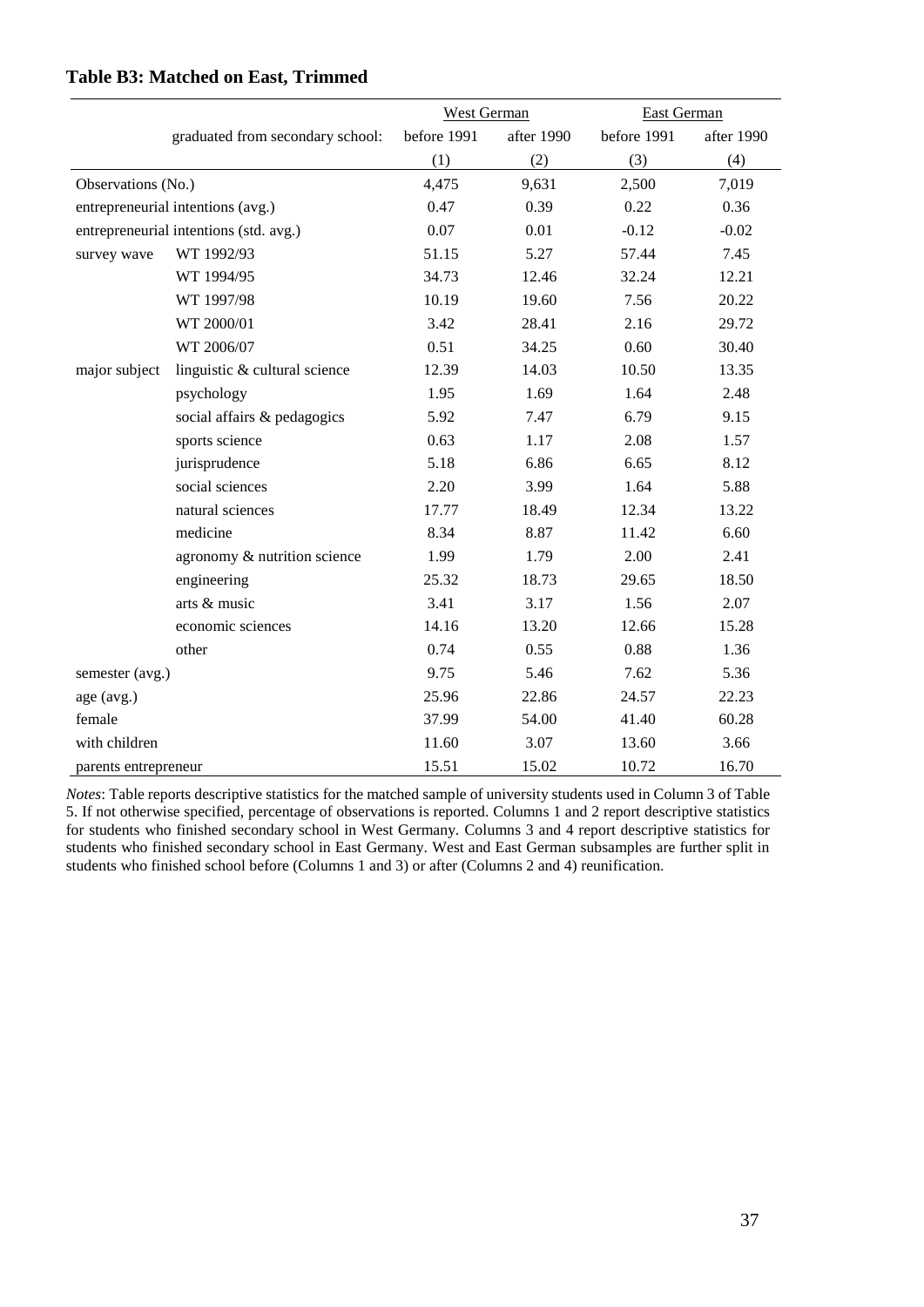|                                        |                                  | West German |            | East German |            |
|----------------------------------------|----------------------------------|-------------|------------|-------------|------------|
|                                        | graduated from secondary school: | before 1991 | after 1990 | before 1991 | after 1990 |
|                                        |                                  | (1)         | (2)        | (3)         | (4)        |
| Observations (No.)                     |                                  | 3,891       | 9,489      | 1,845       | 7,317      |
| entrepreneurial intentions (avg.)      |                                  | 0.49        | 0.40       | 0.23        | 0.36       |
| entrepreneurial intentions (std. avg.) |                                  | 0.08        | 0.01       | $-0.12$     | $-0.02$    |
| survey wave                            | WT 1992/93                       | 52.94       | 5.39       | 60.65       | 7.33       |
|                                        | WT 1994/95                       | 34.34       | 11.95      | 32.03       | 11.94      |
|                                        | WT 1997/98                       | 9.30        | 19.43      | 5.58        | 20.09      |
|                                        | WT 2000/01                       | 3.14        | 28.44      | 1.46        | 29.78      |
|                                        | WT 2006/07                       | 0.28        | 34.79      | 0.27        | 30.86      |
| major subject                          | linguistic & cultural science    | 13.79       | 14.80      | 10.22       | 13.61      |
|                                        | psychology                       | 1.75        | 1.66       | 1.52        | 2.45       |
|                                        | social affairs & pedagogics      | 5.90        | 7.36       | 6.85        | 9.09       |
|                                        | sports science                   | 0.67        | 1.16       | 1.90        | 1.52       |
|                                        | jurisprudence                    | 5.87        | 6.57       | 6.96        | 8.24       |
|                                        | social sciences                  | 2.81        | 4.24       | 1.79        | 5.98       |
|                                        | natural sciences                 | 17.91       | 18.27      | 12.88       | 13.31      |
|                                        | medicine                         | 7.21        | 8.70       | 10.54       | 6.53       |
|                                        | agronomy & nutrition science     | 1.65        | 1.80       | 1.74        | 2.38       |
|                                        | engineering                      | 24.04       | 18.13      | 29.67       | 18.31      |
|                                        | arts & music                     | 3.27        | 3.23       | 1.41        | 2.07       |
|                                        | economic sciences                | 14.48       | 13.50      | 13.70       | 15.16      |
|                                        | other                            | 0.64        | 0.58       | 0.82        | 1.33       |
| semester (avg.)                        |                                  | 9.40        | 5.29       | 7.30        | 5.46       |
| age (avg.)                             |                                  | 25.73       | 22.76      | 23.87       | 22.36      |
| female                                 |                                  | 42.10       | 55.20      | 46.02       | 59.72      |
| with children                          |                                  | 8.56        | 2.35       | 10.73       | 3.72       |
| parents entrepreneur                   |                                  | 16.09       | 15.86      | 10.68       | 16.26      |

# **Table B4: Matched on East\*After90, All treated**

*Notes*: Table reports descriptive statistics for the matched sample of university students used in Column 4 of Table 5. If not otherwise specified, percentage of observations is reported. Columns 1 and 2 report descriptive statistics for students who finished secondary school in West Germany. Columns 3 and 4 report descriptive statistics for students who finished secondary school in East Germany. West and East German subsamples are further split in students who finished school before (Columns 1 and 3) or after (Columns 2 and 4) reunification.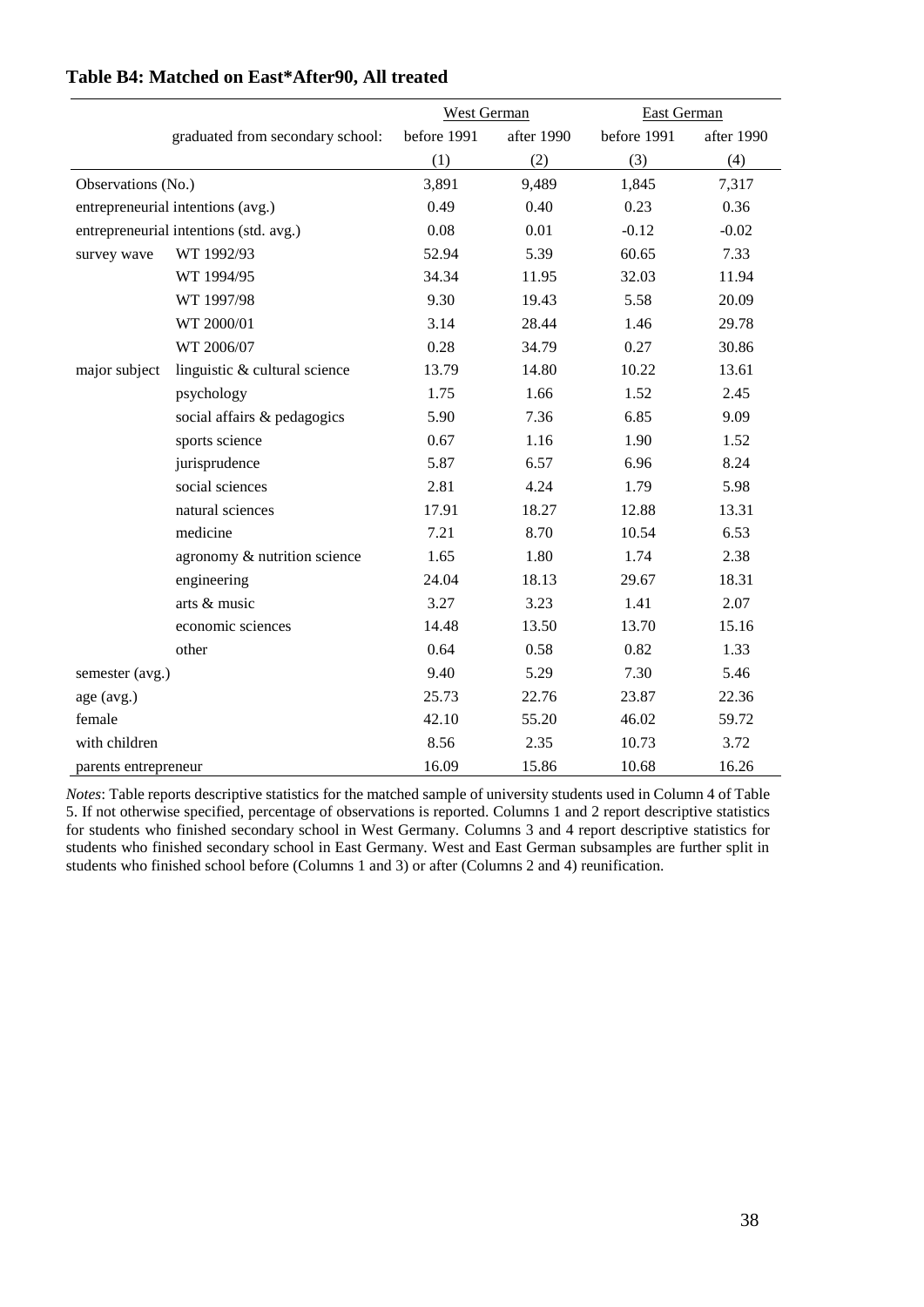|                                        |                                  | West German |            | East German |            |
|----------------------------------------|----------------------------------|-------------|------------|-------------|------------|
|                                        | graduated from secondary school: | before 1991 | after 1990 | before 1991 | after 1990 |
|                                        |                                  | (1)         | (2)        | (3)         | (4)        |
| Observations (No.)                     |                                  | 2,672       | 8,524      | 1,589       | 6,765      |
| entrepreneurial intentions (avg.)      |                                  | 0.46        | 0.41       | 0.20        | 0.36       |
| entrepreneurial intentions (std. avg.) |                                  | 0.06        | 0.02       | $-0.14$     | $-0.01$    |
| survey wave                            | WT 1992/93                       | 62.01       | 5.78       | 65.20       | 7.83       |
|                                        | WT 1994/95                       | 35.37       | 12.68      | 32.47       | 12.59      |
|                                        | WT 1997/98                       | 2.62        | 19.98      | 2.33        | 21.03      |
|                                        | WT 2000/01                       | 0.00        | 28.31      | 0.00        | 30.18      |
|                                        | WT 2006/07                       | 0.00        | 33.25      | 0.00        | 28.35      |
| major subject                          | linguistic & cultural science    | 13.19       | 14.68      | 9.46        | 13.44      |
|                                        | psychology                       | 1.20        | 1.52       | 1.13        | 2.37       |
|                                        | social affairs & pedagogics      | 5.73        | 6.75       | 5.86        | 8.79       |
|                                        | sports science                   | 0.71        | 1.13       | 1.77        | 1.53       |
|                                        | jurisprudence                    | 6.00        | 7.30       | 6.75        | 8.48       |
|                                        | social sciences                  | 2.17        | 4.12       | 1.45        | 6.04       |
|                                        | natural sciences                 | 18.18       | 18.63      | 13.62       | 13.40      |
|                                        | medicine                         | 7.65        | 8.80       | 11.92       | 6.60       |
|                                        | agronomy & nutrition science     | 1.46        | 1.69       | 2.02        | 2.41       |
|                                        | engineering                      | 25.00       | 18.00      | 29.51       | 18.15      |
|                                        | arts & music                     | 3.34        | 2.90       | 1.45        | 2.12       |
|                                        | economic sciences                | 14.88       | 13.92      | 14.25       | 15.31      |
|                                        | other                            | 0.49        | 0.56       | 0.82        | 1.35       |
| semester (avg.)                        |                                  | 7.66        | 4.91       | 6.92        | 5.04       |
| age (avg.)                             |                                  | 24.00       | 22.27      | 23.17       | 21.86      |
| female                                 |                                  | 39.75       | 55.27      | 47.26       | 60.87      |
| with children                          |                                  | 3.52        | 1.43       | 7.24        | 2.35       |
| parents entrepreneur                   |                                  | 16.73       | 15.26      | 11.27       | 16.26      |

# **Table B5: Matched on East\*After90, Homogenized**

*Notes*: Table reports descriptive statistics for the matched sample of university students used in Column 5 of Table 5. If not otherwise specified, percentage of observations is reported. Columns 1 and 2 report descriptive statistics for students who finished secondary school in West Germany. Columns 3 and 4 report descriptive statistics for students who finished secondary school in East Germany. West and East German subsamples are further split in students who finished school before (Columns 1 and 3) or after (Columns 2 and 4) reunification.